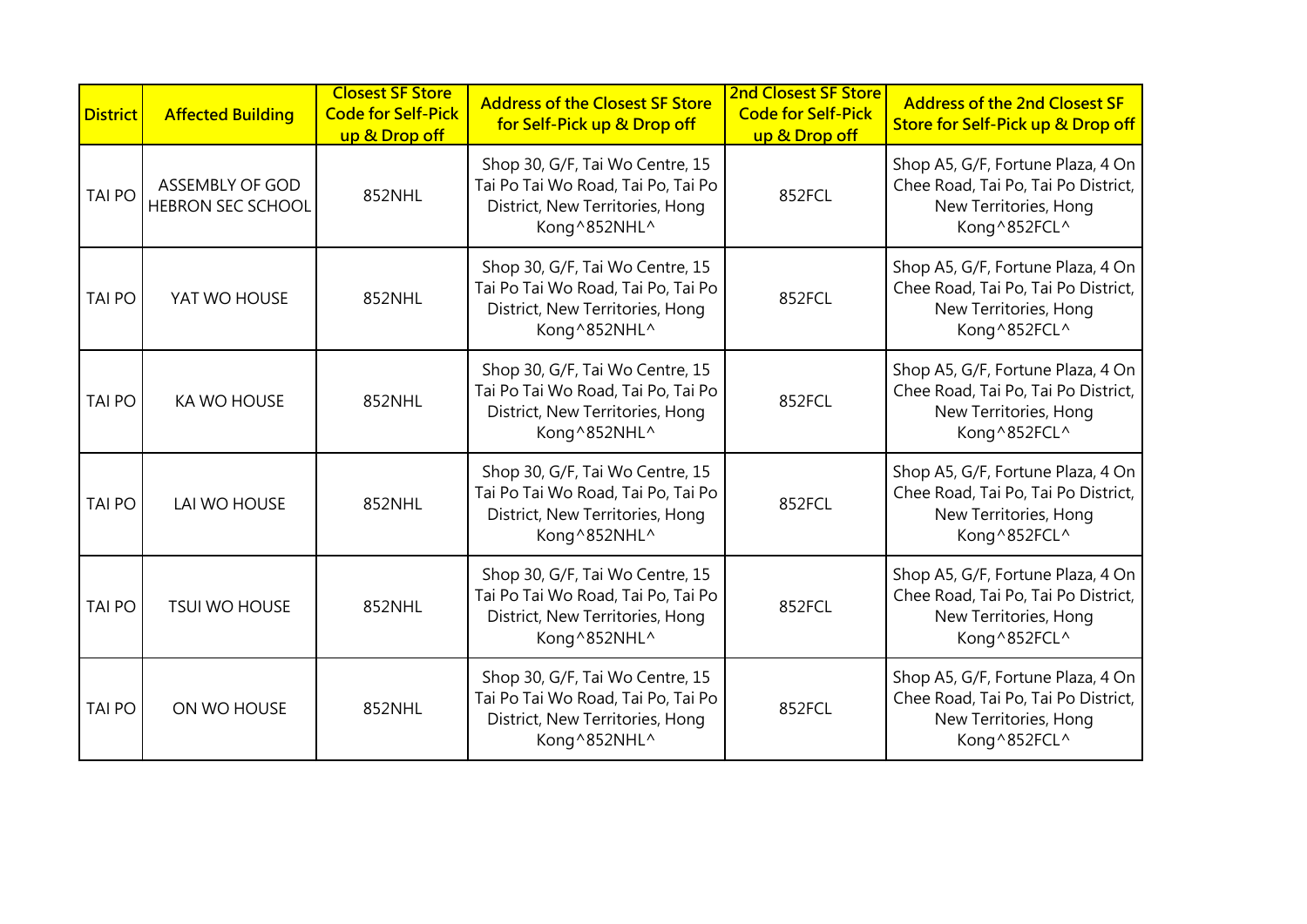| <b>TAI PO</b> | <b>HING WO HOUSE</b>                               | 852NHL | Shop 30, G/F, Tai Wo Centre, 15<br>Tai Po Tai Wo Road, Tai Po, Tai Po<br>District, New Territories, Hong<br>Kong^852NHL^ | 852FCL | Shop A5, G/F, Fortune Plaza, 4 On<br>Chee Road, Tai Po, Tai Po District,<br>New Territories, Hong<br>Kong^852FCL^ |
|---------------|----------------------------------------------------|--------|--------------------------------------------------------------------------------------------------------------------------|--------|-------------------------------------------------------------------------------------------------------------------|
| <b>TAI PO</b> | Tai Po Fire Station                                | 852NHL | Shop 30, G/F, Tai Wo Centre, 15<br>Tai Po Tai Wo Road, Tai Po, Tai Po<br>District, New Territories, Hong<br>Kong^852NHL^ | 852FCL | Shop A5, G/F, Fortune Plaza, 4 On<br>Chee Road, Tai Po, Tai Po District,<br>New Territories, Hong<br>Kong^852FCL^ |
| <b>TAI PO</b> | <b>TAI PO AMBULANCE</b><br><b>DEPOT</b>            | 852NHL | Shop 30, G/F, Tai Wo Centre, 15<br>Tai Po Tai Wo Road, Tai Po, Tai Po<br>District, New Territories, Hong<br>Kong^852NHL^ | 852FCL | Shop A5, G/F, Fortune Plaza, 4 On<br>Chee Road, Tai Po, Tai Po District,<br>New Territories, Hong<br>Kong^852FCL^ |
| <b>TAI PO</b> | <b>FOOK WO HOUSE</b>                               | 852NHL | Shop 30, G/F, Tai Wo Centre, 15<br>Tai Po Tai Wo Road, Tai Po, Tai Po<br>District, New Territories, Hong<br>Kong^852NHL^ | 852FCL | Shop A5, G/F, Fortune Plaza, 4 On<br>Chee Road, Tai Po, Tai Po District,<br>New Territories, Hong<br>Kong^852FCL^ |
| <b>TAI PO</b> | Lam Tsuen Pub Wong<br>Fook Luen Memorial<br>School | 852NHL | Shop 30, G/F, Tai Wo Centre, 15<br>Tai Po Tai Wo Road, Tai Po, Tai Po<br>District, New Territories, Hong<br>Kong^852NHL^ | 852FCL | Shop A5, G/F, Fortune Plaza, 4 On<br>Chee Road, Tai Po, Tai Po District,<br>New Territories, Hong<br>Kong^852FCL^ |
| <b>TAI PO</b> | <b>HEI WO HOUSE</b>                                | 852NHL | Shop 30, G/F, Tai Wo Centre, 15<br>Tai Po Tai Wo Road, Tai Po, Tai Po<br>District, New Territories, Hong<br>Kong^852NHL^ | 852FCL | Shop A5, G/F, Fortune Plaza, 4 On<br>Chee Road, Tai Po, Tai Po District,<br>New Territories, Hong<br>Kong^852FCL^ |
| <b>TAI PO</b> | <b>SHELL</b>                                       | 852NHL | Shop 30, G/F, Tai Wo Centre, 15<br>Tai Po Tai Wo Road, Tai Po, Tai Po<br>District, New Territories, Hong<br>Kong^852NHL^ | 852FCL | Shop A5, G/F, Fortune Plaza, 4 On<br>Chee Road, Tai Po, Tai Po District,<br>New Territories, Hong<br>Kong^852FCL^ |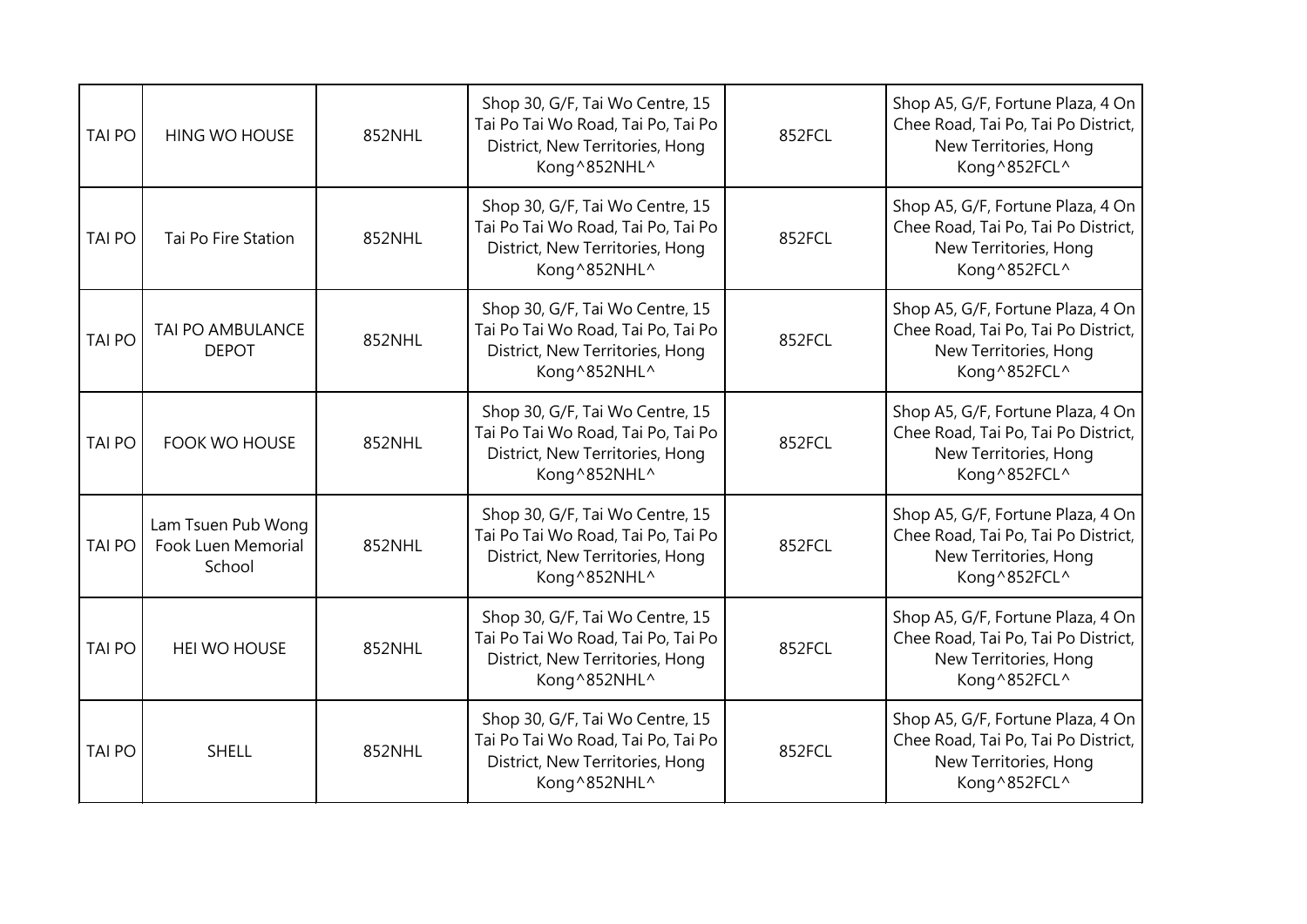| <b>TAI PO</b> | TAI PO GOVERNMENT<br>PRIMARY SCHOOL            | 852NHL | Shop 30, G/F, Tai Wo Centre, 15<br>Tai Po Tai Wo Road, Tai Po, Tai Po<br>District, New Territories, Hong<br>Kong^852NHL^ | 852FCL | Shop A5, G/F, Fortune Plaza, 4 On<br>Chee Road, Tai Po, Tai Po District,<br>New Territories, Hong<br>Kong^852FCL^ |
|---------------|------------------------------------------------|--------|--------------------------------------------------------------------------------------------------------------------------|--------|-------------------------------------------------------------------------------------------------------------------|
| <b>TAI PO</b> | Tai Wo Plaza Phase 1                           | 852NHL | Shop 30, G/F, Tai Wo Centre, 15<br>Tai Po Tai Wo Road, Tai Po, Tai Po<br>District, New Territories, Hong<br>Kong^852NHL^ | 852FCL | Shop A5, G/F, Fortune Plaza, 4 On<br>Chee Road, Tai Po, Tai Po District,<br>New Territories, Hong<br>Kong^852FCL^ |
| <b>TAI PO</b> | SUN WO HOUSE                                   | 852NHL | Shop 30, G/F, Tai Wo Centre, 15<br>Tai Po Tai Wo Road, Tai Po, Tai Po<br>District, New Territories, Hong<br>Kong^852NHL^ | 852FCL | Shop A5, G/F, Fortune Plaza, 4 On<br>Chee Road, Tai Po, Tai Po District,<br>New Territories, Hong<br>Kong^852FCL^ |
| <b>TAI PO</b> | ESSO                                           | 852NHL | Shop 30, G/F, Tai Wo Centre, 15<br>Tai Po Tai Wo Road, Tai Po, Tai Po<br>District, New Territories, Hong<br>Kong^852NHL^ | 852FCL | Shop A5, G/F, Fortune Plaza, 4 On<br>Chee Road, Tai Po, Tai Po District,<br>New Territories, Hong<br>Kong^852FCL^ |
| <b>TAI PO</b> | <b>CALTEX PETROL</b><br><b>FILLING STATION</b> | 852NHL | Shop 30, G/F, Tai Wo Centre, 15<br>Tai Po Tai Wo Road, Tai Po, Tai Po<br>District, New Territories, Hong<br>Kong^852NHL^ | 852FCL | Shop A5, G/F, Fortune Plaza, 4 On<br>Chee Road, Tai Po, Tai Po District,<br>New Territories, Hong<br>Kong^852FCL^ |
| <b>TAI PO</b> | <b>KUI WO HOUSE</b>                            | 852NHL | Shop 30, G/F, Tai Wo Centre, 15<br>Tai Po Tai Wo Road, Tai Po, Tai Po<br>District, New Territories, Hong<br>Kong^852NHL^ | 852FCL | Shop A5, G/F, Fortune Plaza, 4 On<br>Chee Road, Tai Po, Tai Po District,<br>New Territories, Hong<br>Kong^852FCL^ |
| <b>TAI PO</b> | OI WO HOUSE                                    | 852NHL | Shop 30, G/F, Tai Wo Centre, 15<br>Tai Po Tai Wo Road, Tai Po, Tai Po<br>District, New Territories, Hong<br>Kong^852NHL^ | 852FCL | Shop A5, G/F, Fortune Plaza, 4 On<br>Chee Road, Tai Po, Tai Po District,<br>New Territories, Hong<br>Kong^852FCL^ |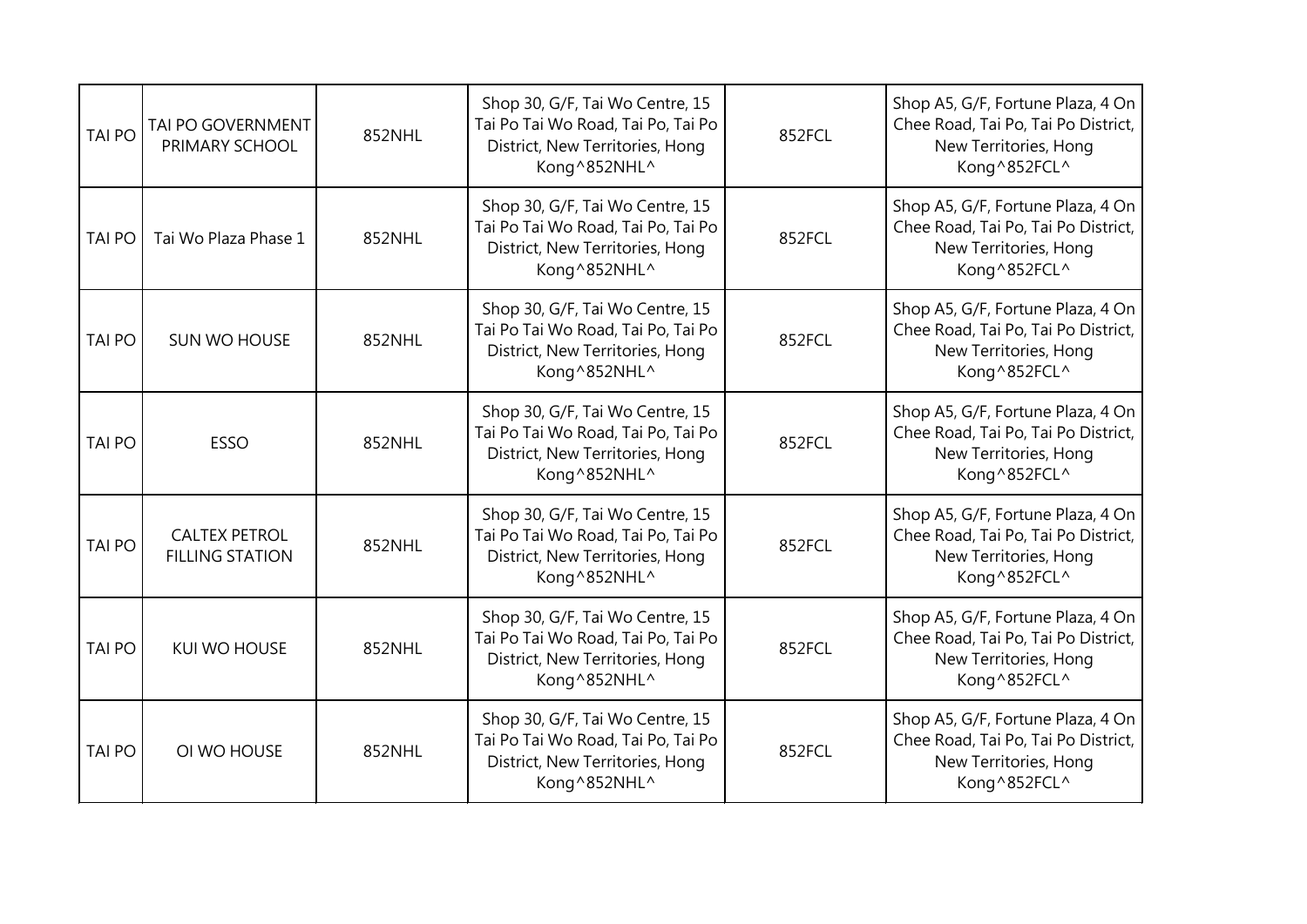| <b>TAI PO</b> | TAI PO GOVERNMENT<br><b>OFFICES</b>         | 852NHL | Shop 30, G/F, Tai Wo Centre, 15<br>Tai Po Tai Wo Road, Tai Po, Tai Po<br>District, New Territories, Hong<br>Kong^852NHL^ | 852FCL | Shop A5, G/F, Fortune Plaza, 4 On<br>Chee Road, Tai Po, Tai Po District,<br>New Territories, Hong<br>Kong^852FCL^ |
|---------------|---------------------------------------------|--------|--------------------------------------------------------------------------------------------------------------------------|--------|-------------------------------------------------------------------------------------------------------------------|
| <b>TAI PO</b> | <b>HANG WO HOUSE</b>                        | 852NHL | Shop 30, G/F, Tai Wo Centre, 15<br>Tai Po Tai Wo Road, Tai Po, Tai Po<br>District, New Territories, Hong<br>Kong^852NHL^ | 852FCL | Shop A5, G/F, Fortune Plaza, 4 On<br>Chee Road, Tai Po, Tai Po District,<br>New Territories, Hong<br>Kong^852FCL^ |
| <b>TAI PO</b> | <b>CARMEL HOLY WORD</b><br>SECONDARY SCHOOL | 852NHL | Shop 30, G/F, Tai Wo Centre, 15<br>Tai Po Tai Wo Road, Tai Po, Tai Po<br>District, New Territories, Hong<br>Kong^852NHL^ | 852FCL | Shop A5, G/F, Fortune Plaza, 4 On<br>Chee Road, Tai Po, Tai Po District,<br>New Territories, Hong<br>Kong^852FCL^ |
| <b>TAI PO</b> | Mei Lee Building                            | 852NHL | Shop 30, G/F, Tai Wo Centre, 15<br>Tai Po Tai Wo Road, Tai Po, Tai Po<br>District, New Territories, Hong<br>Kong^852NHL^ | 852FCL | Shop A5, G/F, Fortune Plaza, 4 On<br>Chee Road, Tai Po, Tai Po District,<br>New Territories, Hong<br>Kong^852FCL^ |
| <b>TAI PO</b> | TAI PO JOCKEY CLUB<br><b>CLINIC</b>         | 852NHL | Shop 30, G/F, Tai Wo Centre, 15<br>Tai Po Tai Wo Road, Tai Po, Tai Po<br>District, New Territories, Hong<br>Kong^852NHL^ | 852FCL | Shop A5, G/F, Fortune Plaza, 4 On<br>Chee Road, Tai Po, Tai Po District,<br>New Territories, Hong<br>Kong^852FCL^ |
| <b>TAI PO</b> | YU ON MANSION                               | 852NHL | Shop 30, G/F, Tai Wo Centre, 15<br>Tai Po Tai Wo Road, Tai Po, Tai Po<br>District, New Territories, Hong<br>Kong^852NHL^ | 852FCL | Shop A5, G/F, Fortune Plaza, 4 On<br>Chee Road, Tai Po, Tai Po District,<br>New Territories, Hong<br>Kong^852FCL^ |
|               | TAI PO I SING KUNG BUILDING                 | 852NHL | Shop 30, G/F, Tai Wo Centre, 15<br>Tai Po Tai Wo Road, Tai Po, Tai Po<br>District, New Territories, Hong<br>Kong^852NHL^ | 852FCL | Shop A5, G/F, Fortune Plaza, 4 On<br>Chee Road, Tai Po, Tai Po District,<br>New Territories, Hong<br>Kong^852FCL^ |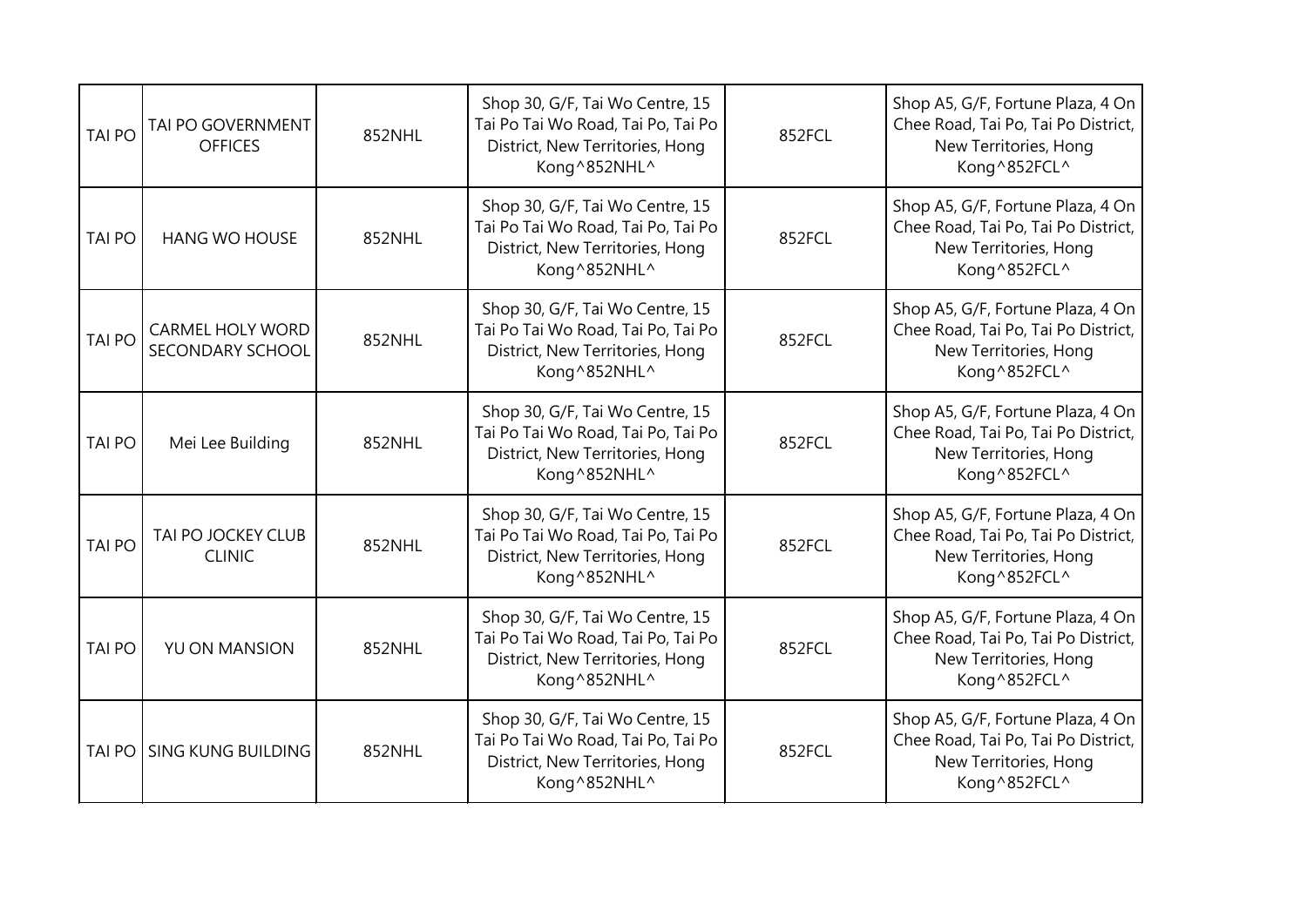| <b>TAI PO</b> | DAI NAM BUILDING                          | 852NHL | Shop 30, G/F, Tai Wo Centre, 15<br>Tai Po Tai Wo Road, Tai Po, Tai Po<br>District, New Territories, Hong<br>Kong^852NHL^ | 852FCL | Shop A5, G/F, Fortune Plaza, 4 On<br>Chee Road, Tai Po, Tai Po District,<br>New Territories, Hong<br>Kong^852FCL^ |
|---------------|-------------------------------------------|--------|--------------------------------------------------------------------------------------------------------------------------|--------|-------------------------------------------------------------------------------------------------------------------|
| <b>TAI PO</b> | <b>BEAUTIFUL GARDEN</b><br><b>BLOCK B</b> | 852NHL | Shop 30, G/F, Tai Wo Centre, 15<br>Tai Po Tai Wo Road, Tai Po, Tai Po<br>District, New Territories, Hong<br>Kong^852NHL^ | 852FCL | Shop A5, G/F, Fortune Plaza, 4 On<br>Chee Road, Tai Po, Tai Po District,<br>New Territories, Hong<br>Kong^852FCL^ |
| <b>TAI PO</b> | <b>GREENERY PLAZA</b><br><b>BLOCK A</b>   | 852NHL | Shop 30, G/F, Tai Wo Centre, 15<br>Tai Po Tai Wo Road, Tai Po, Tai Po<br>District, New Territories, Hong<br>Kong^852NHL^ | 852FCL | Shop A5, G/F, Fortune Plaza, 4 On<br>Chee Road, Tai Po, Tai Po District,<br>New Territories, Hong<br>Kong^852FCL^ |
| <b>TAI PO</b> | <b>GREENERY PLAZA</b><br><b>BLOCK B</b>   | 852NHL | Shop 30, G/F, Tai Wo Centre, 15<br>Tai Po Tai Wo Road, Tai Po, Tai Po<br>District, New Territories, Hong<br>Kong^852NHL^ | 852FCL | Shop A5, G/F, Fortune Plaza, 4 On<br>Chee Road, Tai Po, Tai Po District,<br>New Territories, Hong<br>Kong^852FCL^ |
| <b>TAI PO</b> | Evergreen Court Block                     | 852NHL | Shop 30, G/F, Tai Wo Centre, 15<br>Tai Po Tai Wo Road, Tai Po, Tai Po<br>District, New Territories, Hong<br>Kong^852NHL^ | 852FCL | Shop A5, G/F, Fortune Plaza, 4 On<br>Chee Road, Tai Po, Tai Po District,<br>New Territories, Hong<br>Kong^852FCL^ |
| <b>TAI PO</b> | Evergreen Court Block<br>2                | 852NHL | Shop 30, G/F, Tai Wo Centre, 15<br>Tai Po Tai Wo Road, Tai Po, Tai Po<br>District, New Territories, Hong<br>Kong^852NHL^ | 852FCL | Shop A5, G/F, Fortune Plaza, 4 On<br>Chee Road, Tai Po, Tai Po District,<br>New Territories, Hong<br>Kong^852FCL^ |
| <b>TAI PO</b> | <b>TING KOK BUILDING</b>                  | 852NHL | Shop 30, G/F, Tai Wo Centre, 15<br>Tai Po Tai Wo Road, Tai Po, Tai Po<br>District, New Territories, Hong<br>Kong^852NHL^ | 852FCL | Shop A5, G/F, Fortune Plaza, 4 On<br>Chee Road, Tai Po, Tai Po District,<br>New Territories, Hong<br>Kong^852FCL^ |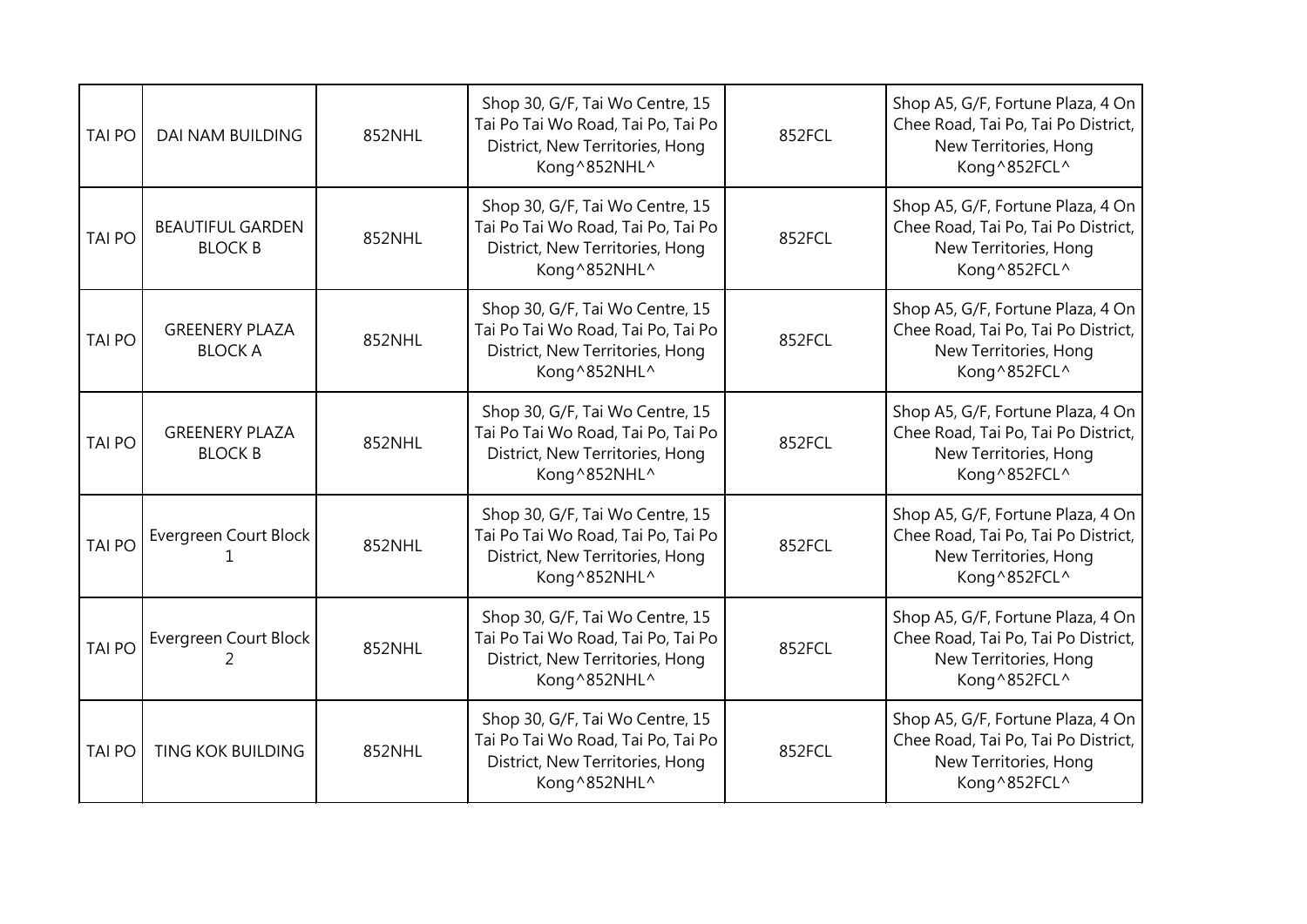| <b>TAI PO</b> | <b>SHEUNG ON</b><br><b>BUILDING</b> | 852NHL | Shop 30, G/F, Tai Wo Centre, 15<br>Tai Po Tai Wo Road, Tai Po, Tai Po<br>District, New Territories, Hong<br>Kong^852NHL^ | 852FCL | Shop A5, G/F, Fortune Plaza, 4 On<br>Chee Road, Tai Po, Tai Po District,<br>New Territories, Hong<br>Kong^852FCL^ |
|---------------|-------------------------------------|--------|--------------------------------------------------------------------------------------------------------------------------|--------|-------------------------------------------------------------------------------------------------------------------|
| TAI PO        | Tai Wo Centre Block 2               | 852NHL | Shop 30, G/F, Tai Wo Centre, 15<br>Tai Po Tai Wo Road, Tai Po, Tai Po<br>District, New Territories, Hong<br>Kong^852NHL^ | 852FCL | Shop A5, G/F, Fortune Plaza, 4 On<br>Chee Road, Tai Po, Tai Po District,<br>New Territories, Hong<br>Kong^852FCL^ |
| <b>TAI PO</b> | <b>MAY SUN BUILDING</b>             | 852NHL | Shop 30, G/F, Tai Wo Centre, 15<br>Tai Po Tai Wo Road, Tai Po, Tai Po<br>District, New Territories, Hong<br>Kong^852NHL^ | 852FCL | Shop A5, G/F, Fortune Plaza, 4 On<br>Chee Road, Tai Po, Tai Po District,<br>New Territories, Hong<br>Kong^852FCL^ |
| <b>TAI PO</b> | YUET FAT MANSION                    | 852NHL | Shop 30, G/F, Tai Wo Centre, 15<br>Tai Po Tai Wo Road, Tai Po, Tai Po<br>District, New Territories, Hong<br>Kong^852NHL^ | 852FCL | Shop A5, G/F, Fortune Plaza, 4 On<br>Chee Road, Tai Po, Tai Po District,<br>New Territories, Hong<br>Kong^852FCL^ |
| <b>TAI PO</b> | WAH ON BUILDING                     | 852NHL | Shop 30, G/F, Tai Wo Centre, 15<br>Tai Po Tai Wo Road, Tai Po, Tai Po<br>District, New Territories, Hong<br>Kong^852NHL^ | 852FCL | Shop A5, G/F, Fortune Plaza, 4 On<br>Chee Road, Tai Po, Tai Po District,<br>New Territories, Hong<br>Kong^852FCL^ |
| <b>TAI PO</b> | <b>KAI CHEONG</b><br><b>MANSION</b> | 852NHL | Shop 30, G/F, Tai Wo Centre, 15<br>Tai Po Tai Wo Road, Tai Po, Tai Po<br>District, New Territories, Hong<br>Kong^852NHL^ | 852FCL | Shop A5, G/F, Fortune Plaza, 4 On<br>Chee Road, Tai Po, Tai Po District,<br>New Territories, Hong<br>Kong^852FCL^ |
| <b>TAI PO</b> | <b>MERIT PLACE</b>                  | 852NHL | Shop 30, G/F, Tai Wo Centre, 15<br>Tai Po Tai Wo Road, Tai Po, Tai Po<br>District, New Territories, Hong<br>Kong^852NHL^ | 852FCL | Shop A5, G/F, Fortune Plaza, 4 On<br>Chee Road, Tai Po, Tai Po District,<br>New Territories, Hong<br>Kong^852FCL^ |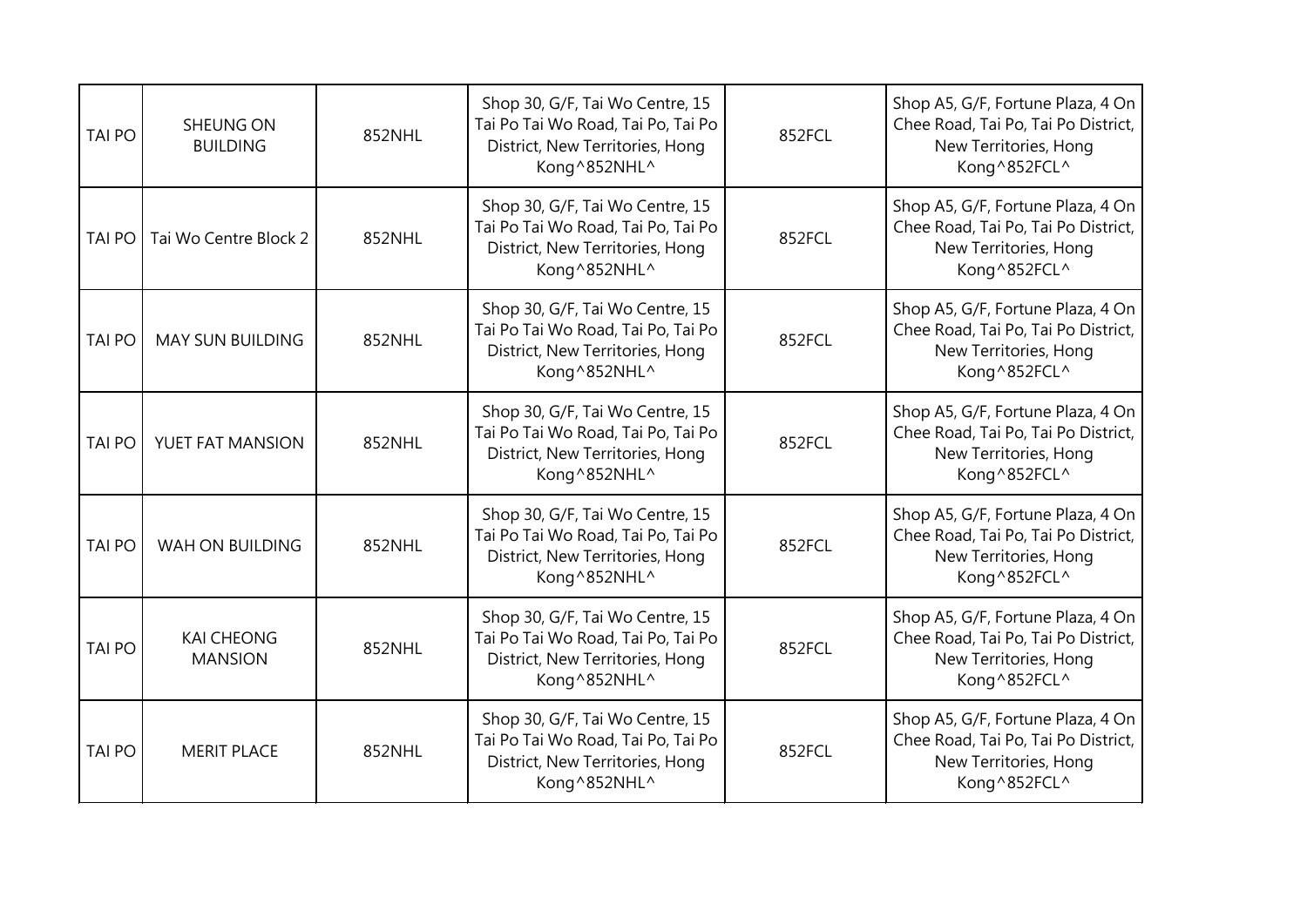| <b>TAI PO</b> | Fuller Gardens (Phase<br>L)             | 852NHL | Shop 30, G/F, Tai Wo Centre, 15<br>Tai Po Tai Wo Road, Tai Po, Tai Po<br>District, New Territories, Hong<br>Kong^852NHL^ | 852FCL | Shop A5, G/F, Fortune Plaza, 4 On<br>Chee Road, Tai Po, Tai Po District,<br>New Territories, Hong<br>Kong^852FCL^ |
|---------------|-----------------------------------------|--------|--------------------------------------------------------------------------------------------------------------------------|--------|-------------------------------------------------------------------------------------------------------------------|
| <b>TAI PO</b> | <b>WING FAT HOUSE</b>                   | 852NHL | Shop 30, G/F, Tai Wo Centre, 15<br>Tai Po Tai Wo Road, Tai Po, Tai Po<br>District, New Territories, Hong<br>Kong^852NHL^ | 852FCL | Shop A5, G/F, Fortune Plaza, 4 On<br>Chee Road, Tai Po, Tai Po District,<br>New Territories, Hong<br>Kong^852FCL^ |
| <b>TAI PO</b> | <b>GREENERY PLAZA</b><br><b>BLOCK C</b> | 852NHL | Shop 30, G/F, Tai Wo Centre, 15<br>Tai Po Tai Wo Road, Tai Po, Tai Po<br>District, New Territories, Hong<br>Kong^852NHL^ | 852FCL | Shop A5, G/F, Fortune Plaza, 4 On<br>Chee Road, Tai Po, Tai Po District,<br>New Territories, Hong<br>Kong^852FCL^ |
| <b>TAI PO</b> | <b>SHUN KING HOUSE</b>                  | 852NHL | Shop 30, G/F, Tai Wo Centre, 15<br>Tai Po Tai Wo Road, Tai Po, Tai Po<br>District, New Territories, Hong<br>Kong^852NHL^ | 852FCL | Shop A5, G/F, Fortune Plaza, 4 On<br>Chee Road, Tai Po, Tai Po District,<br>New Territories, Hong<br>Kong^852FCL^ |
| <b>TAI PO</b> | <b>WINNYE TOWER</b>                     | 852NHL | Shop 30, G/F, Tai Wo Centre, 15<br>Tai Po Tai Wo Road, Tai Po, Tai Po<br>District, New Territories, Hong<br>Kong^852NHL^ | 852FCL | Shop A5, G/F, Fortune Plaza, 4 On<br>Chee Road, Tai Po, Tai Po District,<br>New Territories, Hong<br>Kong^852FCL^ |
| <b>TAI PO</b> | <b>REVE PLAZA</b>                       | 852NHL | Shop 30, G/F, Tai Wo Centre, 15<br>Tai Po Tai Wo Road, Tai Po, Tai Po<br>District, New Territories, Hong<br>Kong^852NHL^ | 852FCL | Shop A5, G/F, Fortune Plaza, 4 On<br>Chee Road, Tai Po, Tai Po District,<br>New Territories, Hong<br>Kong^852FCL^ |
| <b>TAI PO</b> | <b>BEAUTIFUL GARDEN</b>                 | 852NHL | Shop 30, G/F, Tai Wo Centre, 15<br>Tai Po Tai Wo Road, Tai Po, Tai Po<br>District, New Territories, Hong<br>Kong^852NHL^ | 852FCL | Shop A5, G/F, Fortune Plaza, 4 On<br>Chee Road, Tai Po, Tai Po District,<br>New Territories, Hong<br>Kong^852FCL^ |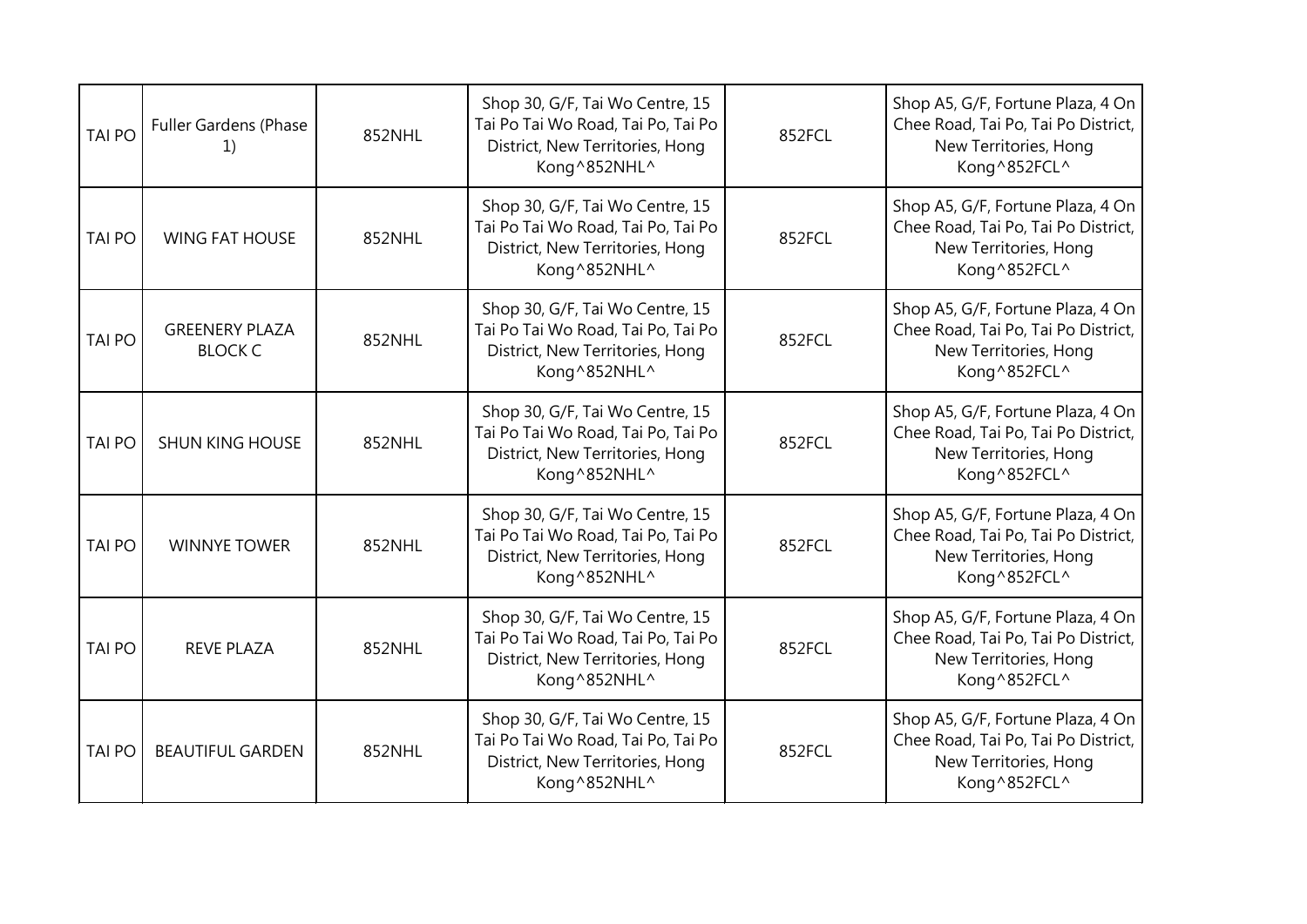| <b>TAI PO</b> | <b>Buddhist Tai Kwong</b><br>Chi Hong College | 852NHL | Shop 30, G/F, Tai Wo Centre, 15<br>Tai Po Tai Wo Road, Tai Po, Tai Po<br>District, New Territories, Hong<br>Kong^852NHL^ | 852FCL | Shop A5, G/F, Fortune Plaza, 4 On<br>Chee Road, Tai Po, Tai Po District,<br>New Territories, Hong<br>Kong^852FCL^ |
|---------------|-----------------------------------------------|--------|--------------------------------------------------------------------------------------------------------------------------|--------|-------------------------------------------------------------------------------------------------------------------|
| <b>TAI PO</b> | <b>BEAUTIFUL GARDEN</b><br><b>BLOCK A</b>     | 852NHL | Shop 30, G/F, Tai Wo Centre, 15<br>Tai Po Tai Wo Road, Tai Po, Tai Po<br>District, New Territories, Hong<br>Kong^852NHL^ | 852FCL | Shop A5, G/F, Fortune Plaza, 4 On<br>Chee Road, Tai Po, Tai Po District,<br>New Territories, Hong<br>Kong^852FCL^ |
| <b>TAI PO</b> | <b>MARIGOLD COURT</b>                         | 852NHL | Shop 30, G/F, Tai Wo Centre, 15<br>Tai Po Tai Wo Road, Tai Po, Tai Po<br>District, New Territories, Hong<br>Kong^852NHL^ | 852FCL | Shop A5, G/F, Fortune Plaza, 4 On<br>Chee Road, Tai Po, Tai Po District,<br>New Territories, Hong<br>Kong^852FCL^ |
| <b>TAI PO</b> | ON LOK HOUSE                                  | 852NHL | Shop 30, G/F, Tai Wo Centre, 15<br>Tai Po Tai Wo Road, Tai Po, Tai Po<br>District, New Territories, Hong<br>Kong^852NHL^ | 852FCL | Shop A5, G/F, Fortune Plaza, 4 On<br>Chee Road, Tai Po, Tai Po District,<br>New Territories, Hong<br>Kong^852FCL^ |
| <b>TAI PO</b> | Full Scene Garden<br>Block 1                  | 852NHL | Shop 30, G/F, Tai Wo Centre, 15<br>Tai Po Tai Wo Road, Tai Po, Tai Po<br>District, New Territories, Hong<br>Kong^852NHL^ | 852FCL | Shop A5, G/F, Fortune Plaza, 4 On<br>Chee Road, Tai Po, Tai Po District,<br>New Territories, Hong<br>Kong^852FCL^ |
| <b>TAI PO</b> | <b>CHUI LOK STREET</b><br><b>GARDEN</b>       | 852NHL | Shop 30, G/F, Tai Wo Centre, 15<br>Tai Po Tai Wo Road, Tai Po, Tai Po<br>District, New Territories, Hong<br>Kong^852NHL^ | 852FCL | Shop A5, G/F, Fortune Plaza, 4 On<br>Chee Road, Tai Po, Tai Po District,<br>New Territories, Hong<br>Kong^852FCL^ |
| <b>TAI PO</b> | <b>CHINESE RHENISH</b><br><b>CHURCH</b>       | 852NHL | Shop 30, G/F, Tai Wo Centre, 15<br>Tai Po Tai Wo Road, Tai Po, Tai Po<br>District, New Territories, Hong<br>Kong^852NHL^ | 852FCL | Shop A5, G/F, Fortune Plaza, 4 On<br>Chee Road, Tai Po, Tai Po District,<br>New Territories, Hong<br>Kong^852FCL^ |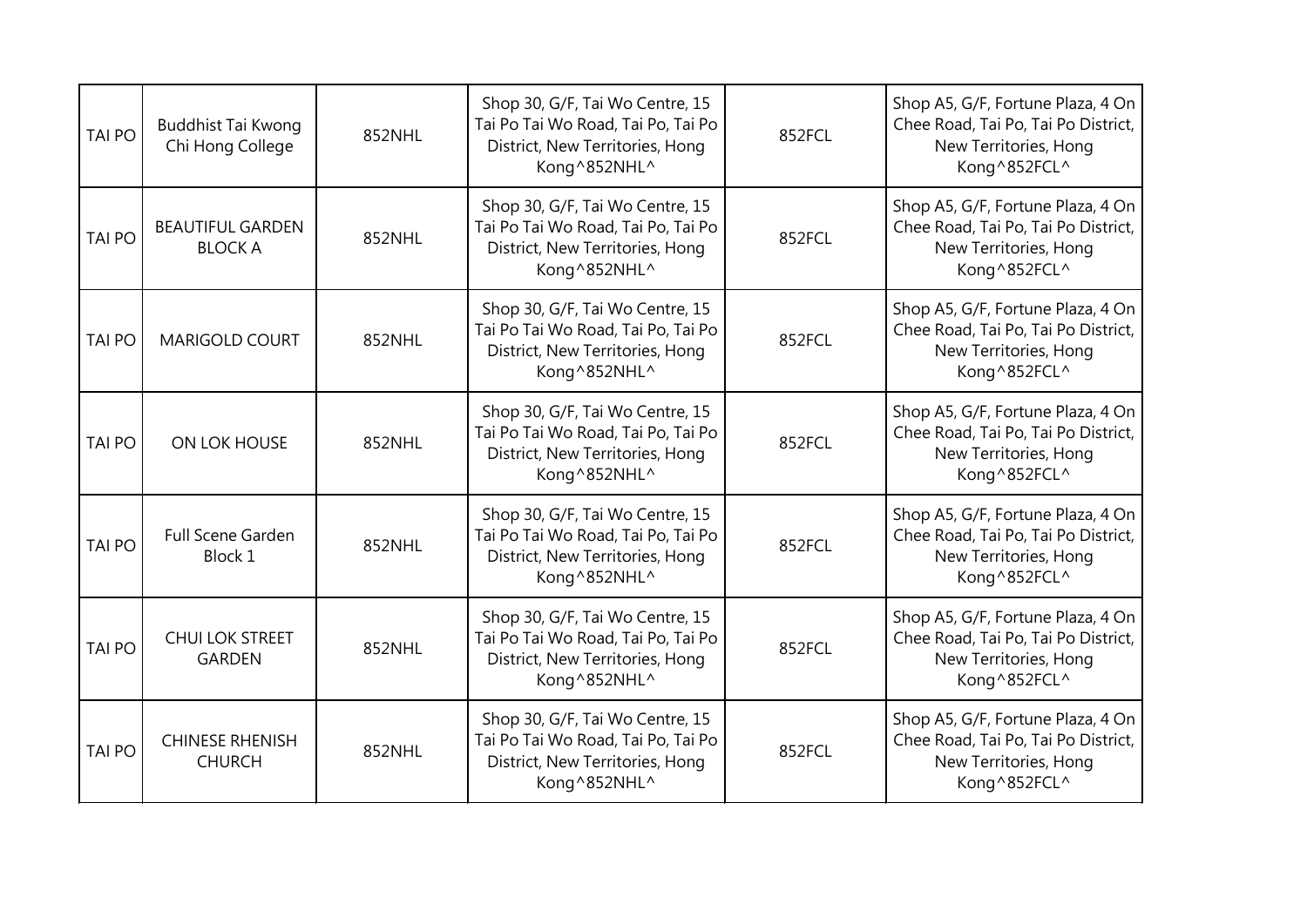| <b>TAI PO</b> | <b>LA FONTAINE</b>                                                   | 852NHL | Shop 30, G/F, Tai Wo Centre, 15<br>Tai Po Tai Wo Road, Tai Po, Tai Po<br>District, New Territories, Hong<br>Kong^852NHL^ | 852FCL | Shop A5, G/F, Fortune Plaza, 4 On<br>Chee Road, Tai Po, Tai Po District,<br>New Territories, Hong<br>Kong^852FCL^ |
|---------------|----------------------------------------------------------------------|--------|--------------------------------------------------------------------------------------------------------------------------|--------|-------------------------------------------------------------------------------------------------------------------|
| <b>TAI PO</b> | Tai Wo Centre Block 1                                                | 852NHL | Shop 30, G/F, Tai Wo Centre, 15<br>Tai Po Tai Wo Road, Tai Po, Tai Po<br>District, New Territories, Hong<br>Kong^852NHL^ | 852FCL | Shop A5, G/F, Fortune Plaza, 4 On<br>Chee Road, Tai Po, Tai Po District,<br>New Territories, Hong<br>Kong^852FCL^ |
| <b>TAI PO</b> | Full Scene Garden<br>Block 2                                         | 852NHL | Shop 30, G/F, Tai Wo Centre, 15<br>Tai Po Tai Wo Road, Tai Po, Tai Po<br>District, New Territories, Hong<br>Kong^852NHL^ | 852FCL | Shop A5, G/F, Fortune Plaza, 4 On<br>Chee Road, Tai Po, Tai Po District,<br>New Territories, Hong<br>Kong^852FCL^ |
| <b>TAI PO</b> | New Territories Heung<br>Yee Kuk Tai Po District<br>Secondary School | 852FCL | Shop A5, G/F, Fortune Plaza, 4 On<br>Chee Road, Tai Po, Tai Po District,<br>New Territories, Hong<br>Kong^852FCL^        | N/A    | N/A                                                                                                               |
| <b>TAI PO</b> | THE JOCKEY CLUB<br>HONG CHI TAI YUEN<br><b>HOSTEL</b>                | 852FCL | Shop A5, G/F, Fortune Plaza, 4 On<br>Chee Road, Tai Po, Tai Po District,<br>New Territories, Hong<br>Kong^852FCL^        | N/A    | N/A                                                                                                               |
| <b>TAI PO</b> | <b>SALEM Immanuel</b><br>Lutheran College                            | 852FCL | Shop A5, G/F, Fortune Plaza, 4 On<br>Chee Road, Tai Po, Tai Po District,<br>New Territories, Hong<br>Kong^852FCL^        | N/A    | N/A                                                                                                               |
| <b>TAI PO</b> | <b>TREASURE GARDEN</b><br><b>BLOCK D</b>                             | 852FCL | Shop A5, G/F, Fortune Plaza, 4 On<br>Chee Road, Tai Po, Tai Po District,<br>New Territories, Hong<br>Kong^852FCL^        | N/A    | N/A                                                                                                               |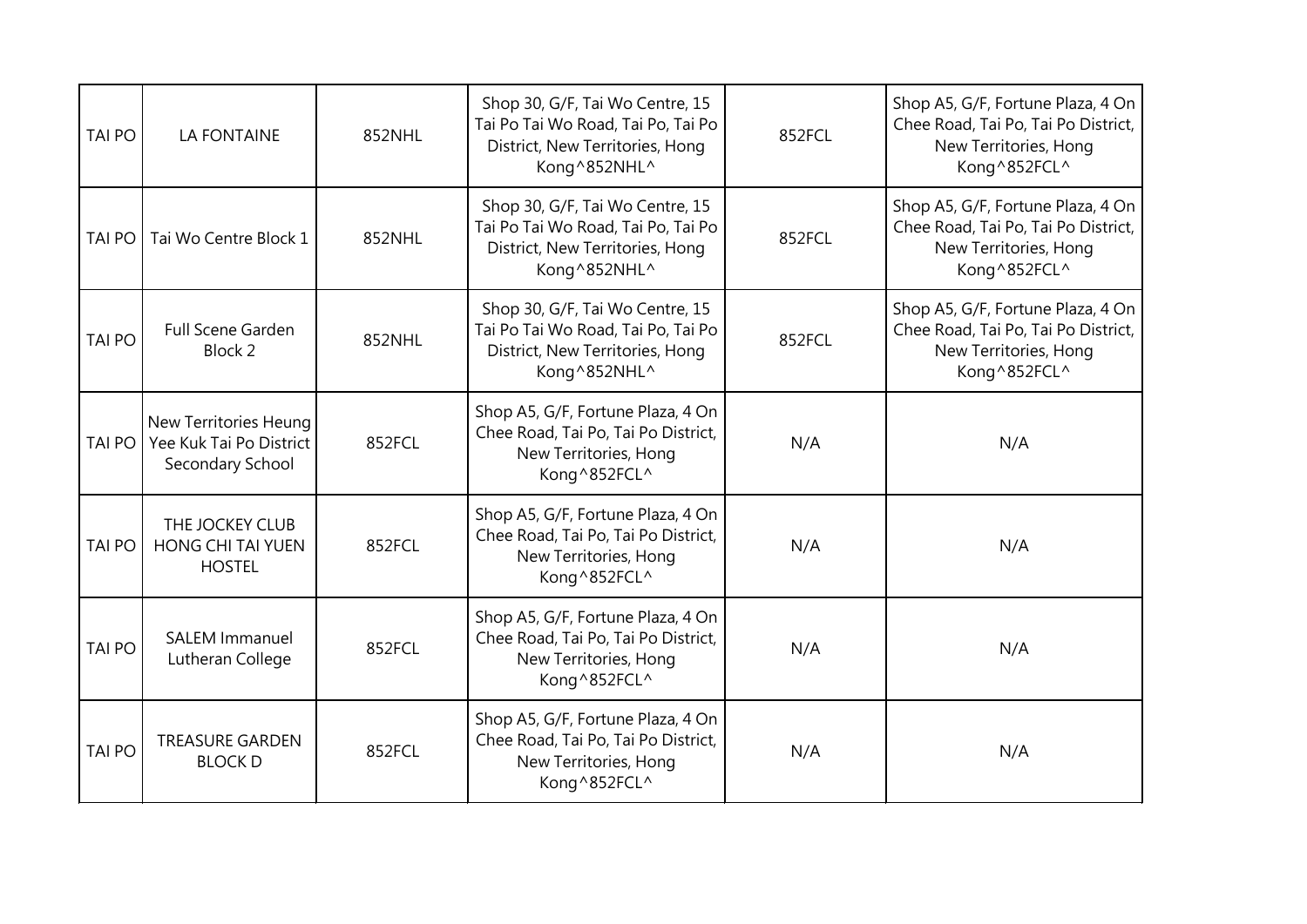| TAI PO        | TAI WING HOUSE                            | 852FCL | Shop A5, G/F, Fortune Plaza, 4 On<br>Chee Road, Tai Po, Tai Po District,<br>New Territories, Hong<br>Kong^852FCL^ | N/A | N/A |
|---------------|-------------------------------------------|--------|-------------------------------------------------------------------------------------------------------------------|-----|-----|
| <b>TAI PO</b> | TAI YEE HOUSE                             | 852FCL | Shop A5, G/F, Fortune Plaza, 4 On<br>Chee Road, Tai Po, Tai Po District,<br>New Territories, Hong<br>Kong^852FCL^ | N/A | N/A |
| <b>TAI PO</b> | CARMEL PAK U<br>SECONDARY SCHOOL          | 852FCL | Shop A5, G/F, Fortune Plaza, 4 On<br>Chee Road, Tai Po, Tai Po District,<br>New Territories, Hong<br>Kong^852FCL^ | N/A | N/A |
| <b>TAI PO</b> | <b>EIGHTLAND GARDENS</b><br><b>BLOCK3</b> | 852FCL | Shop A5, G/F, Fortune Plaza, 4 On<br>Chee Road, Tai Po, Tai Po District,<br>New Territories, Hong<br>Kong^852FCL^ | N/A | N/A |
| <b>TAI PO</b> | EIGHTLAND GARDENS<br><b>BLOCK4</b>        | 852FCL | Shop A5, G/F, Fortune Plaza, 4 On<br>Chee Road, Tai Po, Tai Po District,<br>New Territories, Hong<br>Kong^852FCL^ | N/A | N/A |
| <b>TAI PO</b> | <b>TAI YAN HOUSE</b>                      | 852FCL | Shop A5, G/F, Fortune Plaza, 4 On<br>Chee Road, Tai Po, Tai Po District,<br>New Territories, Hong<br>Kong^852FCL^ | N/A | N/A |
| <b>TAI PO</b> | <b>EIGHTLAND GARDENS</b><br><b>BLOCK1</b> | 852FCL | Shop A5, G/F, Fortune Plaza, 4 On<br>Chee Road, Tai Po, Tai Po District,<br>New Territories, Hong<br>Kong^852FCL^ | N/A | N/A |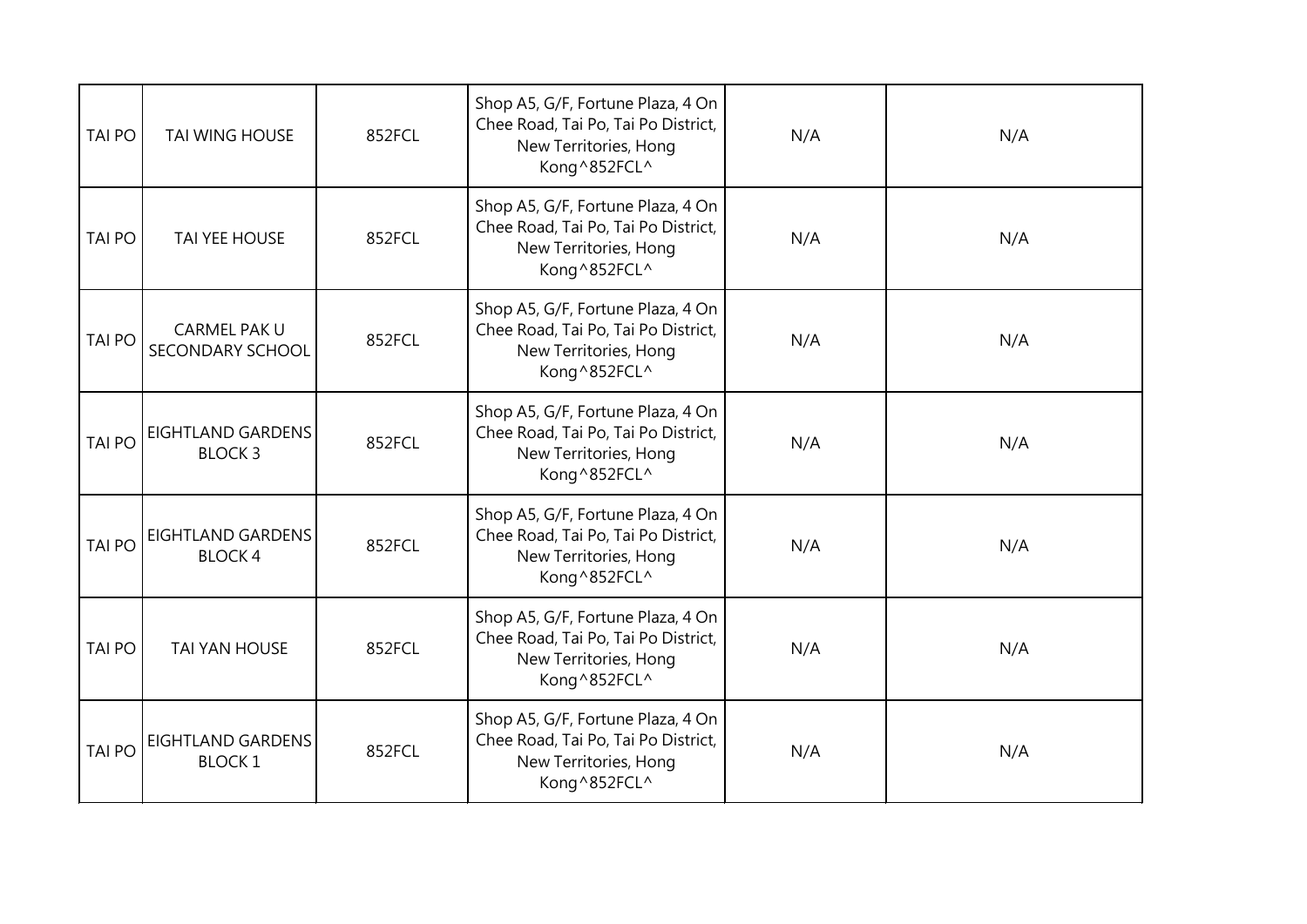| <b>TAI PO</b> | JADE PLAZA BLOCK C                       | 852FCL | Shop A5, G/F, Fortune Plaza, 4 On<br>Chee Road, Tai Po, Tai Po District,<br>New Territories, Hong<br>Kong^852FCL^ | N/A | N/A |
|---------------|------------------------------------------|--------|-------------------------------------------------------------------------------------------------------------------|-----|-----|
| <b>TAI PO</b> | <b>NGA MAN HOUSE</b>                     | 852FCL | Shop A5, G/F, Fortune Plaza, 4 On<br>Chee Road, Tai Po, Tai Po District,<br>New Territories, Hong<br>Kong^852FCL^ | N/A | N/A |
| <b>TAI PO</b> | CARMEL PAK U<br>SECONDARY SCHOOL         | 852FCL | Shop A5, G/F, Fortune Plaza, 4 On<br>Chee Road, Tai Po, Tai Po District,<br>New Territories, Hong<br>Kong^852FCL^ | N/A | N/A |
| TAI PO        | <b>TREASURE GARDEN</b><br><b>BLOCK C</b> | 852FCL | Shop A5, G/F, Fortune Plaza, 4 On<br>Chee Road, Tai Po, Tai Po District,<br>New Territories, Hong<br>Kong^852FCL^ | N/A | N/A |
| <b>TAI PO</b> | JADE PLAZA BLOCK D                       | 852FCL | Shop A5, G/F, Fortune Plaza, 4 On<br>Chee Road, Tai Po, Tai Po District,<br>New Territories, Hong<br>Kong^852FCL^ | N/A | N/A |
| <b>TAI PO</b> | <b>JADE PLAZA BLOCK B</b>                | 852FCL | Shop A5, G/F, Fortune Plaza, 4 On<br>Chee Road, Tai Po, Tai Po District,<br>New Territories, Hong<br>Kong^852FCL^ | N/A | N/A |
| <b>TAI PO</b> | <b>TREASURE GARDEN</b><br><b>BLOCK A</b> | 852FCL | Shop A5, G/F, Fortune Plaza, 4 On<br>Chee Road, Tai Po, Tai Po District,<br>New Territories, Hong<br>Kong^852FCL^ | N/A | N/A |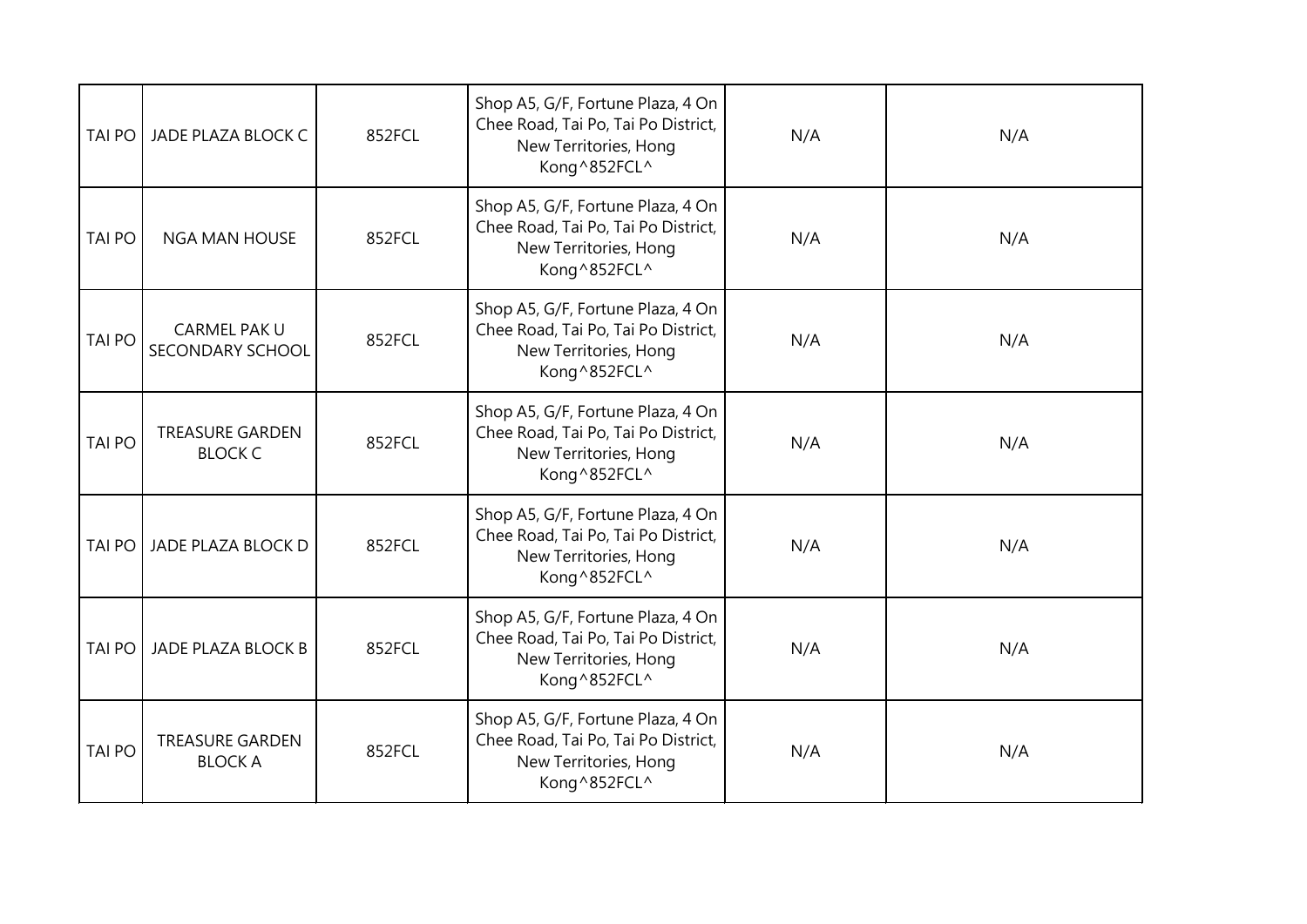| <b>TAI PO</b> | EIGHTLAND GARDENS<br><b>BLOCK 2</b>                                                            | 852FCL | Shop A5, G/F, Fortune Plaza, 4 On<br>Chee Road, Tai Po, Tai Po District,<br>New Territories, Hong<br>Kong^852FCL^ | N/A | N/A |
|---------------|------------------------------------------------------------------------------------------------|--------|-------------------------------------------------------------------------------------------------------------------|-----|-----|
| <b>TAI PO</b> | <b>TAI LING HOUSE</b>                                                                          | 852FCL | Shop A5, G/F, Fortune Plaza, 4 On<br>Chee Road, Tai Po, Tai Po District,<br>New Territories, Hong<br>Kong^852FCL^ | N/A | N/A |
| <b>TAI PO</b> | <b>HONG KONG TAOIST</b><br><b>ASSOCIATION WUN</b><br>TSUEN NG LAI WO<br><b>MEMORIAL SCHOOL</b> | 852FCL | Shop A5, G/F, Fortune Plaza, 4 On<br>Chee Road, Tai Po, Tai Po District,<br>New Territories, Hong<br>Kong^852FCL^ | N/A | N/A |
| <b>TAI PO</b> | <b>TREASURE GARDEN</b><br><b>BLOCK B</b>                                                       | 852FCL | Shop A5, G/F, Fortune Plaza, 4 On<br>Chee Road, Tai Po, Tai Po District,<br>New Territories, Hong<br>Kong^852FCL^ | N/A | N/A |
| <b>TAI PO</b> | Confucian Sam Lok<br>Chow Mud Wai School                                                       | 852FCL | Shop A5, G/F, Fortune Plaza, 4 On<br>Chee Road, Tai Po, Tai Po District,<br>New Territories, Hong<br>Kong^852FCL^ | N/A | N/A |
| <b>TAI PO</b> | <b>NGA YIN HOUSE</b>                                                                           | 852FCL | Shop A5, G/F, Fortune Plaza, 4 On<br>Chee Road, Tai Po, Tai Po District,<br>New Territories, Hong<br>Kong^852FCL^ | N/A | N/A |
| <b>TAI PO</b> | Tai Yuen Rhenish Child<br>Care Centre                                                          | 852FCL | Shop A5, G/F, Fortune Plaza, 4 On<br>Chee Road, Tai Po, Tai Po District,<br>New Territories, Hong<br>Kong^852FCL^ | N/A | N/A |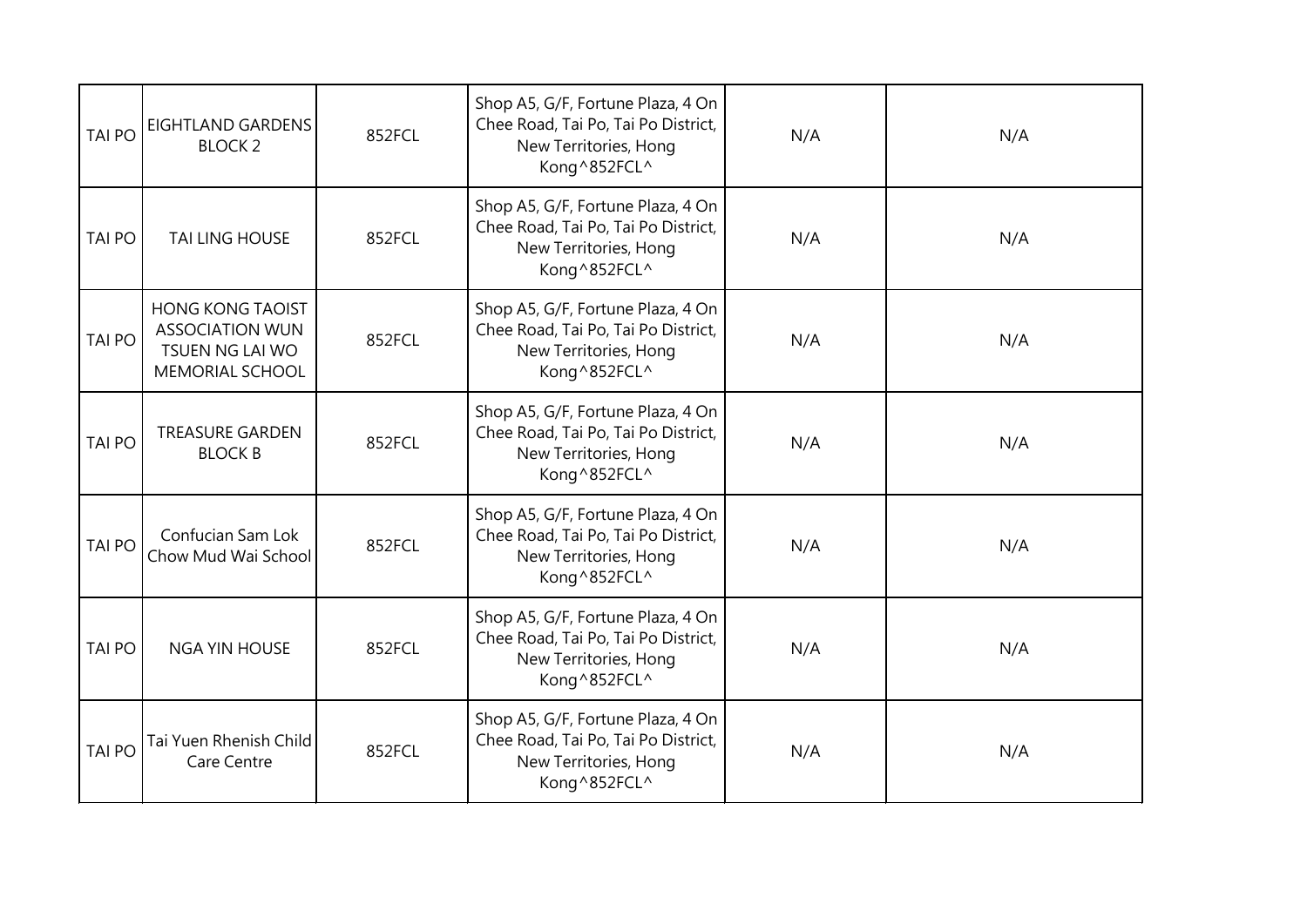| TAI PO        | <b>TAI LOK HOUSE</b>                               | 852FCL | Shop A5, G/F, Fortune Plaza, 4 On<br>Chee Road, Tai Po, Tai Po District,<br>New Territories, Hong<br>Kong^852FCL^ | N/A | N/A |
|---------------|----------------------------------------------------|--------|-------------------------------------------------------------------------------------------------------------------|-----|-----|
| <b>TAI PO</b> | TAI PO LI FOOK LAM<br><b>SPORTS CENTRE</b>         | 852FCL | Shop A5, G/F, Fortune Plaza, 4 On<br>Chee Road, Tai Po, Tai Po District,<br>New Territories, Hong<br>Kong^852FCL^ | N/A | N/A |
| TAI PO        | <b>EIGHTLAND GARDENS</b>                           | 852FCL | Shop A5, G/F, Fortune Plaza, 4 On<br>Chee Road, Tai Po, Tai Po District,<br>New Territories, Hong<br>Kong^852FCL^ | N/A | N/A |
| <b>TAI PO</b> | <b>JADE PLAZA</b>                                  | 852FCL | Shop A5, G/F, Fortune Plaza, 4 On<br>Chee Road, Tai Po, Tai Po District,<br>New Territories, Hong<br>Kong^852FCL^ | N/A | N/A |
| <b>TAI PO</b> | JADE PLAZA BLOCK A                                 | 852FCL | Shop A5, G/F, Fortune Plaza, 4 On<br>Chee Road, Tai Po, Tai Po District,<br>New Territories, Hong<br>Kong^852FCL^ | N/A | N/A |
| <b>TAI PO</b> | NTWJWAL LEUNG<br><b>SING TAK PRIMARY</b><br>SCHOOL | 852FCL | Shop A5, G/F, Fortune Plaza, 4 On<br>Chee Road, Tai Po, Tai Po District,<br>New Territories, Hong<br>Kong^852FCL^ | N/A | N/A |
| <b>TAI PO</b> | <b>NGA KWAN HOUSE</b>                              | 852FCL | Shop A5, G/F, Fortune Plaza, 4 On<br>Chee Road, Tai Po, Tai Po District,<br>New Territories, Hong<br>Kong^852FCL^ | N/A | N/A |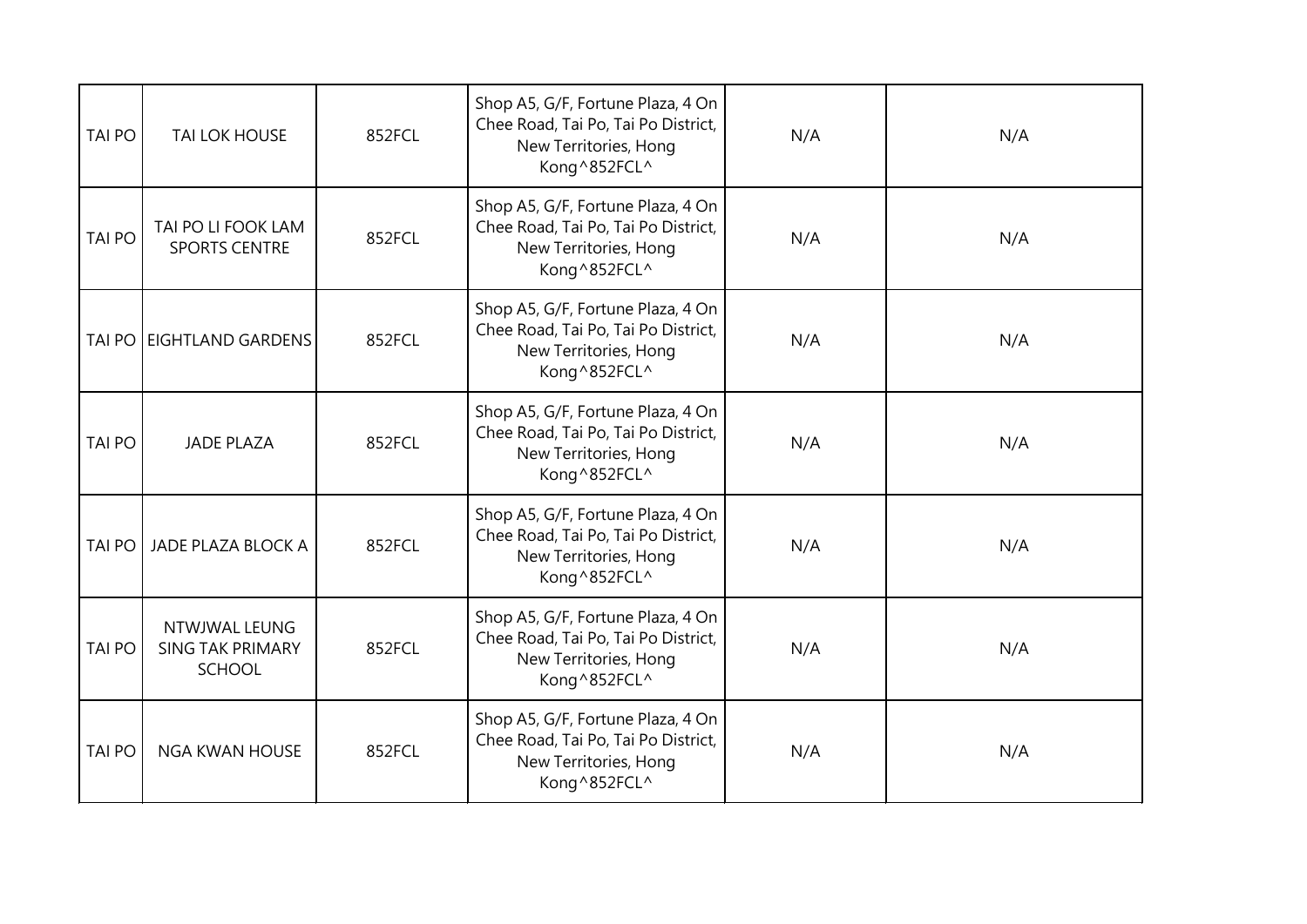| <b>TAI PO</b> | <b>TAI MAN HOUSE</b>                               | 852FCL | Shop A5, G/F, Fortune Plaza, 4 On<br>Chee Road, Tai Po, Tai Po District,<br>New Territories, Hong<br>Kong^852FCL^ | N/A | N/A |
|---------------|----------------------------------------------------|--------|-------------------------------------------------------------------------------------------------------------------|-----|-----|
| <b>TAI PO</b> | TWGHSHUILAI<br>KUEN HOME FOR THE<br><b>ELDERLY</b> | 852FCL | Shop A5, G/F, Fortune Plaza, 4 On<br>Chee Road, Tai Po, Tai Po District,<br>New Territories, Hong<br>Kong^852FCL^ | N/A | N/A |
| <b>TAI PO</b> | TAI YUEN SHOPPING<br><b>CENTRE</b>                 | 852FCL | Shop A5, G/F, Fortune Plaza, 4 On<br>Chee Road, Tai Po, Tai Po District,<br>New Territories, Hong<br>Kong^852FCL^ | N/A | N/A |
| <b>TAI PO</b> | <b>TAI TAK HOUSE</b>                               | 852FCL | Shop A5, G/F, Fortune Plaza, 4 On<br>Chee Road, Tai Po, Tai Po District,<br>New Territories, Hong<br>Kong^852FCL^ | N/A | N/A |
| <b>TAI PO</b> | TAI YUEN MARKET                                    | 852FCL | Shop A5, G/F, Fortune Plaza, 4 On<br>Chee Road, Tai Po, Tai Po District,<br>New Territories, Hong<br>Kong^852FCL^ | N/A | N/A |
| <b>TAI PO</b> | TAI PO OLD MARKET<br>PUBLIC SCHOOL                 | 852FCL | Shop A5, G/F, Fortune Plaza, 4 On<br>Chee Road, Tai Po, Tai Po District,<br>New Territories, Hong<br>Kong^852FCL^ | N/A | N/A |
| <b>TAI PO</b> | TAI PO CENTRE BLOCK                                | 852FCL | Shop A5, G/F, Fortune Plaza, 4 On<br>Chee Road, Tai Po, Tai Po District,<br>New Territories, Hong<br>Kong^852FCL^ | N/A | N/A |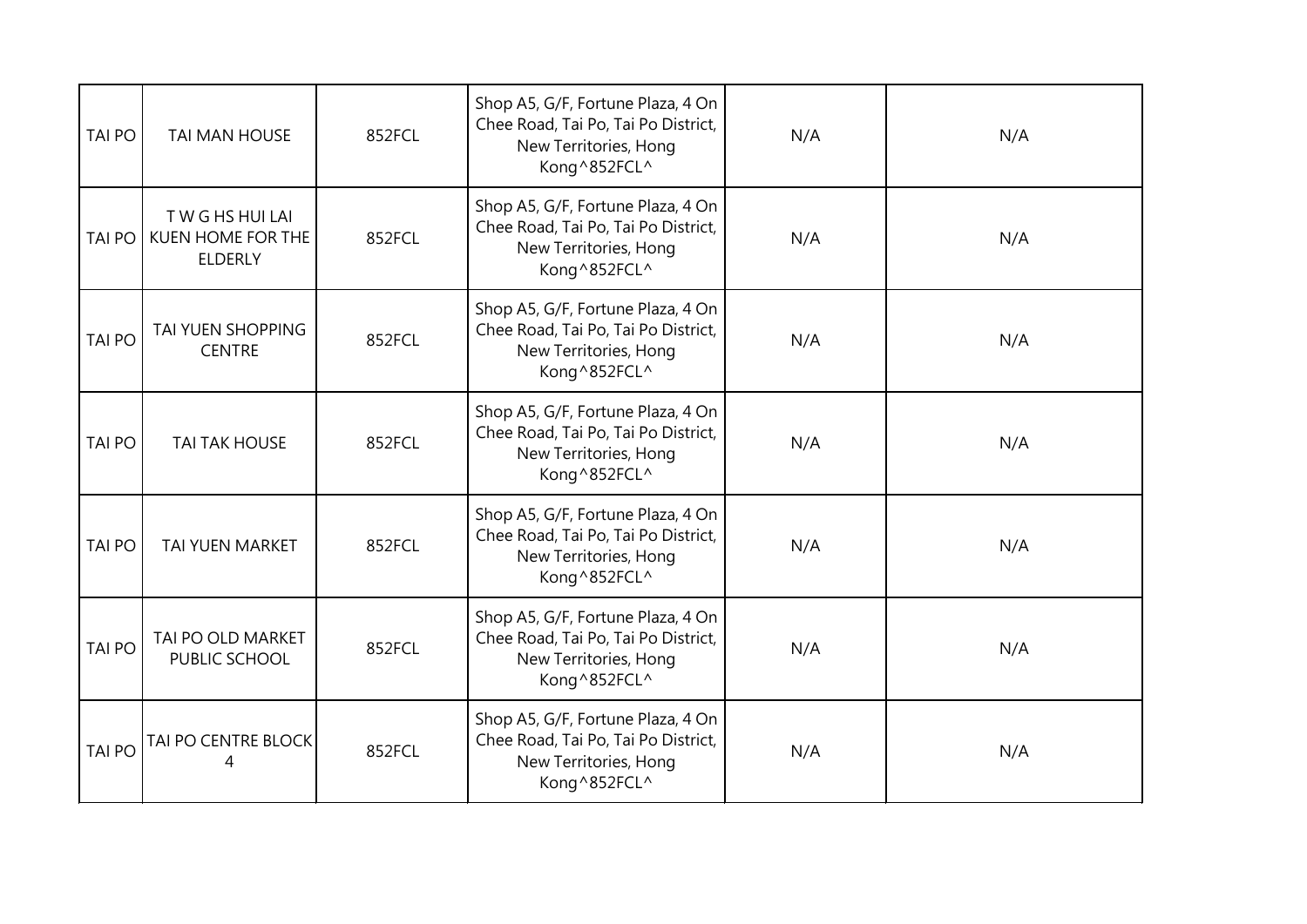| <b>TAI PO</b> | TAI PO CENTRE BLOCK<br>3          | 852FCL | Shop A5, G/F, Fortune Plaza, 4 On<br>Chee Road, Tai Po, Tai Po District,<br>New Territories, Hong<br>Kong^852FCL^ | N/A | N/A |
|---------------|-----------------------------------|--------|-------------------------------------------------------------------------------------------------------------------|-----|-----|
| <b>TAI PO</b> | TAI PO MEGA MALL<br>ZONE D        | 852FCL | Shop A5, G/F, Fortune Plaza, 4 On<br>Chee Road, Tai Po, Tai Po District,<br>New Territories, Hong<br>Kong^852FCL^ | N/A | N/A |
|               | TAI PO KWAI CHEONG COURT          | 852FCL | Shop A5, G/F, Fortune Plaza, 4 On<br>Chee Road, Tai Po, Tai Po District,<br>New Territories, Hong<br>Kong^852FCL^ | N/A | N/A |
| <b>TAI PO</b> | TAI PO CENTRE BLOCK<br>2          | 852FCL | Shop A5, G/F, Fortune Plaza, 4 On<br>Chee Road, Tai Po, Tai Po District,<br>New Territories, Hong<br>Kong^852FCL^ | N/A | N/A |
| <b>TAI PO</b> | TAI PO CENTRE BLOCK               | 852FCL | Shop A5, G/F, Fortune Plaza, 4 On<br>Chee Road, Tai Po, Tai Po District,<br>New Territories, Hong<br>Kong^852FCL^ | N/A | N/A |
| <b>TAI PO</b> | TAI PO CENTRE BLOCK<br>9          | 852FCL | Shop A5, G/F, Fortune Plaza, 4 On<br>Chee Road, Tai Po, Tai Po District,<br>New Territories, Hong<br>Kong^852FCL^ | N/A | N/A |
| <b>TAI PO</b> | TAI PO MEGA MALL<br><b>ZONE B</b> | 852FCL | Shop A5, G/F, Fortune Plaza, 4 On<br>Chee Road, Tai Po, Tai Po District,<br>New Territories, Hong<br>Kong^852FCL^ | N/A | N/A |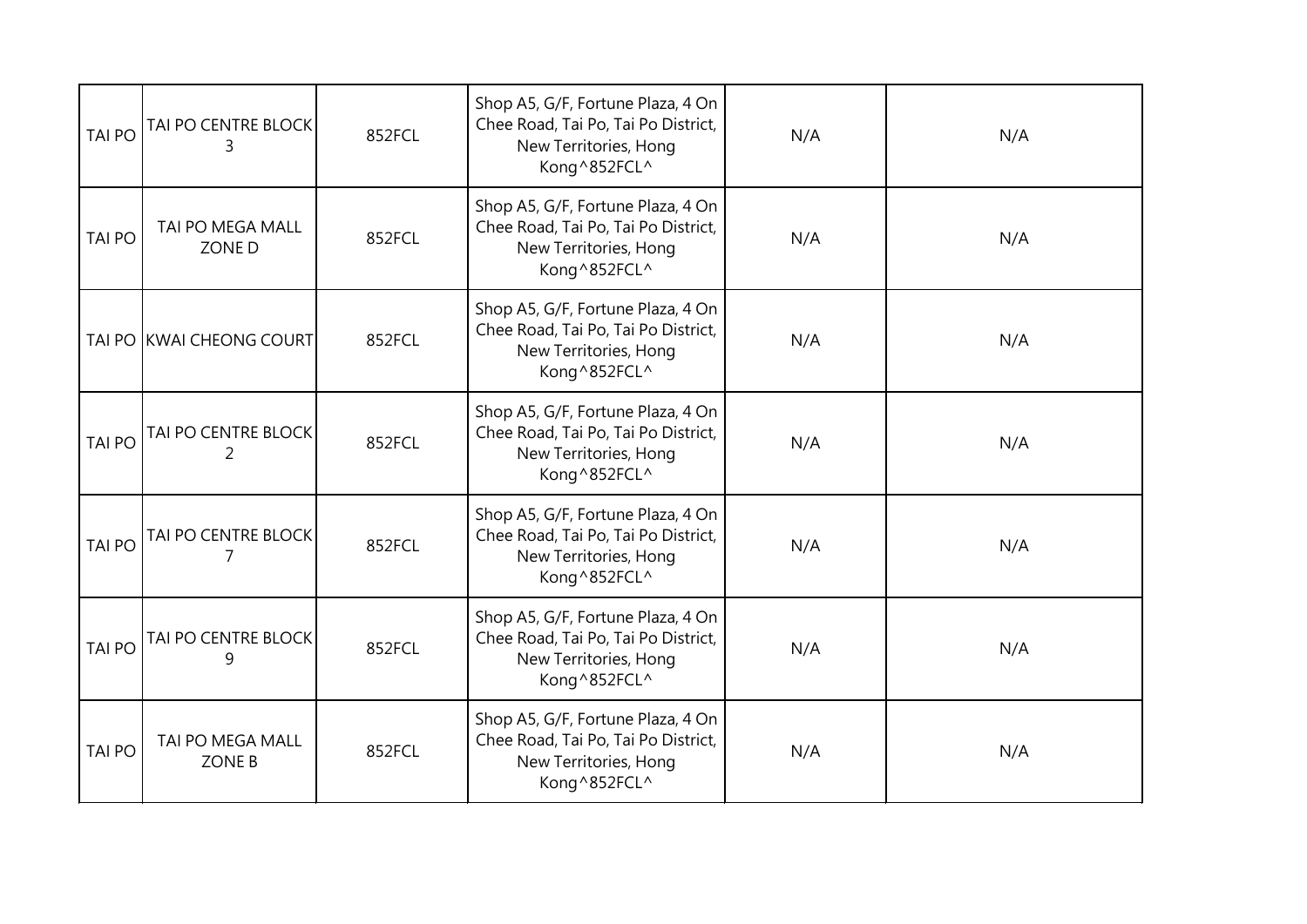| <b>TAI PO</b> | YEE SING COURT                     | 852FCL | Shop A5, G/F, Fortune Plaza, 4 On<br>Chee Road, Tai Po, Tai Po District,<br>New Territories, Hong<br>Kong^852FCL^ | N/A | N/A |
|---------------|------------------------------------|--------|-------------------------------------------------------------------------------------------------------------------|-----|-----|
| <b>TAI PO</b> | TAI PO CENTRE BLOCK<br>17          | 852FCL | Shop A5, G/F, Fortune Plaza, 4 On<br>Chee Road, Tai Po, Tai Po District,<br>New Territories, Hong<br>Kong^852FCL^ | N/A | N/A |
| <b>TAI PO</b> | TAI PO MEGA MALL<br><b>ZONE A</b>  | 852FCL | Shop A5, G/F, Fortune Plaza, 4 On<br>Chee Road, Tai Po, Tai Po District,<br>New Territories, Hong<br>Kong^852FCL^ | N/A | N/A |
| <b>TAI PO</b> | YEE TAK COURT                      | 852FCL | Shop A5, G/F, Fortune Plaza, 4 On<br>Chee Road, Tai Po, Tai Po District,<br>New Territories, Hong<br>Kong^852FCL^ | N/A | N/A |
| <b>TAI PO</b> | FU CHEONG COURT                    | 852FCL | Shop A5, G/F, Fortune Plaza, 4 On<br>Chee Road, Tai Po, Tai Po District,<br>New Territories, Hong<br>Kong^852FCL^ | N/A | N/A |
| <b>TAI PO</b> | <b>WING CHEONG</b><br><b>COURT</b> | 852FCL | Shop A5, G/F, Fortune Plaza, 4 On<br>Chee Road, Tai Po, Tai Po District,<br>New Territories, Hong<br>Kong^852FCL^ | N/A | N/A |
| <b>TAI PO</b> | TAI PO PLAZA                       | 852FCL | Shop A5, G/F, Fortune Plaza, 4 On<br>Chee Road, Tai Po, Tai Po District,<br>New Territories, Hong<br>Kong^852FCL^ | N/A | N/A |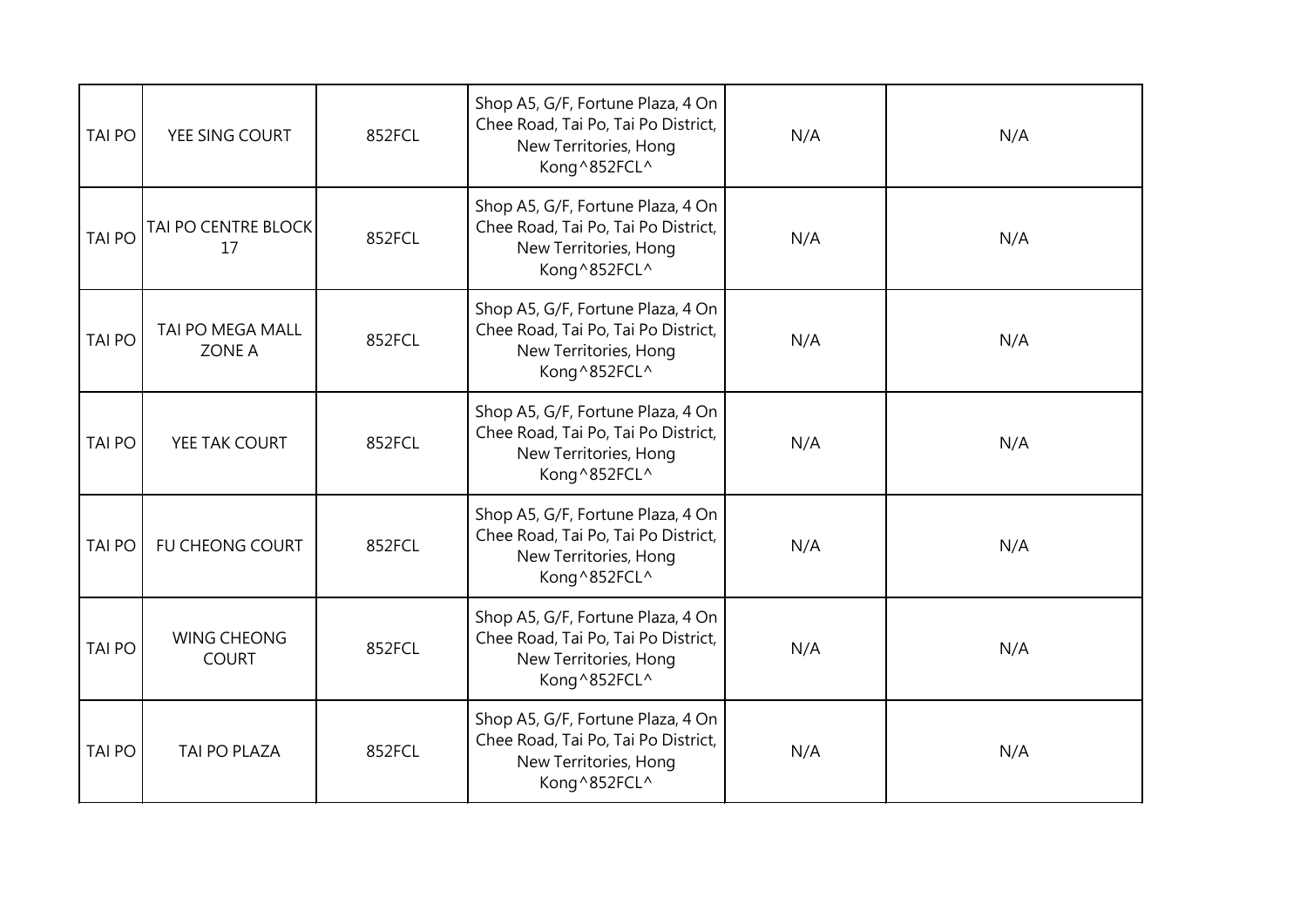| <b>TAI PO</b> | TAI PO CENTRE BLOCK<br>6            | 852FCL | Shop A5, G/F, Fortune Plaza, 4 On<br>Chee Road, Tai Po, Tai Po District,<br>New Territories, Hong<br>Kong^852FCL^ | N/A | N/A |
|---------------|-------------------------------------|--------|-------------------------------------------------------------------------------------------------------------------|-----|-----|
| <b>TAI PO</b> | YEE HING COURT                      | 852FCL | Shop A5, G/F, Fortune Plaza, 4 On<br>Chee Road, Tai Po, Tai Po District,<br>New Territories, Hong<br>Kong^852FCL^ | N/A | N/A |
| <b>TAI PO</b> | TAI PO CENTRE BLOCK<br>10           | 852FCL | Shop A5, G/F, Fortune Plaza, 4 On<br>Chee Road, Tai Po, Tai Po District,<br>New Territories, Hong<br>Kong^852FCL^ | N/A | N/A |
| <b>TAI PO</b> | TAI PO CENTRE BLOCK<br>8            | 852FCL | Shop A5, G/F, Fortune Plaza, 4 On<br>Chee Road, Tai Po, Tai Po District,<br>New Territories, Hong<br>Kong^852FCL^ | N/A | N/A |
| <b>TAI PO</b> | PERTH GARDEN<br><b>ILFORD COURT</b> | 852FCL | Shop A5, G/F, Fortune Plaza, 4 On<br>Chee Road, Tai Po, Tai Po District,<br>New Territories, Hong<br>Kong^852FCL^ | N/A | N/A |
| <b>TAI PO</b> | YEE FAI COURT                       | 852FCL | Shop A5, G/F, Fortune Plaza, 4 On<br>Chee Road, Tai Po, Tai Po District,<br>New Territories, Hong<br>Kong^852FCL^ | N/A | N/A |
| <b>TAI PO</b> | <b>FORTUNE PLAZA</b>                | 852FCL | Shop A5, G/F, Fortune Plaza, 4 On<br>Chee Road, Tai Po, Tai Po District,<br>New Territories, Hong<br>Kong^852FCL^ | N/A | N/A |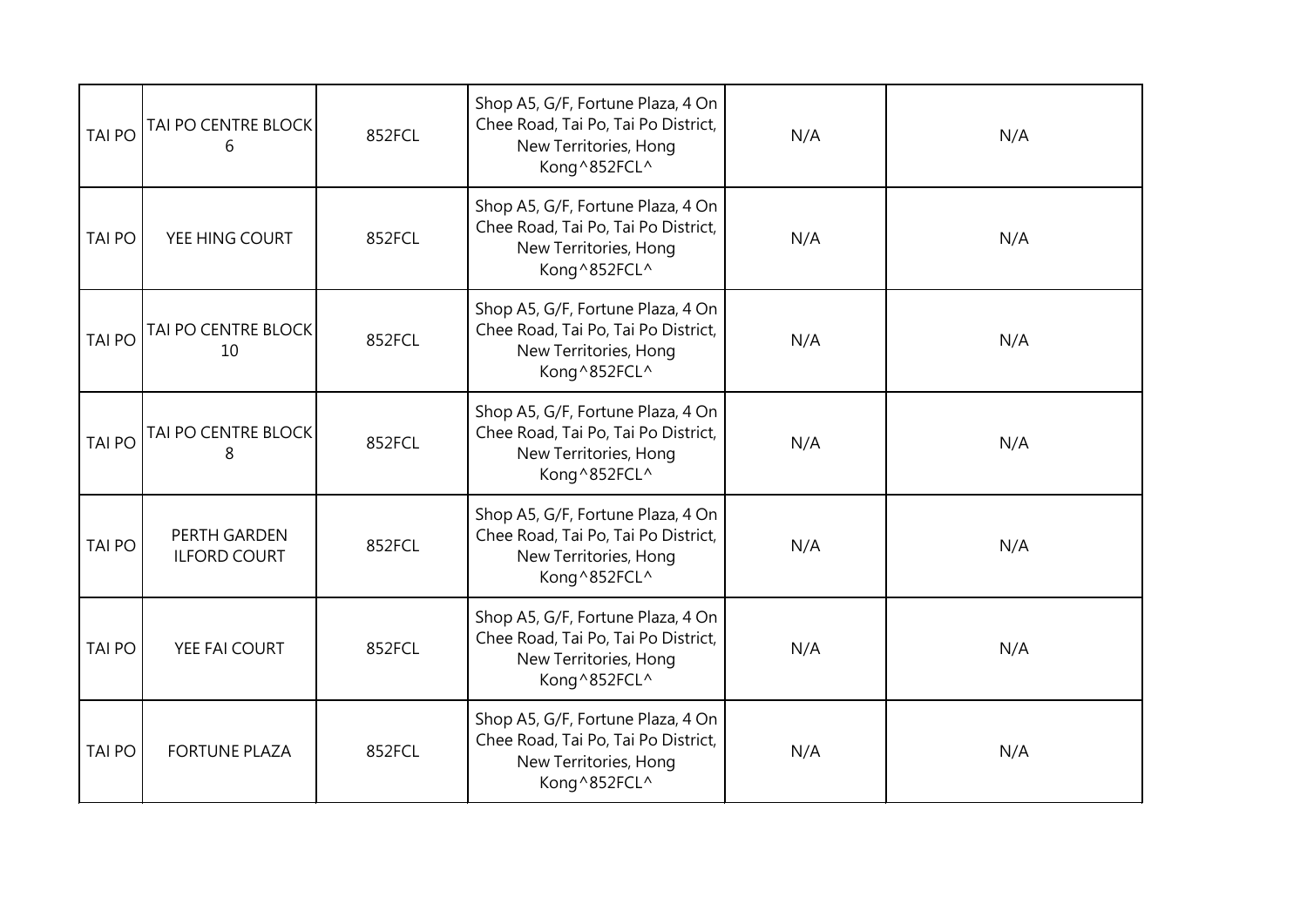| <b>TAI PO</b> | TAI PO CENTRE BLOCK<br>5   | 852FCL | Shop A5, G/F, Fortune Plaza, 4 On<br>Chee Road, Tai Po, Tai Po District,<br>New Territories, Hong<br>Kong^852FCL^ | N/A | N/A |
|---------------|----------------------------|--------|-------------------------------------------------------------------------------------------------------------------|-----|-----|
| <b>TAI PO</b> | TAI PO CENTRE BLOCK<br>12  | 852FCL | Shop A5, G/F, Fortune Plaza, 4 On<br>Chee Road, Tai Po, Tai Po District,<br>New Territories, Hong<br>Kong^852FCL^ | N/A | N/A |
| <b>TAI PO</b> | TAI PO CENTRE BLOCK<br>14  | 852FCL | Shop A5, G/F, Fortune Plaza, 4 On<br>Chee Road, Tai Po, Tai Po District,<br>New Territories, Hong<br>Kong^852FCL^ | N/A | N/A |
| <b>TAI PO</b> | TAI PO CENTRE BLOCK<br>19  | 852FCL | Shop A5, G/F, Fortune Plaza, 4 On<br>Chee Road, Tai Po, Tai Po District,<br>New Territories, Hong<br>Kong^852FCL^ | N/A | N/A |
| <b>TAI PO</b> | TAI PO MEGA MALL<br>ZONE C | 852FCL | Shop A5, G/F, Fortune Plaza, 4 On<br>Chee Road, Tai Po, Tai Po District,<br>New Territories, Hong<br>Kong^852FCL^ | N/A | N/A |
| <b>TAI PO</b> | TAI PO CIVIC CENTRE        | 852FCL | Shop A5, G/F, Fortune Plaza, 4 On<br>Chee Road, Tai Po, Tai Po District,<br>New Territories, Hong<br>Kong^852FCL^ | N/A | N/A |
| <b>TAI PO</b> | TAI PO CENTRE BLOCK        | 852FCL | Shop A5, G/F, Fortune Plaza, 4 On<br>Chee Road, Tai Po, Tai Po District,<br>New Territories, Hong<br>Kong^852FCL^ | N/A | N/A |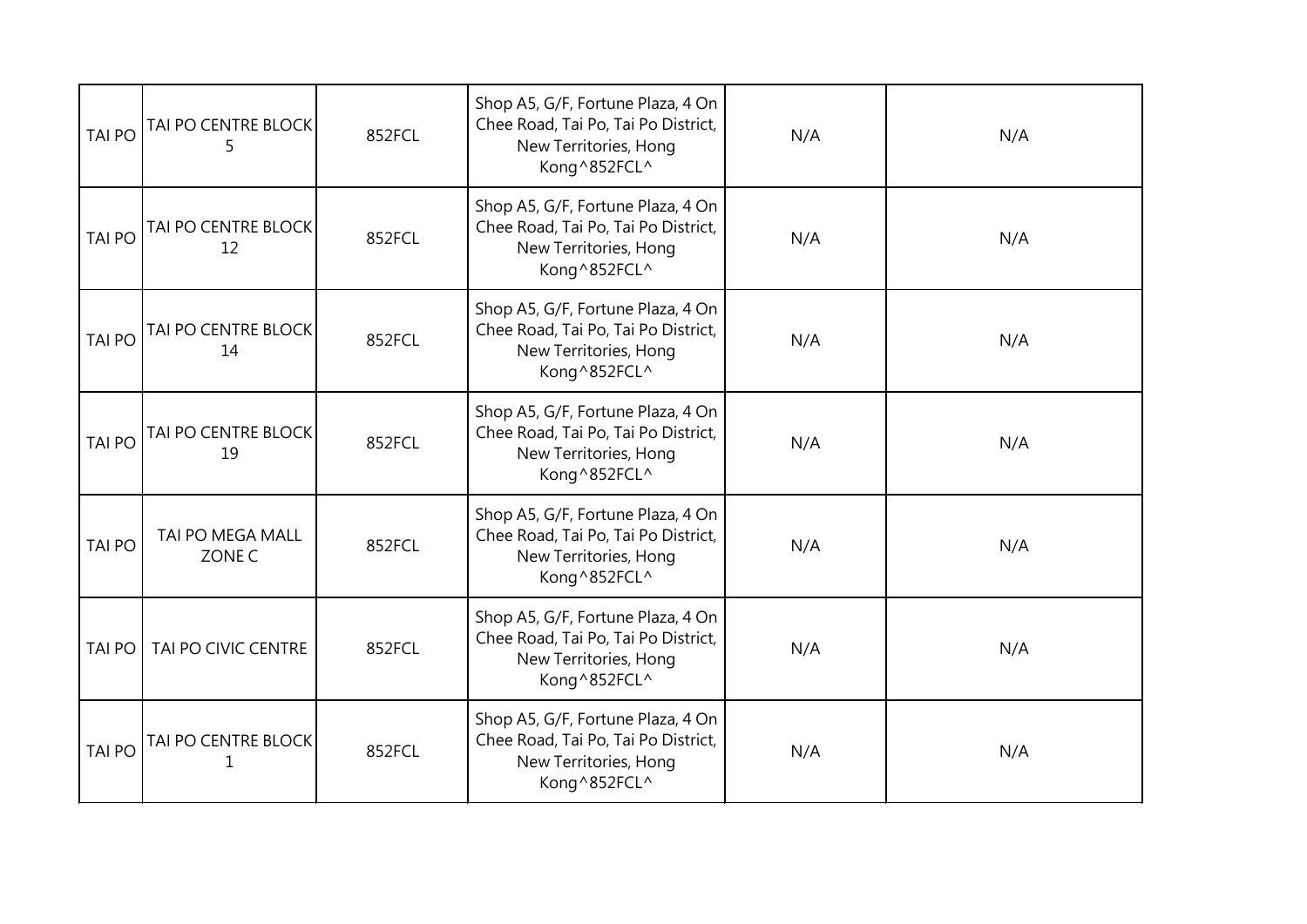| <b>TAI PO</b> | TAI PO CENTRE BLOCK<br>18                                                                 | 852FCL | Shop A5, G/F, Fortune Plaza, 4 On<br>Chee Road, Tai Po, Tai Po District,<br>New Territories, Hong<br>Kong^852FCL^ | N/A | N/A |
|---------------|-------------------------------------------------------------------------------------------|--------|-------------------------------------------------------------------------------------------------------------------|-----|-----|
| <b>TAI PO</b> | WAH CHEONG COURT                                                                          | 852FCL | Shop A5, G/F, Fortune Plaza, 4 On<br>Chee Road, Tai Po, Tai Po District,<br>New Territories, Hong<br>Kong^852FCL^ | N/A | N/A |
| <b>TAI PO</b> | TAI PO CENTRE BLOCK<br>15                                                                 | 852FCL | Shop A5, G/F, Fortune Plaza, 4 On<br>Chee Road, Tai Po, Tai Po District,<br>New Territories, Hong<br>Kong^852FCL^ | N/A | N/A |
| <b>TAI PO</b> | TAI PO CENTRE BLOCK<br>11                                                                 | 852FCL | Shop A5, G/F, Fortune Plaza, 4 On<br>Chee Road, Tai Po, Tai Po District,<br>New Territories, Hong<br>Kong^852FCL^ | N/A | N/A |
| <b>TAI PO</b> | TAI PO CENTRE BLOCK<br>16                                                                 | 852FCL | Shop A5, G/F, Fortune Plaza, 4 On<br>Chee Road, Tai Po, Tai Po District,<br>New Territories, Hong<br>Kong^852FCL^ | N/A | N/A |
| <b>TAI PO</b> | SHIN LUN HOUSE                                                                            | 852NLL | Shop F122B on 1/F., Fu Shin<br>Shopping Centre, Tai Po, Tai Po<br>District, New Territories, Hong<br>Kong^852NLL^ | N/A | N/A |
| <b>TAI PO</b> | Hong Kong Taoist<br><b>Association The Yuen</b><br>Yuen Institute No.2<br>Secondary Schoo | 852NLL | Shop F122B on 1/F., Fu Shin<br>Shopping Centre, Tai Po, Tai Po<br>District, New Territories, Hong<br>Kong^852NLL^ | N/A | N/A |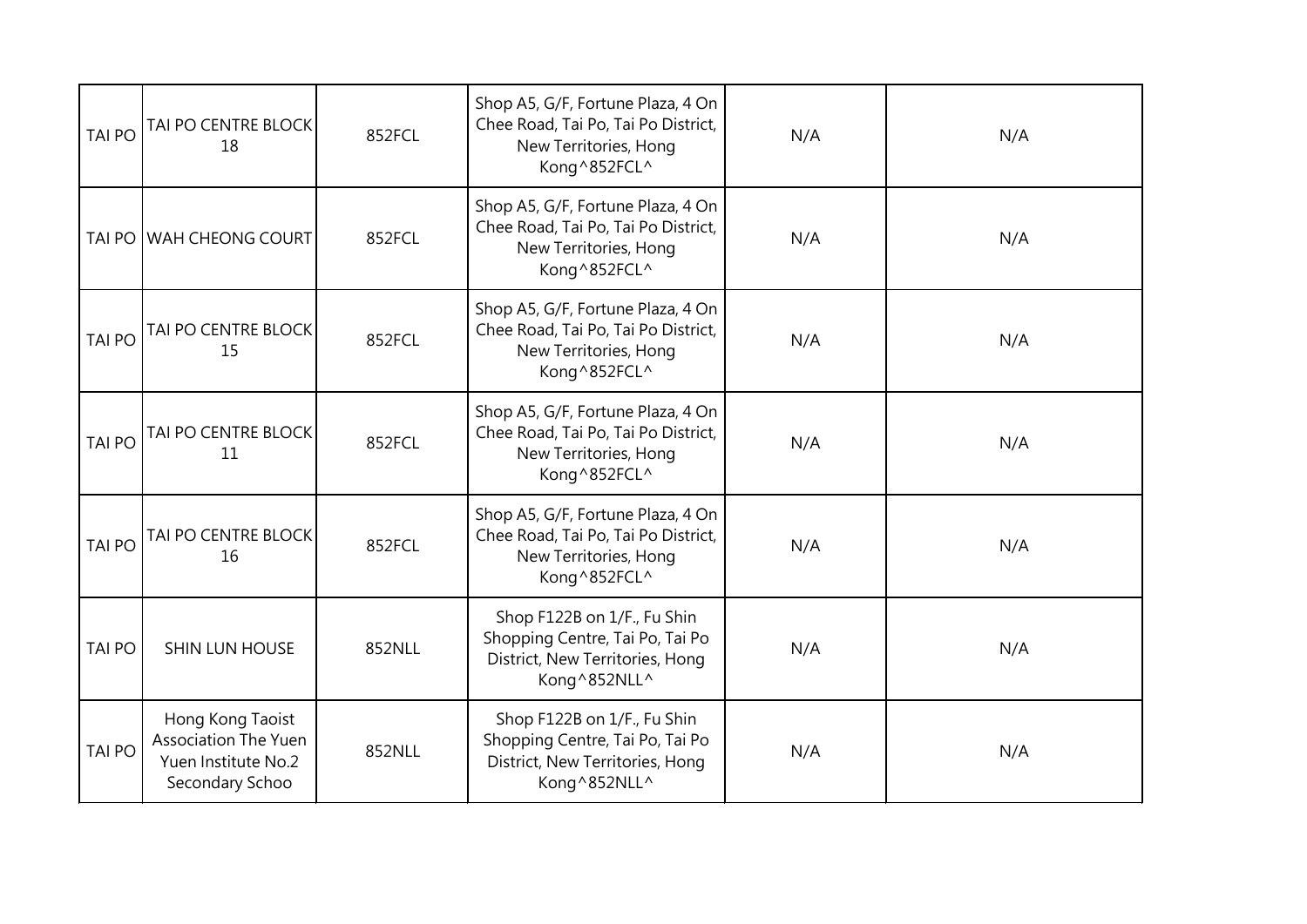| <b>TAI PO</b> | SHIN NGA HOUSE                          | 852NLL | Shop F122B on 1/F., Fu Shin<br>Shopping Centre, Tai Po, Tai Po<br>District, New Territories, Hong<br>Kong^852NLL^ | N/A | N/A |
|---------------|-----------------------------------------|--------|-------------------------------------------------------------------------------------------------------------------|-----|-----|
| <b>TAI PO</b> | SHIN MEI HOUSE                          | 852NLL | Shop F122B on 1/F., Fu Shin<br>Shopping Centre, Tai Po, Tai Po<br>District, New Territories, Hong<br>Kong^852NLL^ | N/A | N/A |
| <b>TAI PO</b> | <b>SHIN KING HOUSE</b>                  | 852NLL | Shop F122B on 1/F., Fu Shin<br>Shopping Centre, Tai Po, Tai Po<br>District, New Territories, Hong<br>Kong^852NLL^ | N/A | N/A |
| <b>TAI PO</b> | <b>SHIN TSUI HOUSE</b>                  | 852NLL | Shop F122B on 1/F., Fu Shin<br>Shopping Centre, Tai Po, Tai Po<br>District, New Territories, Hong<br>Kong^852NLL^ | N/A | N/A |
| <b>TAI PO</b> | <b>FU SHIN COMMUNITY</b><br><b>HALL</b> | 852NLL | Shop F122B on 1/F., Fu Shin<br>Shopping Centre, Tai Po, Tai Po<br>District, New Territories, Hong<br>Kong^852NLL^ | N/A | N/A |
| <b>TAI PO</b> | SHIN KWAN HOUSE                         | 852NLL | Shop F122B on 1/F., Fu Shin<br>Shopping Centre, Tai Po, Tai Po<br>District, New Territories, Hong<br>Kong^852NLL^ | N/A | N/A |
| <b>TAI PO</b> | Fu Shin Shopping<br>Centre              | 852NLL | Shop F122B on 1/F., Fu Shin<br>Shopping Centre, Tai Po, Tai Po<br>District, New Territories, Hong<br>Kong^852NLL^ | N/A | N/A |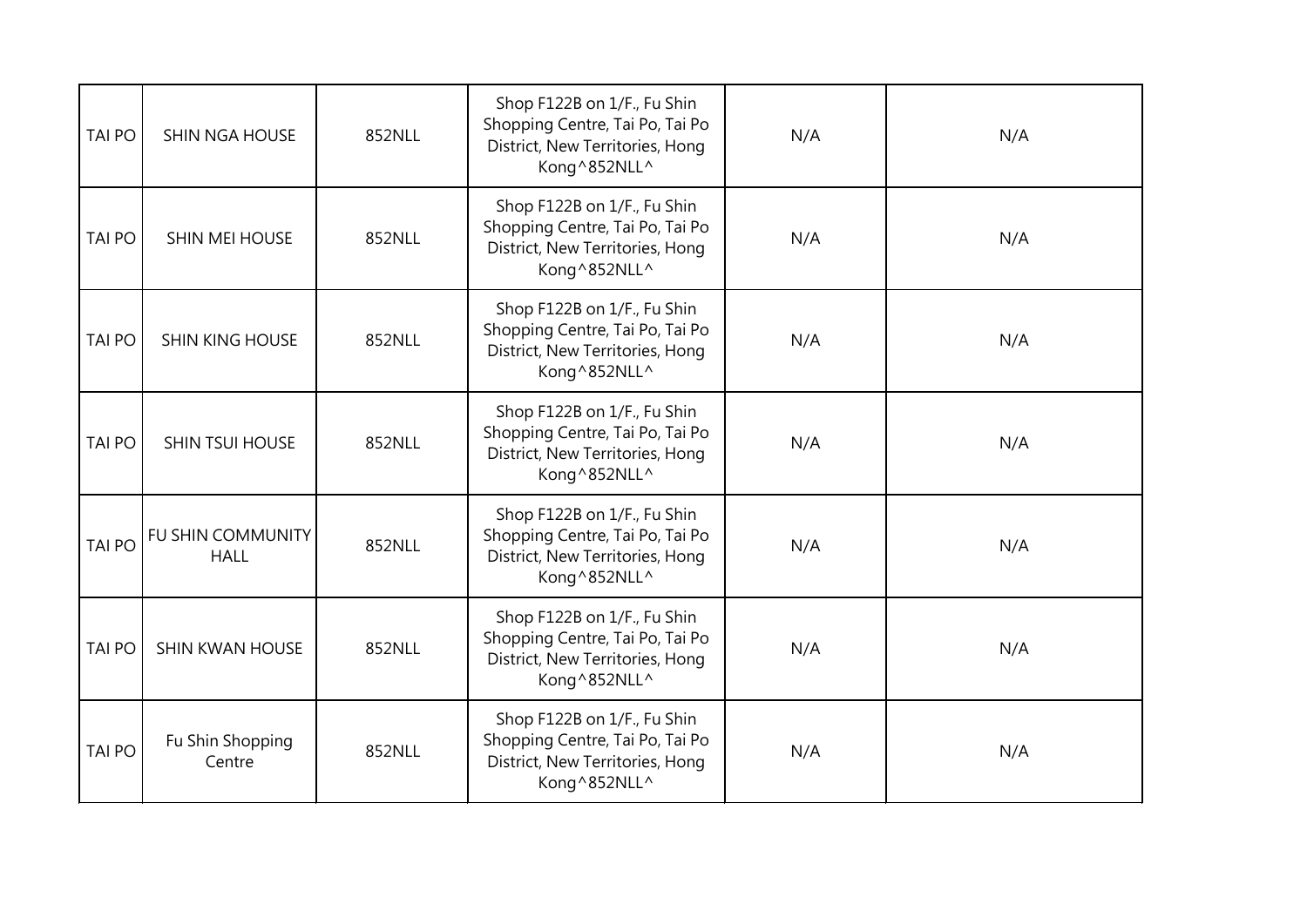| <b>TAI PO</b> | <b>HKKKWA Sun Fong</b><br>Chung Primary School                  | 852NLL | Shop F122B on 1/F., Fu Shin<br>Shopping Centre, Tai Po, Tai Po<br>District, New Territories, Hong<br>Kong^852NLL^ | N/A | N/A |
|---------------|-----------------------------------------------------------------|--------|-------------------------------------------------------------------------------------------------------------------|-----|-----|
| <b>TAI PO</b> | Sam Shui Natives<br><b>Association Huen King</b><br>Wing School | 852NLL | Shop F122B on 1/F., Fu Shin<br>Shopping Centre, Tai Po, Tai Po<br>District, New Territories, Hong<br>Kong^852NLL^ | N/A | N/A |
| <b>TAI PO</b> | HONG SHUN COURT                                                 | 852NLL | Shop F122B on 1/F., Fu Shin<br>Shopping Centre, Tai Po, Tai Po<br>District, New Territories, Hong<br>Kong^852NLL^ | N/A | N/A |
| <b>TAI PO</b> | <b>MING HOI HOUSE</b>                                           | 852NLL | Shop F122B on 1/F., Fu Shin<br>Shopping Centre, Tai Po, Tai Po<br>District, New Territories, Hong<br>Kong^852NLL^ | N/A | N/A |
| <b>TAI PO</b> | MING CHEONG<br><b>HOUSE</b>                                     | 852NLL | Shop F122B on 1/F., Fu Shin<br>Shopping Centre, Tai Po, Tai Po<br>District, New Territories, Hong<br>Kong^852NLL^ | N/A | N/A |
| <b>TAI PO</b> | YEE LAI HOUSE                                                   | 852NLL | Shop F122B on 1/F., Fu Shin<br>Shopping Centre, Tai Po, Tai Po<br>District, New Territories, Hong<br>Kong^852NLL^ | N/A | N/A |
| <b>TAI PO</b> | YEE HAU HOUSE                                                   | 852NLL | Shop F122B on 1/F., Fu Shin<br>Shopping Centre, Tai Po, Tai Po<br>District, New Territories, Hong<br>Kong^852NLL^ | N/A | N/A |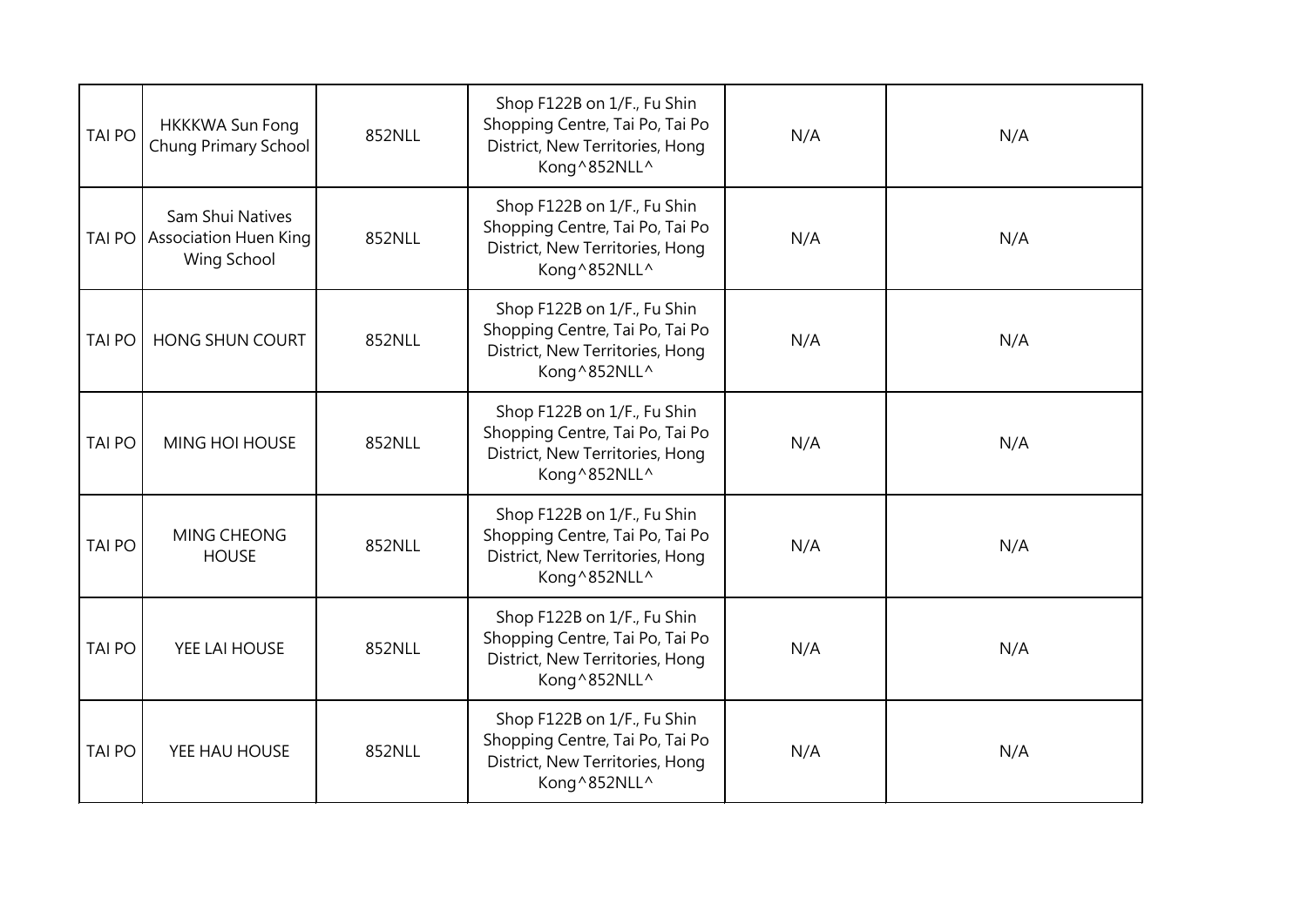| <b>TAI PO</b> | <b>MING YAN HOUSE</b>                                           | 852NLL | Shop F122B on 1/F., Fu Shin<br>Shopping Centre, Tai Po, Tai Po<br>District, New Territories, Hong<br>Kong^852NLL^ | N/A | N/A |
|---------------|-----------------------------------------------------------------|--------|-------------------------------------------------------------------------------------------------------------------|-----|-----|
| <b>TAI PO</b> | New Territories North<br><b>Regional Police</b><br>Headquarters | 852NLL | Shop F122B on 1/F., Fu Shin<br>Shopping Centre, Tai Po, Tai Po<br>District, New Territories, Hong<br>Kong^852NLL^ | N/A | N/A |
| <b>TAI PO</b> | <b>HONG CHE COURT</b>                                           | 852NLL | Shop F122B on 1/F., Fu Shin<br>Shopping Centre, Tai Po, Tai Po<br>District, New Territories, Hong<br>Kong^852NLL^ | N/A | N/A |
| <b>TAI PO</b> | Tai Po Police Station                                           | 852NLL | Shop F122B on 1/F., Fu Shin<br>Shopping Centre, Tai Po, Tai Po<br>District, New Territories, Hong<br>Kong^852NLL^ | N/A | N/A |
| <b>TAI PO</b> | <b>HONG SHING COURT</b>                                         | 852NLL | Shop F122B on 1/F., Fu Shin<br>Shopping Centre, Tai Po, Tai Po<br>District, New Territories, Hong<br>Kong^852NLL^ | N/A | N/A |
| <b>TAI PO</b> | YEE SHUN HOUSE                                                  | 852NLL | Shop F122B on 1/F., Fu Shin<br>Shopping Centre, Tai Po, Tai Po<br>District, New Territories, Hong<br>Kong^852NLL^ | N/A | N/A |
| <b>TAI PO</b> | YEE DAT HOUSE                                                   | 852NLL | Shop F122B on 1/F., Fu Shin<br>Shopping Centre, Tai Po, Tai Po<br>District, New Territories, Hong<br>Kong^852NLL^ | N/A | N/A |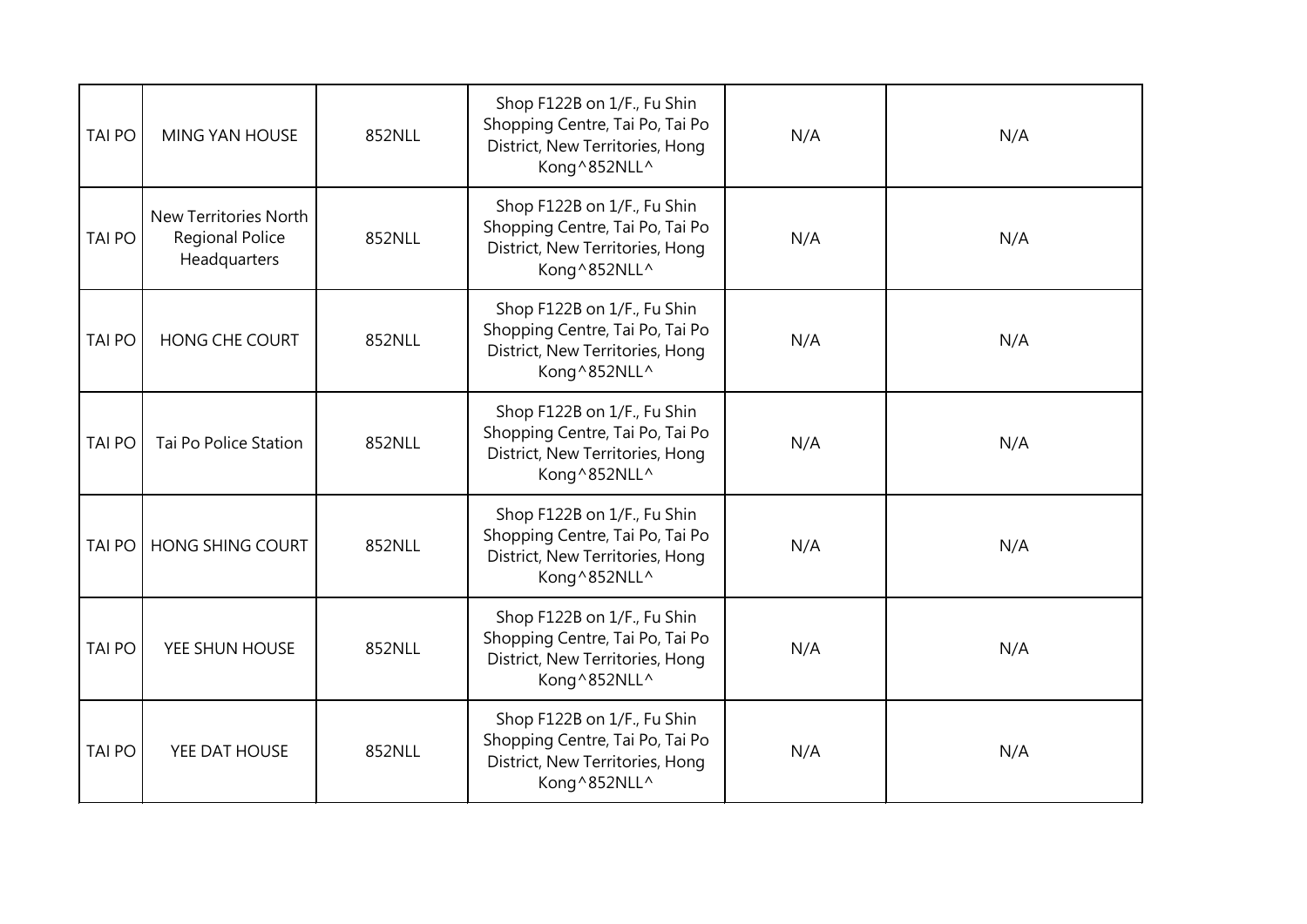| <b>TAI PO</b> | YEE LEUNG HOUSE                                           | 852NLL | Shop F122B on 1/F., Fu Shin<br>Shopping Centre, Tai Po, Tai Po<br>District, New Territories, Hong<br>Kong^852NLL^ | N/A | N/A |
|---------------|-----------------------------------------------------------|--------|-------------------------------------------------------------------------------------------------------------------|-----|-----|
| <b>TAI PO</b> | <b>HONG MAN COURT</b>                                     | 852NLL | Shop F122B on 1/F., Fu Shin<br>Shopping Centre, Tai Po, Tai Po<br>District, New Territories, Hong<br>Kong^852NLL^ | N/A | N/A |
| <b>TAI PO</b> | <b>HONG YAN COURT</b>                                     | 852NLL | Shop F122B on 1/F., Fu Shin<br>Shopping Centre, Tai Po, Tai Po<br>District, New Territories, Hong<br>Kong^852NLL^ | N/A | N/A |
| <b>TAI PO</b> | <b>NORWEGIAN</b><br><b>INTERNATIONAL</b><br><b>SCHOOL</b> | 852AA  | G/F, North Wing, 1 & 3 Tung Mau<br>Square, Tai Po, Tai Po District, New<br>Territories, Hong Kong^852AA^          | N/A | N/A |
| <b>TAI PO</b> | King Fung Building                                        | 852AA  | G/F, North Wing, 1 & 3 Tung Mau<br>Square, Tai Po, Tai Po District, New<br>Territories, Hong Kong^852AA^          | N/A | N/A |
|               | TAI PO FOOK PING MANSION                                  | 852AA  | G/F, North Wing, 1 & 3 Tung Mau<br>Square, Tai Po, Tai Po District, New<br>Territories, Hong Kong^852AA^          | N/A | N/A |
| <b>TAI PO</b> | FUK WING BUILDING                                         | 852AA  | G/F, North Wing, 1 & 3 Tung Mau<br>Square, Tai Po, Tai Po District, New<br>Territories, Hong Kong^852AA^          | N/A | N/A |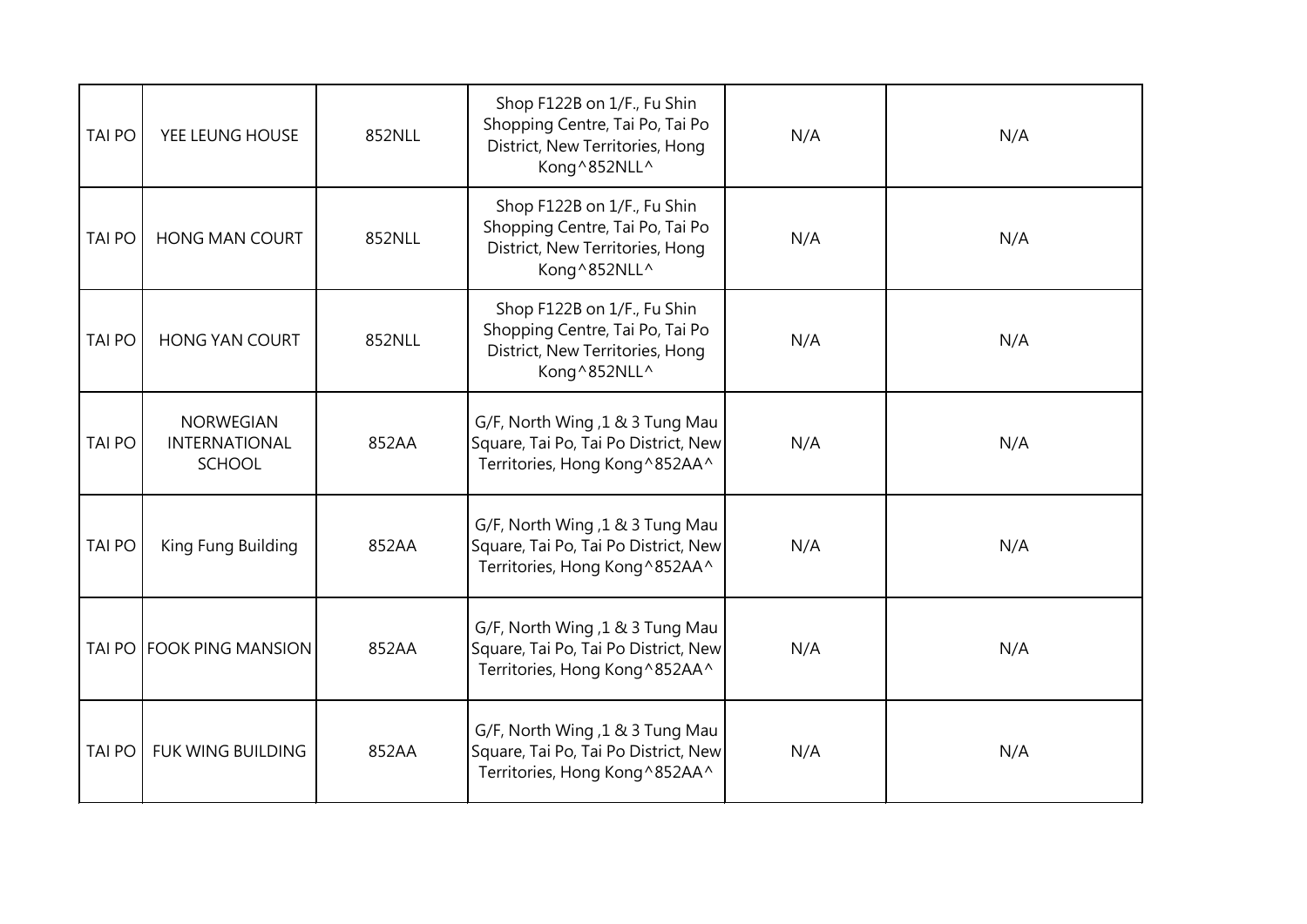| <b>TAI PO</b> | TAI PO BUILDING               | 852AA | G/F, North Wing, 1 & 3 Tung Mau<br>Square, Tai Po, Tai Po District, New<br>Territories, Hong Kong^852AA^ | N/A | N/A |
|---------------|-------------------------------|-------|----------------------------------------------------------------------------------------------------------|-----|-----|
| <b>TAI PO</b> | <b>35 WAI YAN STREET</b>      | 852AA | G/F, North Wing, 1 & 3 Tung Mau<br>Square, Tai Po, Tai Po District, New<br>Territories, Hong Kong^852AA^ | N/A | N/A |
| <b>TAI PO</b> | TAI WO HOUSE                  | 852AA | G/F, North Wing, 1 & 3 Tung Mau<br>Square, Tai Po, Tai Po District, New<br>Territories, Hong Kong^852AA^ | N/A | N/A |
| <b>TAI PO</b> | <b>HOI LIN BUILDING</b>       | 852AA | G/F, North Wing, 1 & 3 Tung Mau<br>Square, Tai Po, Tai Po District, New<br>Territories, Hong Kong^852AA^ | N/A | N/A |
| <b>TAI PO</b> | ON DICK BUILDING              | 852AA | G/F, North Wing, 1 & 3 Tung Mau<br>Square, Tai Po, Tai Po District, New<br>Territories, Hong Kong^852AA^ | N/A | N/A |
| <b>TAI PO</b> | <b>KO KOON BUILDING</b>       | 852AA | G/F, North Wing, 1 & 3 Tung Mau<br>Square, Tai Po, Tai Po District, New<br>Territories, Hong Kong^852AA^ | N/A | N/A |
| <b>TAI PO</b> | PAK CHEONG<br><b>BUILDING</b> | 852AA | G/F, North Wing, 1 & 3 Tung Mau<br>Square, Tai Po, Tai Po District, New<br>Territories, Hong Kong^852AA^ | N/A | N/A |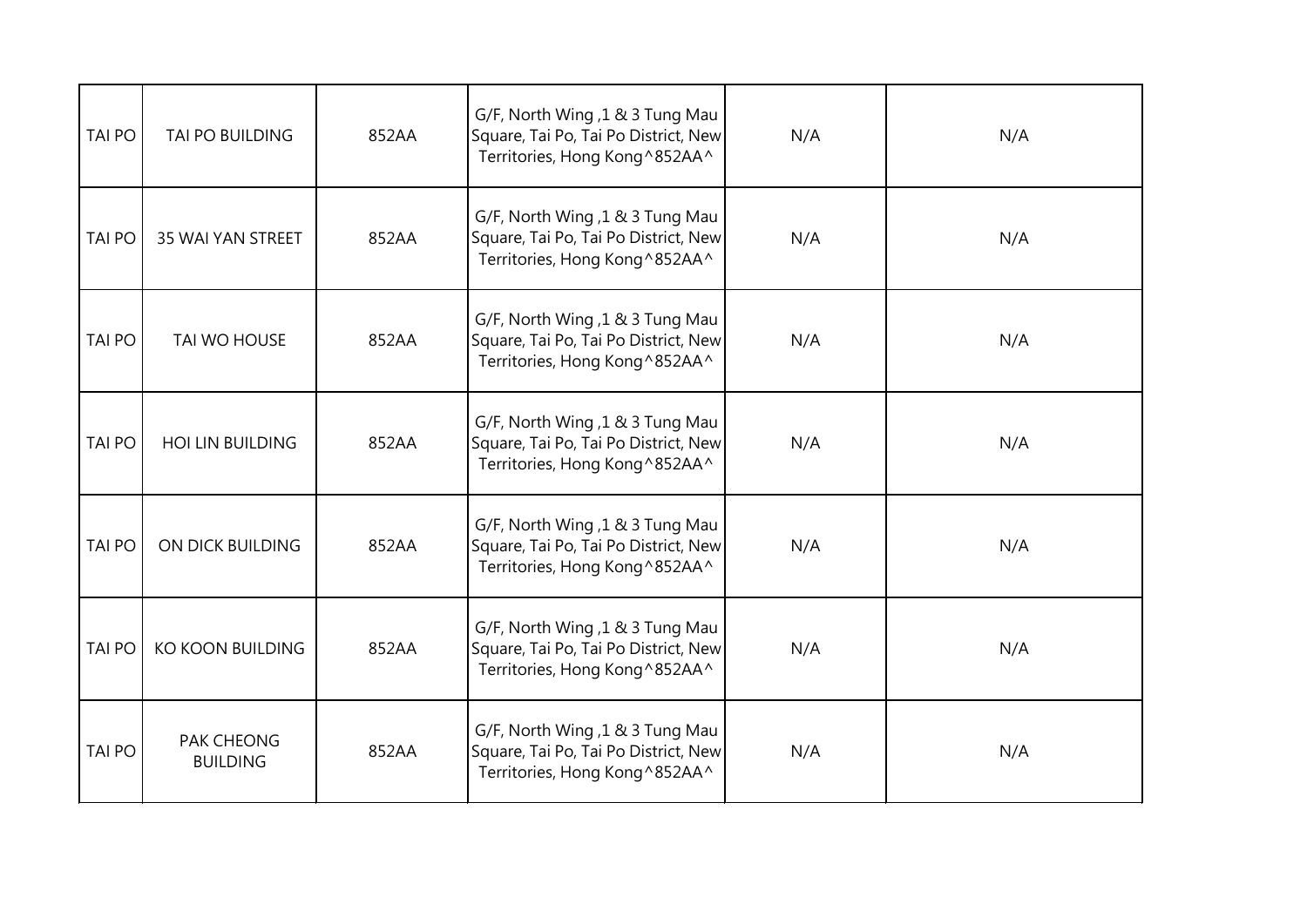| <b>TAI PO</b> | <b>GLORY HOUSE</b>                      | 852AA | G/F, North Wing, 1 & 3 Tung Mau<br>Square, Tai Po, Tai Po District, New<br>Territories, Hong Kong^852AA^  | N/A | N/A |
|---------------|-----------------------------------------|-------|-----------------------------------------------------------------------------------------------------------|-----|-----|
| <b>TAI PO</b> | <b>KAM FAI BUILDING</b>                 | 852AA | G/F, North Wing, 1 & 3 Tung Mau<br>Square, Tai Po, Tai Po District, New<br>Territories, Hong Kong ^852AA^ | N/A | N/A |
| <b>TAI PO</b> | <b>CAMBRIDGE NURSING</b><br><b>HOME</b> | 852AA | G/F, North Wing, 1 & 3 Tung Mau<br>Square, Tai Po, Tai Po District, New<br>Territories, Hong Kong^852AA^  | N/A | N/A |
| <b>TAI PO</b> | <b>KWONG FUK PLACE</b>                  | 852AA | G/F, North Wing, 1 & 3 Tung Mau<br>Square, Tai Po, Tai Po District, New<br>Territories, Hong Kong^852AA^  | N/A | N/A |
| <b>TAI PO</b> | <b>TSE CHONG BUILDING</b>               | 852AA | G/F, North Wing, 1 & 3 Tung Mau<br>Square, Tai Po, Tai Po District, New<br>Territories, Hong Kong^852AA^  | N/A | N/A |
| <b>TAI PO</b> | <b>KWOK HUNG</b><br><b>BUILDING</b>     | 852AA | G/F, North Wing, 1 & 3 Tung Mau<br>Square, Tai Po, Tai Po District, New<br>Territories, Hong Kong^852AA^  | N/A | N/A |
| <b>TAI PO</b> | <b>WING HANG</b><br><b>BUILDING</b>     | 852AA | G/F, North Wing, 1 & 3 Tung Mau<br>Square, Tai Po, Tai Po District, New<br>Territories, Hong Kong ^852AA^ | N/A | N/A |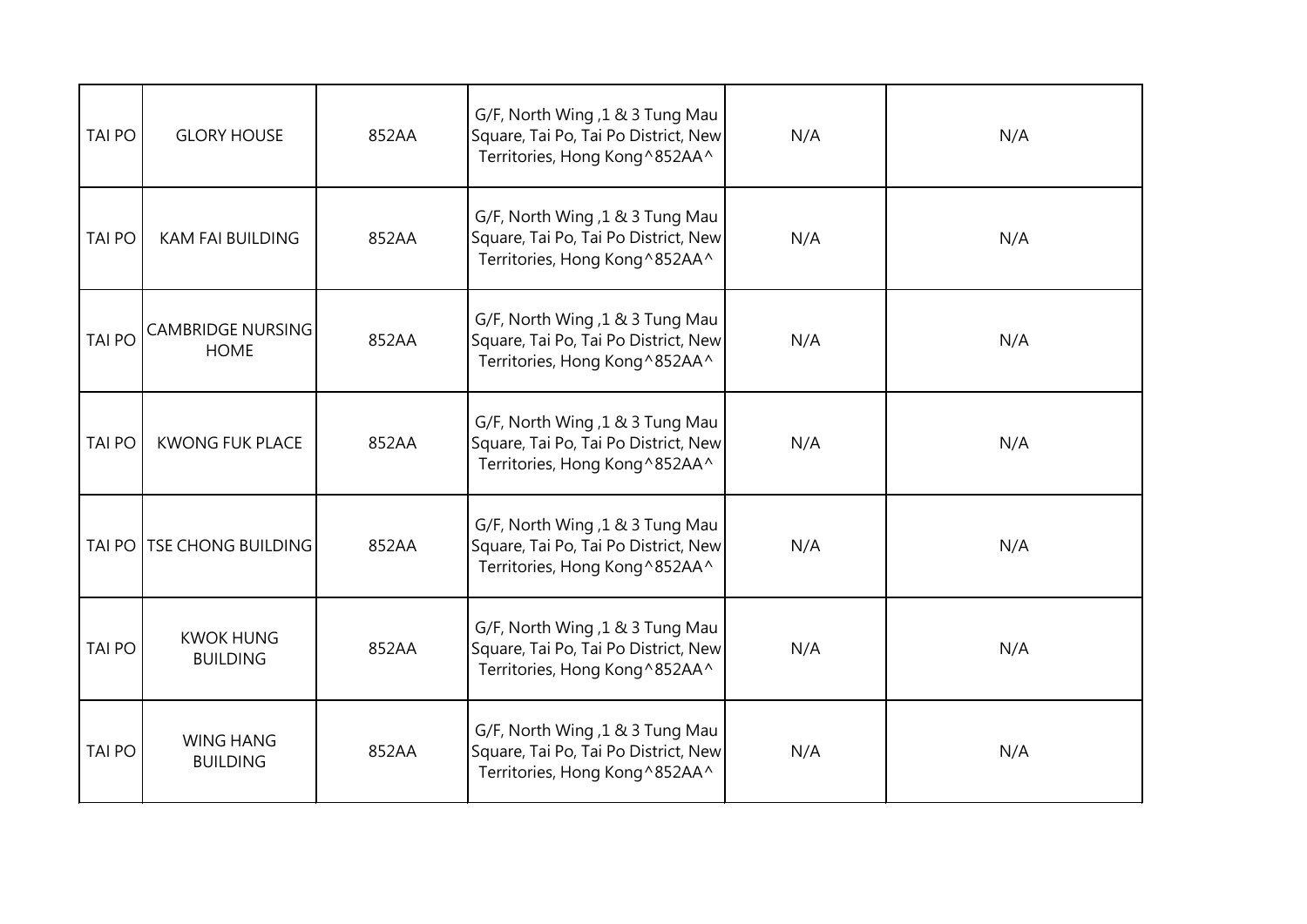| <b>TAI PO</b> | <b>FU SHIN BUILDING</b>              | 852AA | G/F, North Wing, 1 & 3 Tung Mau<br>Square, Tai Po, Tai Po District, New<br>Territories, Hong Kong^852AA^ | N/A | N/A |
|---------------|--------------------------------------|-------|----------------------------------------------------------------------------------------------------------|-----|-----|
| <b>TAI PO</b> | <b>FOOK MUI BUILDING</b>             | 852AA | G/F, North Wing, 1 & 3 Tung Mau<br>Square, Tai Po, Tai Po District, New<br>Territories, Hong Kong^852AA^ | N/A | N/A |
| <b>TAI PO</b> | <b>WING SHING</b><br><b>BUILDING</b> | 852AA | G/F, North Wing, 1 & 3 Tung Mau<br>Square, Tai Po, Tai Po District, New<br>Territories, Hong Kong^852AA^ | N/A | N/A |
| <b>TAI PO</b> | <b>KA ON LAU</b>                     | 852AA | G/F, North Wing, 1 & 3 Tung Mau<br>Square, Tai Po, Tai Po District, New<br>Territories, Hong Kong^852AA^ | N/A | N/A |
| <b>TAI PO</b> | PAK CHEUNG COURT                     | 852AA | G/F, North Wing, 1 & 3 Tung Mau<br>Square, Tai Po, Tai Po District, New<br>Territories, Hong Kong^852AA^ | N/A | N/A |
| <b>TAI PO</b> | <b>EVER RICH MANSION</b>             | 852AA | G/F, North Wing, 1 & 3 Tung Mau<br>Square, Tai Po, Tai Po District, New<br>Territories, Hong Kong^852AA^ | N/A | N/A |
| <b>TAI PO</b> | <b>KAR HO BUILDING</b>               | 852AA | G/F, North Wing, 1 & 3 Tung Mau<br>Square, Tai Po, Tai Po District, New<br>Territories, Hong Kong^852AA^ | N/A | N/A |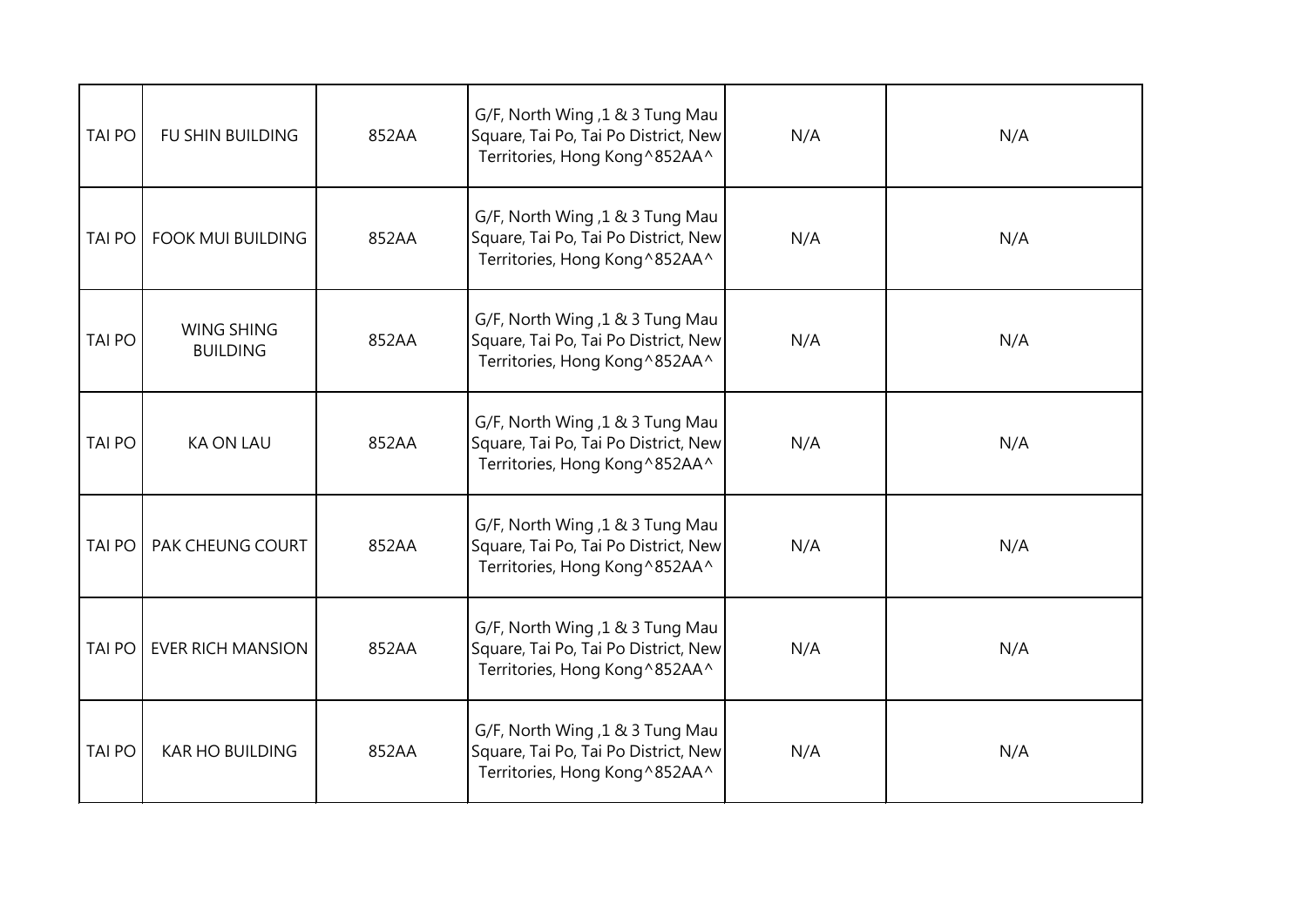| <b>TAI PO</b> | <b>FU CHEONG HOUSE</b>               | 852AA | G/F, North Wing, 1 & 3 Tung Mau<br>Square, Tai Po, Tai Po District, New<br>Territories, Hong Kong^852AA^ | N/A | N/A |
|---------------|--------------------------------------|-------|----------------------------------------------------------------------------------------------------------|-----|-----|
| <b>TAI PO</b> | <b>SUN FAT BUILDING</b>              | 852AA | G/F, North Wing, 1 & 3 Tung Mau<br>Square, Tai Po, Tai Po District, New<br>Territories, Hong Kong^852AA^ | N/A | N/A |
| TAI PO        | <b>SUN VIEW COURT</b>                | 852AA | G/F, North Wing, 1 & 3 Tung Mau<br>Square, Tai Po, Tai Po District, New<br>Territories, Hong Kong^852AA^ | N/A | N/A |
| <b>TAI PO</b> | <b>FLORDIA MANSION</b>               | 852AA | G/F, North Wing, 1 & 3 Tung Mau<br>Square, Tai Po, Tai Po District, New<br>Territories, Hong Kong^852AA^ | N/A | N/A |
| <b>TAI PO</b> | <b>FU WING HOUSE</b>                 | 852AA | G/F, North Wing, 1 & 3 Tung Mau<br>Square, Tai Po, Tai Po District, New<br>Territories, Hong Kong^852AA^ | N/A | N/A |
| <b>TAI PO</b> | <b>SUN CHEUNG</b><br><b>BUILDING</b> | 852AA | G/F, North Wing, 1 & 3 Tung Mau<br>Square, Tai Po, Tai Po District, New<br>Territories, Hong Kong^852AA^ | N/A | N/A |
| <b>TAI PO</b> | <b>SUN HONG BUILDING</b>             | 852AA | G/F, North Wing, 1 & 3 Tung Mau<br>Square, Tai Po, Tai Po District, New<br>Territories, Hong Kong^852AA^ | N/A | N/A |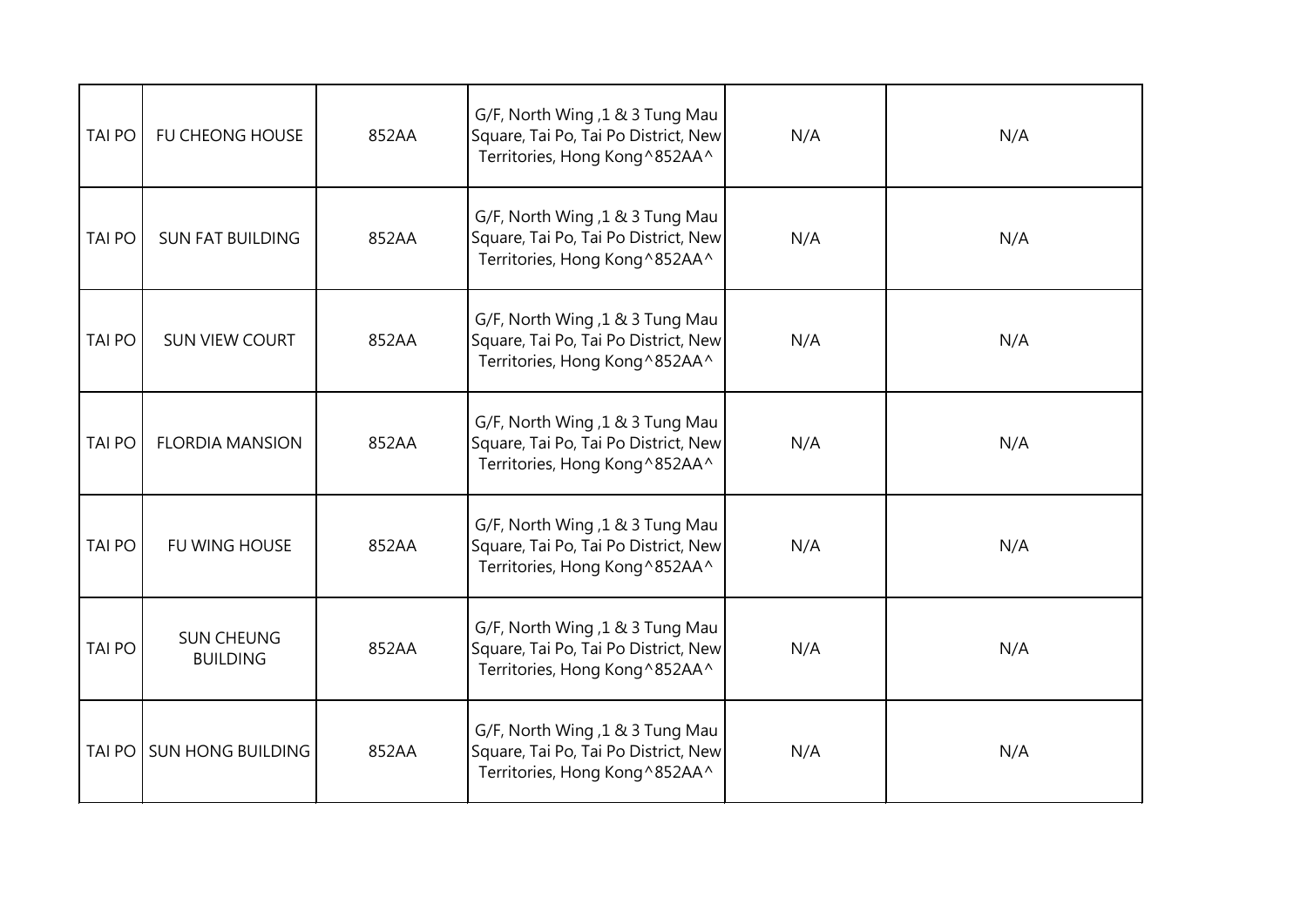| <b>TAI PO</b> | FU YUE HOUSE             | 852AA | G/F, North Wing, 1 & 3 Tung Mau<br>Square, Tai Po, Tai Po District, New<br>Territories, Hong Kong^852AA^ | N/A | N/A |
|---------------|--------------------------|-------|----------------------------------------------------------------------------------------------------------|-----|-----|
| <b>TAI PO</b> | YUK CHOI BUILDING        | 852AA | G/F, North Wing, 1 & 3 Tung Mau<br>Square, Tai Po, Tai Po District, New<br>Territories, Hong Kong^852AA^ | N/A | N/A |
| <b>TAI PO</b> | <b>KO MEI BUILDING</b>   | 852AA | G/F, North Wing, 1 & 3 Tung Mau<br>Square, Tai Po, Tai Po District, New<br>Territories, Hong Kong^852AA^ | N/A | N/A |
| <b>TAI PO</b> | <b>FU SHIN MANSION</b>   | 852AA | G/F, North Wing, 1 & 3 Tung Mau<br>Square, Tai Po, Tai Po District, New<br>Territories, Hong Kong^852AA^ | N/A | N/A |
| <b>TAI PO</b> | <b>FU YAM BUILDING</b>   | 852AA | G/F, North Wing, 1 & 3 Tung Mau<br>Square, Tai Po, Tai Po District, New<br>Territories, Hong Kong^852AA^ | N/A | N/A |
| <b>TAI PO</b> | <b>KAI HING BUILDING</b> | 852AA | G/F, North Wing, 1 & 3 Tung Mau<br>Square, Tai Po, Tai Po District, New<br>Territories, Hong Kong^852AA^ | N/A | N/A |
| <b>TAI PO</b> | WAH GA MANSION           | 852AA | G/F, North Wing, 1 & 3 Tung Mau<br>Square, Tai Po, Tai Po District, New<br>Territories, Hong Kong^852AA^ | N/A | N/A |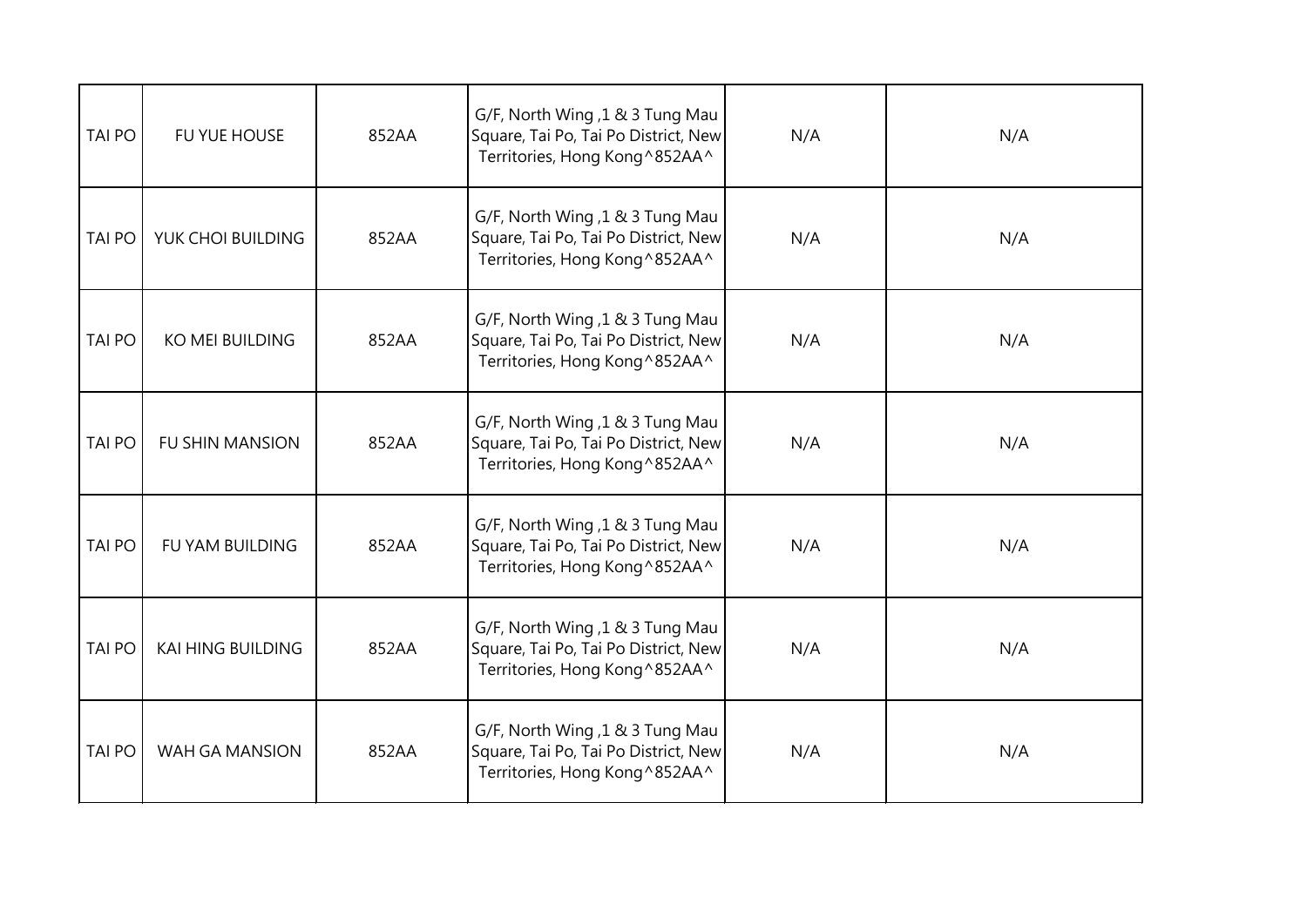| <b>TAI PO</b> | <b>SUN HING BUILDING</b>              | 852AA | G/F, North Wing, 1 & 3 Tung Mau<br>Square, Tai Po, Tai Po District, New<br>Territories, Hong Kong^852AA^ | N/A | N/A |
|---------------|---------------------------------------|-------|----------------------------------------------------------------------------------------------------------|-----|-----|
| <b>TAI PO</b> | KIN HANG BUILDING                     | 852AA | G/F, North Wing, 1 & 3 Tung Mau<br>Square, Tai Po, Tai Po District, New<br>Territories, Hong Kong^852AA^ | N/A | N/A |
| <b>TAI PO</b> | <b>COLLEGE VIEW</b><br><b>MANSION</b> | 852AA | G/F, North Wing, 1 & 3 Tung Mau<br>Square, Tai Po, Tai Po District, New<br>Territories, Hong Kong^852AA^ | N/A | N/A |
| <b>TAI PO</b> | <b>CHEONG FAT</b><br><b>BUILDING</b>  | 852AA | G/F, North Wing, 1 & 3 Tung Mau<br>Square, Tai Po, Tai Po District, New<br>Territories, Hong Kong^852AA^ | N/A | N/A |
| <b>TAI PO</b> | <b>KAM FAI BUILDING</b>               | 852AA | G/F, North Wing ,1 & 3 Tung Mau<br>Square, Tai Po, Tai Po District, New<br>Territories, Hong Kong^852AA^ | N/A | N/A |
| <b>TAI PO</b> | <b>TAK KAY BUILDING</b>               | 852AA | G/F, North Wing, 1 & 3 Tung Mau<br>Square, Tai Po, Tai Po District, New<br>Territories, Hong Kong^852AA^ | N/A | N/A |
| <b>TAI PO</b> | <b>LEADER BUILDING</b>                | 852AA | G/F, North Wing, 1 & 3 Tung Mau<br>Square, Tai Po, Tai Po District, New<br>Territories, Hong Kong^852AA^ | N/A | N/A |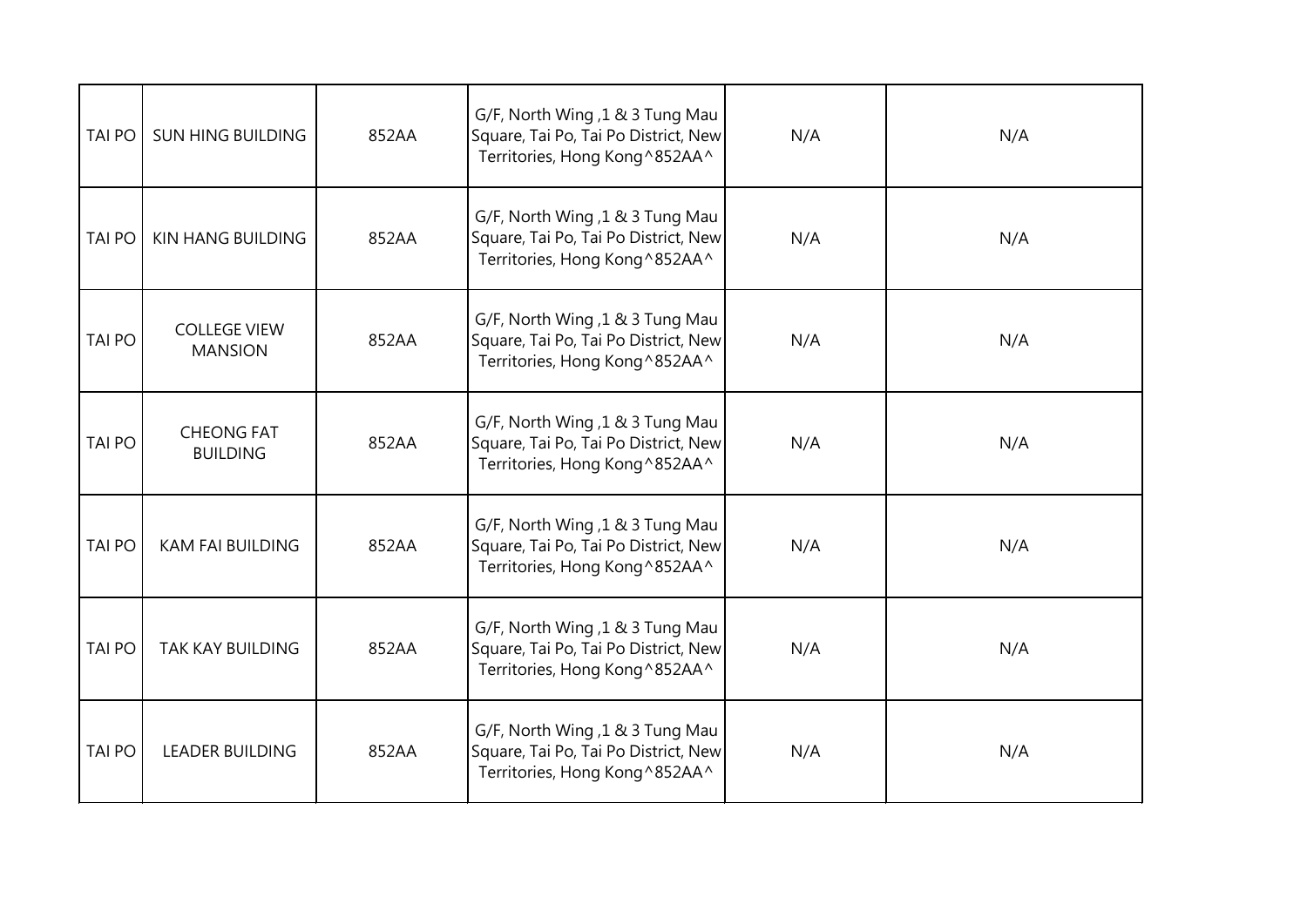| <b>TAI PO</b> | <b>SZE HING BUILDING</b>               | 852AA | G/F, North Wing, 1 & 3 Tung Mau<br>Square, Tai Po, Tai Po District, New<br>Territories, Hong Kong^852AA^ | N/A | N/A |
|---------------|----------------------------------------|-------|----------------------------------------------------------------------------------------------------------|-----|-----|
| <b>TAI PO</b> | <b>CHEONG HING</b><br><b>BUILDING</b>  | 852AA | G/F, North Wing, 1 & 3 Tung Mau<br>Square, Tai Po, Tai Po District, New<br>Territories, Hong Kong^852AA^ | N/A | N/A |
| <b>TAI PO</b> | <b>SUN YAN HING</b><br><b>BUILDING</b> | 852AA | G/F, North Wing, 1 & 3 Tung Mau<br>Square, Tai Po, Tai Po District, New<br>Territories, Hong Kong^852AA^ | N/A | N/A |
| <b>TAI PO</b> | <b>FREBONG BUILDING</b>                | 852AA | G/F, North Wing, 1 & 3 Tung Mau<br>Square, Tai Po, Tai Po District, New<br>Territories, Hong Kong^852AA^ | N/A | N/A |
|               | TAI PO KWONG YIU BUILDING              | 852AA | G/F, North Wing ,1 & 3 Tung Mau<br>Square, Tai Po, Tai Po District, New<br>Territories, Hong Kong^852AA^ | N/A | N/A |
| <b>TAI PO</b> | YAN HING BUILDING                      | 852AA | G/F, North Wing, 1 & 3 Tung Mau<br>Square, Tai Po, Tai Po District, New<br>Territories, Hong Kong^852AA^ | N/A | N/A |
| <b>TAI PO</b> | <b>GRANDVILLE COURT</b>                | 852AA | G/F, North Wing, 1 & 3 Tung Mau<br>Square, Tai Po, Tai Po District, New<br>Territories, Hong Kong^852AA^ | N/A | N/A |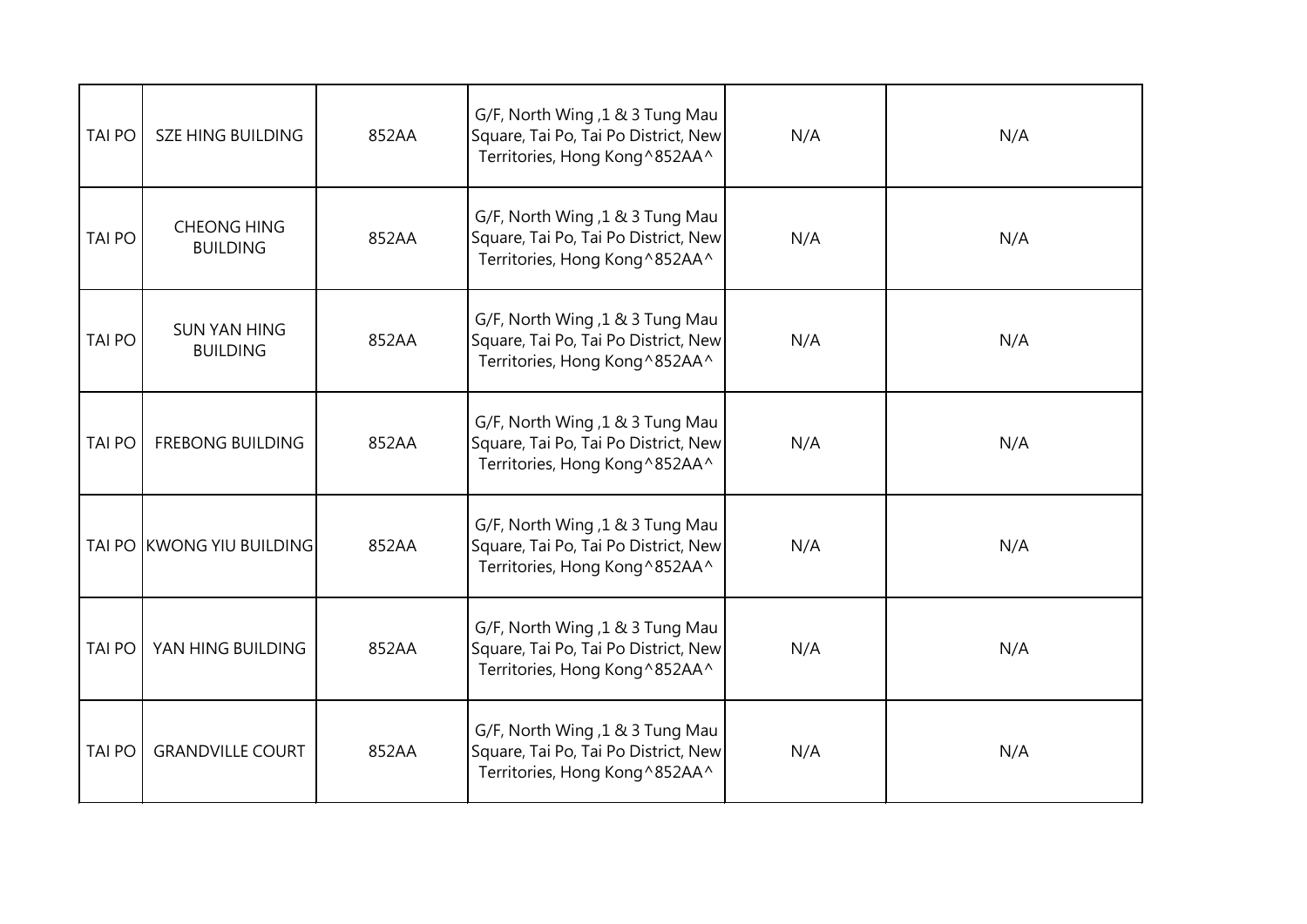| <b>TAI PO</b> | <b>MEI HING MANSION</b>                  | 852AA | G/F, North Wing, 1 & 3 Tung Mau<br>Square, Tai Po, Tai Po District, New<br>Territories, Hong Kong^852AA^ | N/A | N/A |
|---------------|------------------------------------------|-------|----------------------------------------------------------------------------------------------------------|-----|-----|
| <b>TAI PO</b> | FU HING BUILDING                         | 852AA | G/F, North Wing, 1 & 3 Tung Mau<br>Square, Tai Po, Tai Po District, New<br>Territories, Hong Kong^852AA^ | N/A | N/A |
| <b>TAI PO</b> | <b>SAI KUNG NORTH</b><br>RURAL COMMITTEE | 852AA | G/F, North Wing, 1 & 3 Tung Mau<br>Square, Tai Po, Tai Po District, New<br>Territories, Hong Kong^852AA^ | N/A | N/A |
| <b>TAI PO</b> | <b>KOON NAM HOUSE</b>                    | 852AA | G/F, North Wing, 1 & 3 Tung Mau<br>Square, Tai Po, Tai Po District, New<br>Territories, Hong Kong^852AA^ | N/A | N/A |
| <b>TAI PO</b> | WAH HING BUILDING                        | 852AA | G/F, North Wing ,1 & 3 Tung Mau<br>Square, Tai Po, Tai Po District, New<br>Territories, Hong Kong^852AA^ | N/A | N/A |
| <b>TAI PO</b> | YUEN YIU BUILDING                        | 852AA | G/F, North Wing, 1 & 3 Tung Mau<br>Square, Tai Po, Tai Po District, New<br>Territories, Hong Kong^852AA^ | N/A | N/A |
| <b>TAI PO</b> | <b>MOON HOUSE</b>                        | 852AA | G/F, North Wing, 1 & 3 Tung Mau<br>Square, Tai Po, Tai Po District, New<br>Territories, Hong Kong^852AA^ | N/A | N/A |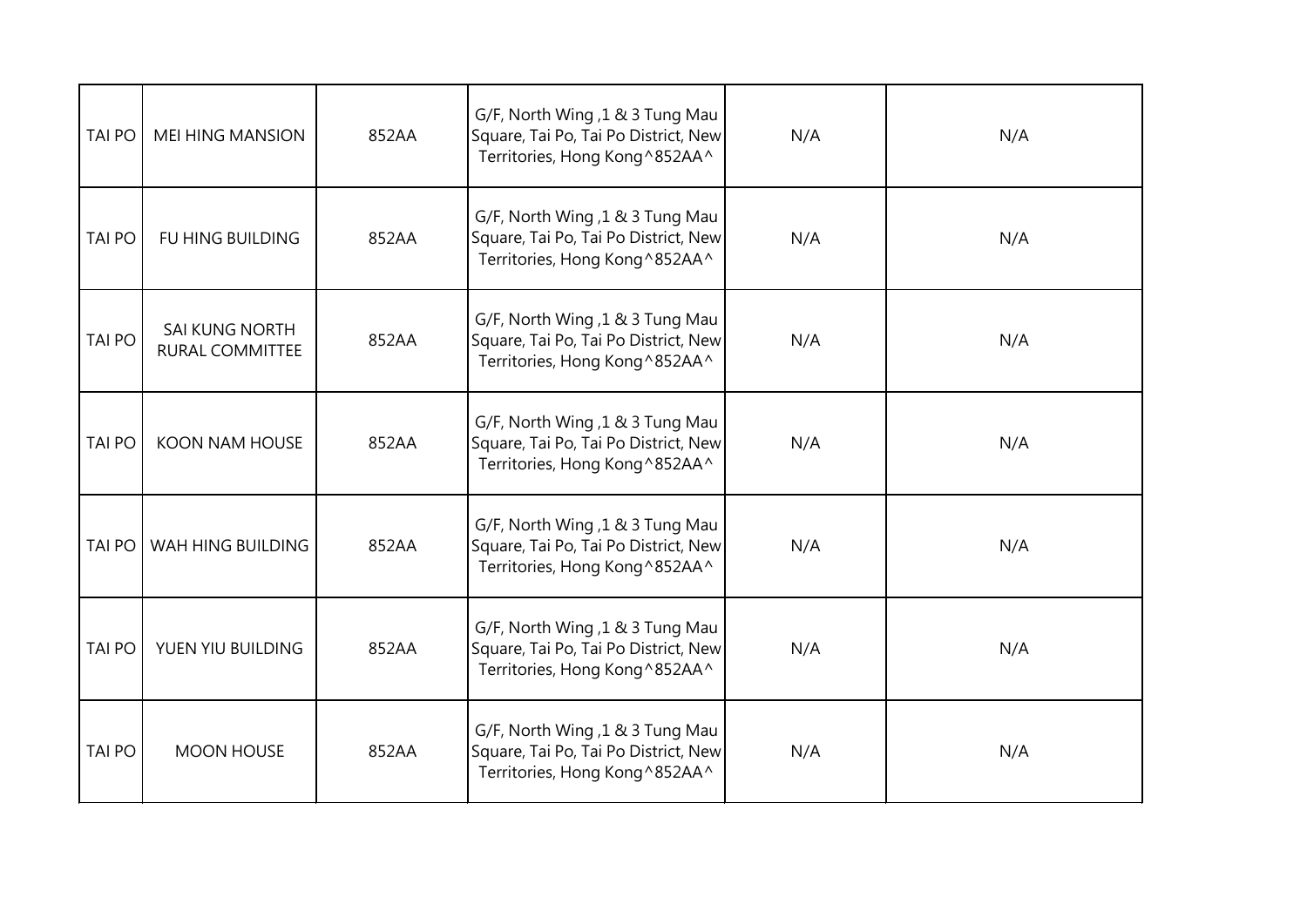| TAI PO        | <b>CHAT YEUK BUILDING</b>             | 852AA | G/F, North Wing, 1 & 3 Tung Mau<br>Square, Tai Po, Tai Po District, New<br>Territories, Hong Kong^852AA^ | N/A | N/A |
|---------------|---------------------------------------|-------|----------------------------------------------------------------------------------------------------------|-----|-----|
| <b>TAI PO</b> | <b>SUI CHEONG HOUSE</b>               | 852AA | G/F, North Wing, 1 & 3 Tung Mau<br>Square, Tai Po, Tai Po District, New<br>Territories, Hong Kong^852AA^ | N/A | N/A |
| <b>TAI PO</b> | <b>WAN KEE BUILDING</b>               | 852AA | G/F, North Wing, 1 & 3 Tung Mau<br>Square, Tai Po, Tai Po District, New<br>Territories, Hong Kong^852AA^ | N/A | N/A |
| <b>TAI PO</b> | <b>MEI CHEONG</b><br><b>BUILDING</b>  | 852AA | G/F, North Wing, 1 & 3 Tung Mau<br>Square, Tai Po, Tai Po District, New<br>Territories, Hong Kong^852AA^ | N/A | N/A |
| TAI PO        | <b>CHEONG HING</b><br><b>BUILDING</b> | 852AA | G/F, North Wing, 1 & 3 Tung Mau<br>Square, Tai Po, Tai Po District, New<br>Territories, Hong Kong^852AA^ | N/A | N/A |
| <b>TAI PO</b> | <b>CRANBTOWN</b><br><b>BUILDING</b>   | 852AA | G/F, North Wing, 1 & 3 Tung Mau<br>Square, Tai Po, Tai Po District, New<br>Territories, Hong Kong^852AA^ | N/A | N/A |
| <b>TAI PO</b> | MEI SHING BUILDING                    | 852AA | G/F, North Wing, 1 & 3 Tung Mau<br>Square, Tai Po, Tai Po District, New<br>Territories, Hong Kong^852AA^ | N/A | N/A |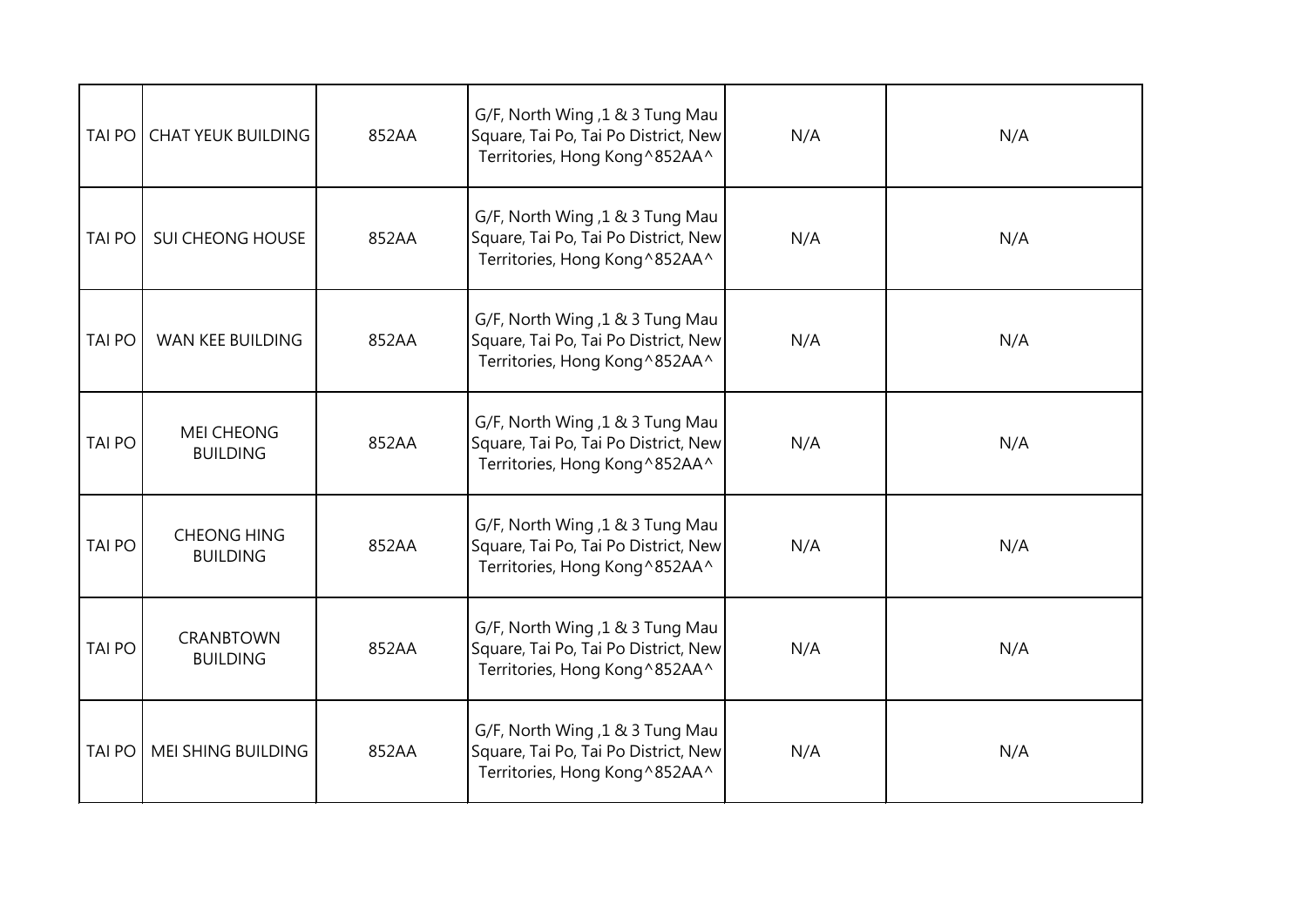| <b>TAI PO</b> | <b>JADE GARDEN</b>                                             | 852AA | G/F, North Wing, 1 & 3 Tung Mau<br>Square, Tai Po, Tai Po District, New<br>Territories, Hong Kong^852AA^ | N/A | N/A |
|---------------|----------------------------------------------------------------|-------|----------------------------------------------------------------------------------------------------------|-----|-----|
| <b>TAI PO</b> | <b>HEI TAI BUILDING</b>                                        | 852AA | G/F, North Wing, 1 & 3 Tung Mau<br>Square, Tai Po, Tai Po District, New<br>Territories, Hong Kong^852AA^ | N/A | N/A |
| <b>TAI PO</b> | <b>SUI ON BUILDING</b>                                         | 852AA | G/F, North Wing, 1 & 3 Tung Mau<br>Square, Tai Po, Tai Po District, New<br>Territories, Hong Kong^852AA^ | N/A | N/A |
| TAI PO        | <b>HING BANK BUILDING</b>                                      | 852AA | G/F, North Wing, 1 & 3 Tung Mau<br>Square, Tai Po, Tai Po District, New<br>Territories, Hong Kong^852AA^ | N/A | N/A |
| <b>TAI PO</b> | THE CHURCH OF<br><b>CHRIST IN CHINA TAI</b><br>PO CHURCH       | 852AA | G/F, North Wing, 1 & 3 Tung Mau<br>Square, Tai Po, Tai Po District, New<br>Territories, Hong Kong^852AA^ | N/A | N/A |
| <b>TAI PO</b> | The Church of Christ in<br>China Tai Po Church<br>Kindergarten | 852AA | G/F, North Wing, 1 & 3 Tung Mau<br>Square, Tai Po, Tai Po District, New<br>Territories, Hong Kong^852AA^ | N/A | N/A |
| <b>TAI PO</b> | <b>GOLD FAIR HOUSE</b>                                         | 852AA | G/F, North Wing, 1 & 3 Tung Mau<br>Square, Tai Po, Tai Po District, New<br>Territories, Hong Kong^852AA^ | N/A | N/A |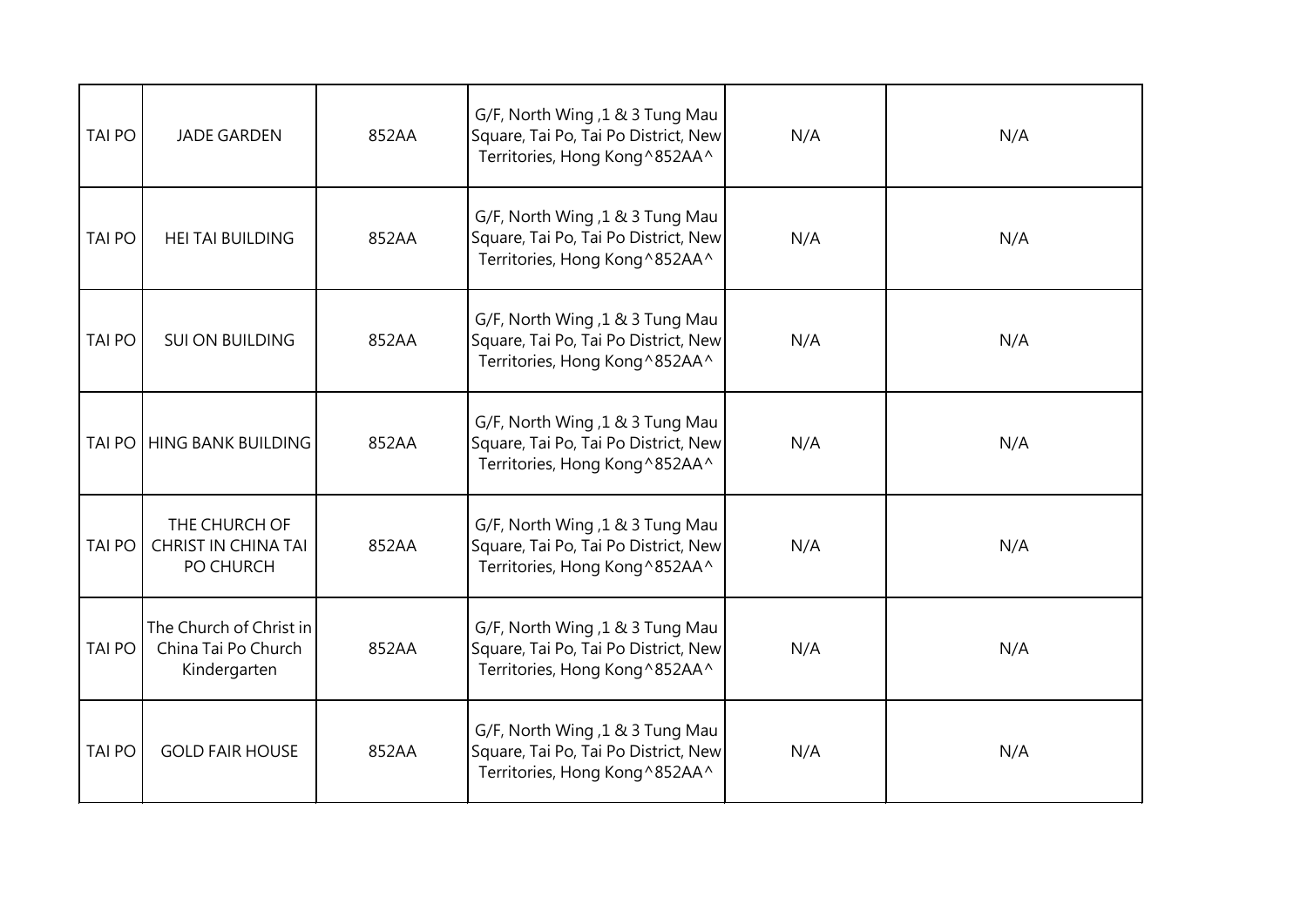| <b>TAI PO</b> | Shung Tak Building                  | 852AA | G/F, North Wing, 1 & 3 Tung Mau<br>Square, Tai Po, Tai Po District, New<br>Territories, Hong Kong^852AA^  | N/A | N/A |
|---------------|-------------------------------------|-------|-----------------------------------------------------------------------------------------------------------|-----|-----|
| <b>TAI PO</b> | <b>WING LUNG HOUSE</b>              | 852AA | G/F, North Wing, 1 & 3 Tung Mau<br>Square, Tai Po, Tai Po District, New<br>Territories, Hong Kong^852AA^  | N/A | N/A |
| <b>TAI PO</b> | SILVER BRIGHT<br><b>BUILDING</b>    | 852AA | G/F, North Wing, 1 & 3 Tung Mau<br>Square, Tai Po, Tai Po District, New<br>Territories, Hong Kong^852AA^  | N/A | N/A |
| <b>TAI PO</b> | WAI ON BUILDING                     | 852AA | G/F, North Wing, 1 & 3 Tung Mau<br>Square, Tai Po, Tai Po District, New<br>Territories, Hong Kong^852AA^  | N/A | N/A |
| <b>TAI PO</b> | <b>TSING YUEN BUILDING</b>          | 852AA | G/F, North Wing, 1 & 3 Tung Mau<br>Square, Tai Po, Tai Po District, New<br>Territories, Hong Kong^852AA^  | N/A | N/A |
| <b>TAI PO</b> | <b>CHIT WAH BUILDING</b>            | 852AA | G/F, North Wing, 1 & 3 Tung Mau<br>Square, Tai Po, Tai Po District, New<br>Territories, Hong Kong^852AA^  | N/A | N/A |
| <b>TAI PO</b> | <b>WONDERFUL</b><br><b>BUILDING</b> | 852AA | G/F, North Wing, 1 & 3 Tung Mau<br>Square, Tai Po, Tai Po District, New<br>Territories, Hong Kong ^852AA^ | N/A | N/A |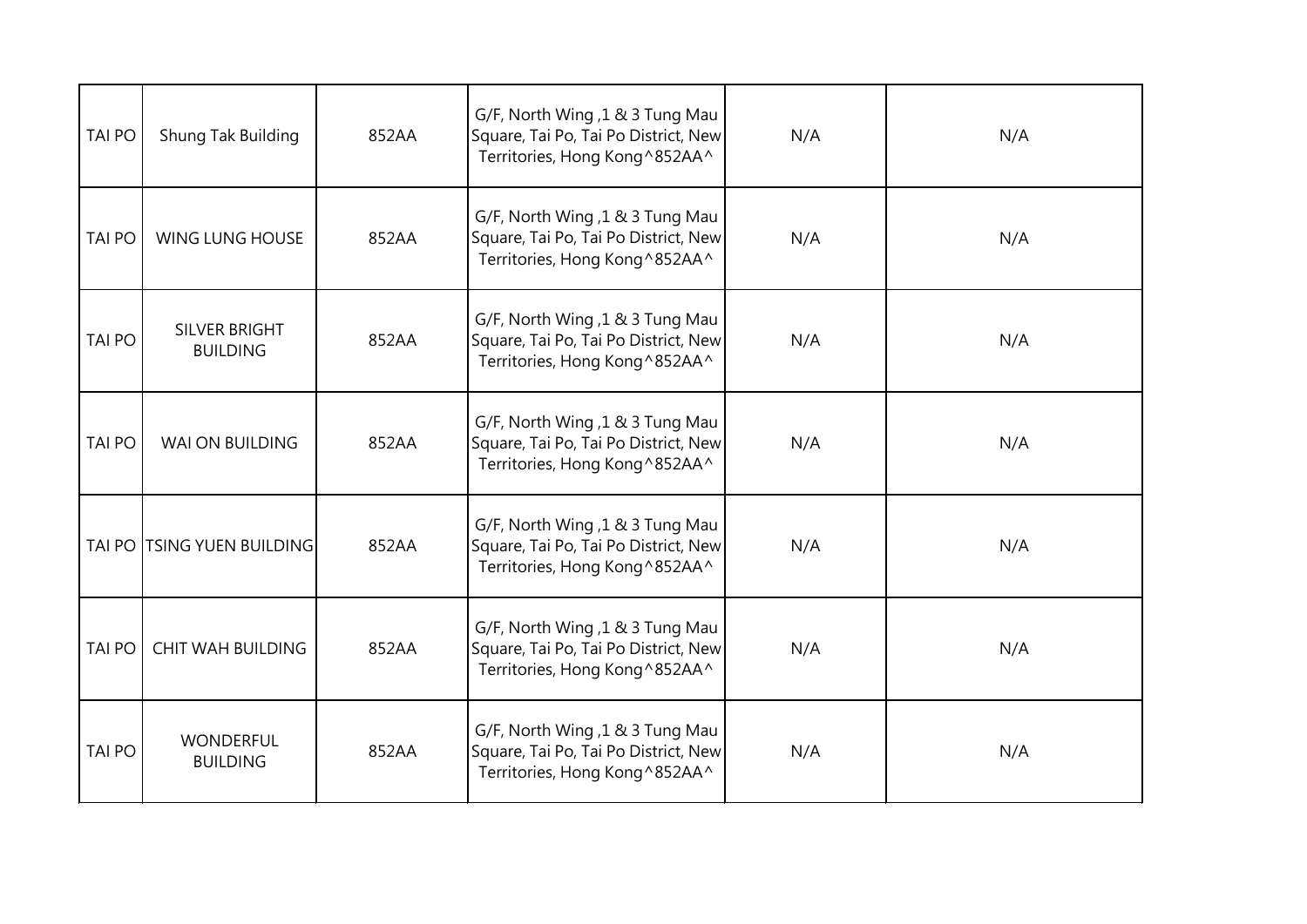| <b>TAI PO</b> | LUK WO BUILDING          | 852AA | G/F, North Wing, 1 & 3 Tung Mau<br>Square, Tai Po, Tai Po District, New<br>Territories, Hong Kong^852AA^ | N/A | N/A |
|---------------|--------------------------|-------|----------------------------------------------------------------------------------------------------------|-----|-----|
| <b>TAI PO</b> | <b>SUN ON HOUSE</b>      | 852AA | G/F, North Wing, 1 & 3 Tung Mau<br>Square, Tai Po, Tai Po District, New<br>Territories, Hong Kong^852AA^ | N/A | N/A |
| <b>TAI PO</b> | TIN HAU HOUSE            | 852AA | G/F, North Wing, 1 & 3 Tung Mau<br>Square, Tai Po, Tai Po District, New<br>Territories, Hong Kong^852AA^ | N/A | N/A |
| <b>TAI PO</b> | <b>HONG YU BUILDING</b>  | 852AA | G/F, North Wing, 1 & 3 Tung Mau<br>Square, Tai Po, Tai Po District, New<br>Territories, Hong Kong^852AA^ | N/A | N/A |
| <b>TAI PO</b> | <b>TSING ON BUILDING</b> | 852AA | G/F, North Wing, 1 & 3 Tung Mau<br>Square, Tai Po, Tai Po District, New<br>Territories, Hong Kong^852AA^ | N/A | N/A |
| <b>TAI PO</b> | Wing Cheung Building     | 852AA | G/F, North Wing, 1 & 3 Tung Mau<br>Square, Tai Po, Tai Po District, New<br>Territories, Hong Kong^852AA^ | N/A | N/A |
| <b>TAI PO</b> | <b>MAN HUNG BUILDING</b> | 852AA | G/F, North Wing, 1 & 3 Tung Mau<br>Square, Tai Po, Tai Po District, New<br>Territories, Hong Kong^852AA^ | N/A | N/A |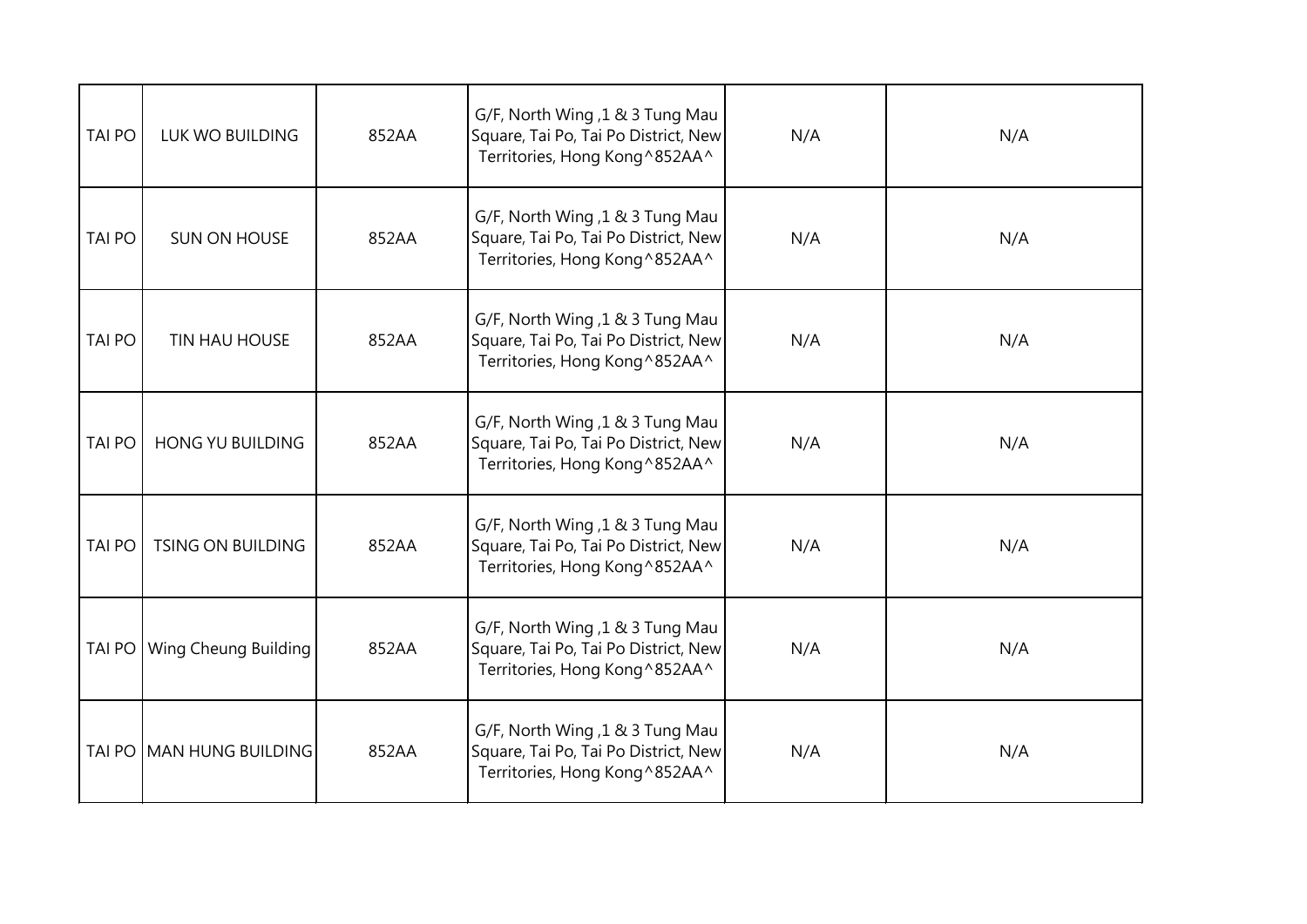| <b>TAI PO</b> | <b>HOI LEE BUILDING</b> | 852AA | G/F, North Wing, 1 & 3 Tung Mau<br>Square, Tai Po, Tai Po District, New<br>Territories, Hong Kong^852AA^  | N/A | N/A |
|---------------|-------------------------|-------|-----------------------------------------------------------------------------------------------------------|-----|-----|
| <b>TAI PO</b> | Ying Wah Building       | 852AA | G/F, North Wing, 1 & 3 Tung Mau<br>Square, Tai Po, Tai Po District, New<br>Territories, Hong Kong ^852AA^ | N/A | N/A |
| <b>TAI PO</b> | PO YAN BUILDING         | 852AA | G/F, North Wing, 1 & 3 Tung Mau<br>Square, Tai Po, Tai Po District, New<br>Territories, Hong Kong^852AA^  | N/A | N/A |
| <b>TAI PO</b> | 9 NAM SHING STREET      | 852AA | G/F, North Wing, 1 & 3 Tung Mau<br>Square, Tai Po, Tai Po District, New<br>Territories, Hong Kong^852AA^  | N/A | N/A |
| <b>TAI PO</b> | WAI ON HOUSE            | 852AA | G/F, North Wing, 1 & 3 Tung Mau<br>Square, Tai Po, Tai Po District, New<br>Territories, Hong Kong^852AA^  | N/A | N/A |
| <b>TAI PO</b> | <b>HUNG WAI MANSION</b> | 852AA | G/F, North Wing, 1 & 3 Tung Mau<br>Square, Tai Po, Tai Po District, New<br>Territories, Hong Kong^852AA^  | N/A | N/A |
| <b>TAI PO</b> | ON FU BUILDING          | 852AA | G/F, North Wing, 1 & 3 Tung Mau<br>Square, Tai Po, Tai Po District, New<br>Territories, Hong Kong^852AA^  | N/A | N/A |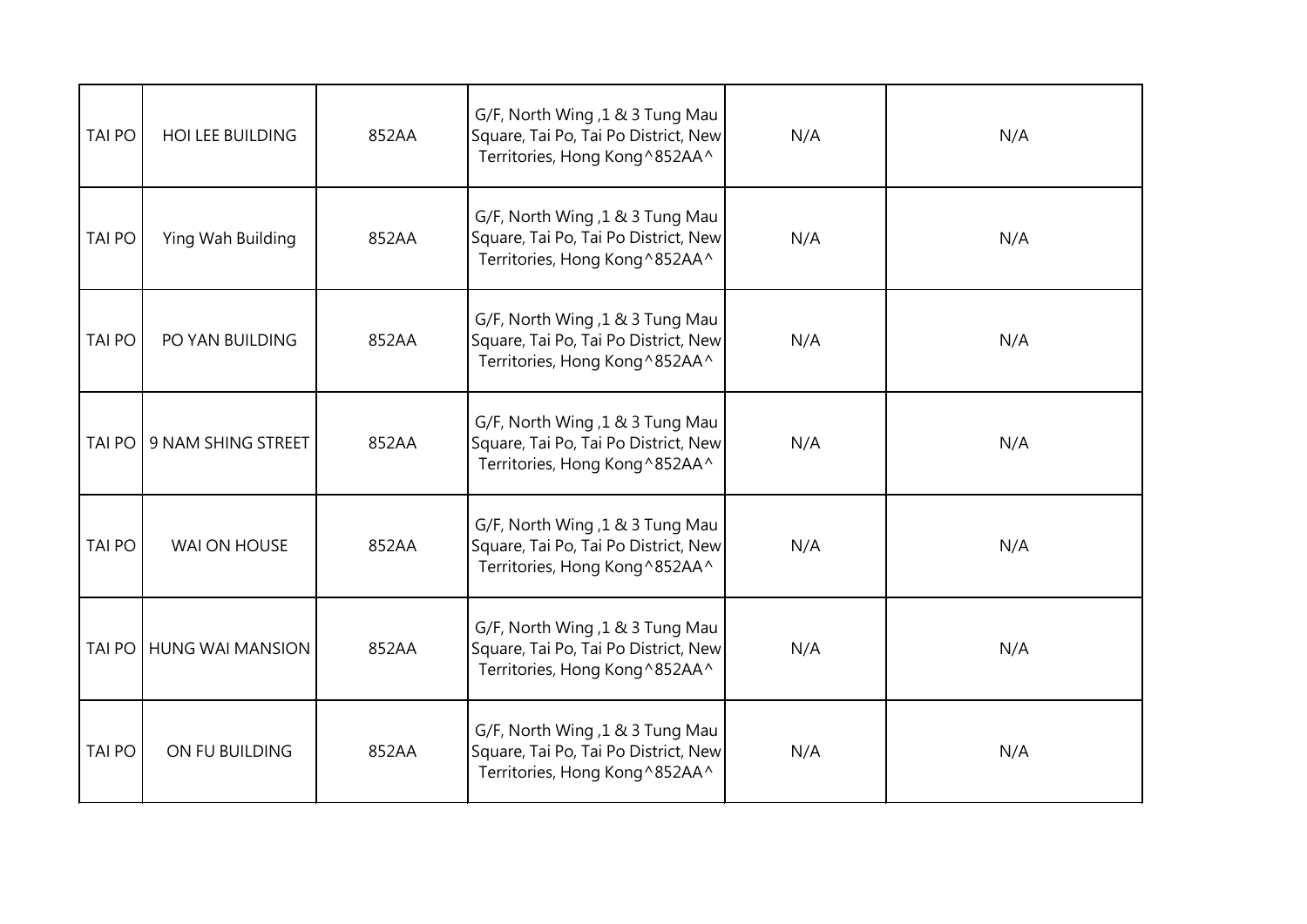| <b>TAI PO</b> | Hung Cheong Building      | 852AA | G/F, North Wing, 1 & 3 Tung Mau<br>Square, Tai Po, Tai Po District, New<br>Territories, Hong Kong^852AA^  | N/A | N/A |
|---------------|---------------------------|-------|-----------------------------------------------------------------------------------------------------------|-----|-----|
| TAI PO        | <b>NAM SHING BUILDING</b> | 852AA | G/F, North Wing, 1 & 3 Tung Mau<br>Square, Tai Po, Tai Po District, New<br>Territories, Hong Kong ^852AA^ | N/A | N/A |
| <b>TAI PO</b> | <b>NAM SHING COURT</b>    | 852AA | G/F, North Wing, 1 & 3 Tung Mau<br>Square, Tai Po, Tai Po District, New<br>Territories, Hong Kong^852AA^  | N/A | N/A |
| <b>TAI PO</b> | PO SHING BUILDING         | 852AA | G/F, North Wing, 1 & 3 Tung Mau<br>Square, Tai Po, Tai Po District, New<br>Territories, Hong Kong^852AA^  | N/A | N/A |
| <b>TAI PO</b> | Kwong Hing Building       | 852AA | G/F, North Wing, 1 & 3 Tung Mau<br>Square, Tai Po, Tai Po District, New<br>Territories, Hong Kong ^852AA^ | N/A | N/A |
| <b>TAI PO</b> | Sing Hay Building         | 852AA | G/F, North Wing, 1 & 3 Tung Mau<br>Square, Tai Po, Tai Po District, New<br>Territories, Hong Kong^852AA^  | N/A | N/A |
| <b>TAI PO</b> | WAH SUN BUILDING          | 852AA | G/F, North Wing, 1 & 3 Tung Mau<br>Square, Tai Po, Tai Po District, New<br>Territories, Hong Kong^852AA^  | N/A | N/A |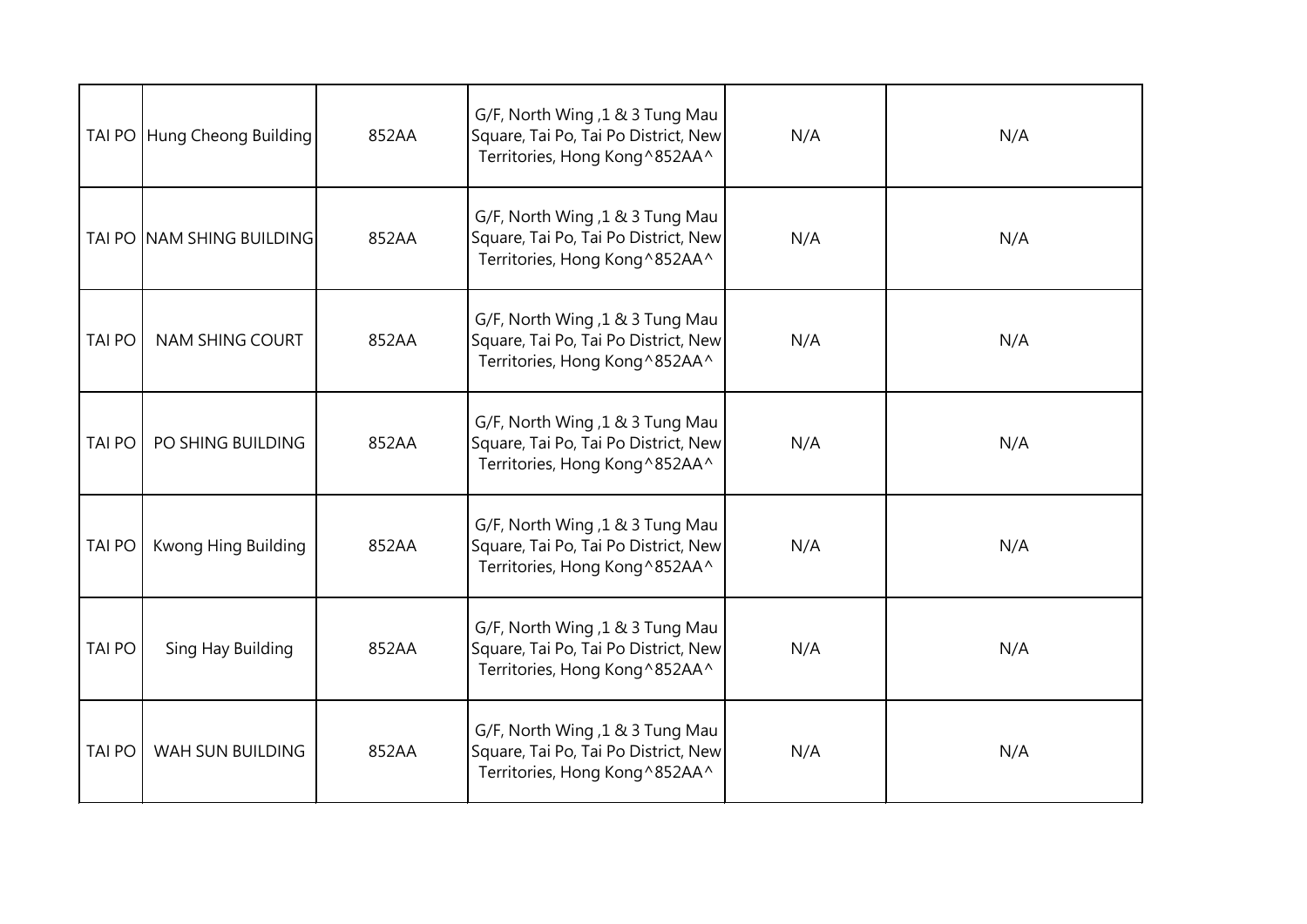| <b>TAI PO</b> | LEE YEE BUILDING                                           | 852AA | G/F, North Wing, 1 & 3 Tung Mau<br>Square, Tai Po, Tai Po District, New<br>Territories, Hong Kong^852AA^ | N/A | N/A |
|---------------|------------------------------------------------------------|-------|----------------------------------------------------------------------------------------------------------|-----|-----|
| <b>TAI PO</b> | <b>NAM SHING</b><br><b>MANSION</b>                         | 852AA | G/F, North Wing, 1 & 3 Tung Mau<br>Square, Tai Po, Tai Po District, New<br>Territories, Hong Kong^852AA^ | N/A | N/A |
| <b>TAI PO</b> | <b>KAM HING LAU</b>                                        | 852AA | G/F, North Wing, 1 & 3 Tung Mau<br>Square, Tai Po, Tai Po District, New<br>Territories, Hong Kong^852AA^ | N/A | N/A |
|               | TAI PO HUNG WAN BUILDING                                   | 852AA | G/F, North Wing, 1 & 3 Tung Mau<br>Square, Tai Po, Tai Po District, New<br>Territories, Hong Kong^852AA^ | N/A | N/A |
| <b>TAI PO</b> | Tai Po Wing Kwong<br>Church Pentecostal<br>Holiness Church | 852AA | G/F, North Wing ,1 & 3 Tung Mau<br>Square, Tai Po, Tai Po District, New<br>Territories, Hong Kong^852AA^ | N/A | N/A |
| <b>TAI PO</b> | WAI DAI BUILDING                                           | 852AA | G/F, North Wing, 1 & 3 Tung Mau<br>Square, Tai Po, Tai Po District, New<br>Territories, Hong Kong^852AA^ | N/A | N/A |
| <b>TAI PO</b> | <b>CHAN COURT</b>                                          | 852AA | G/F, North Wing, 1 & 3 Tung Mau<br>Square, Tai Po, Tai Po District, New<br>Territories, Hong Kong^852AA^ | N/A | N/A |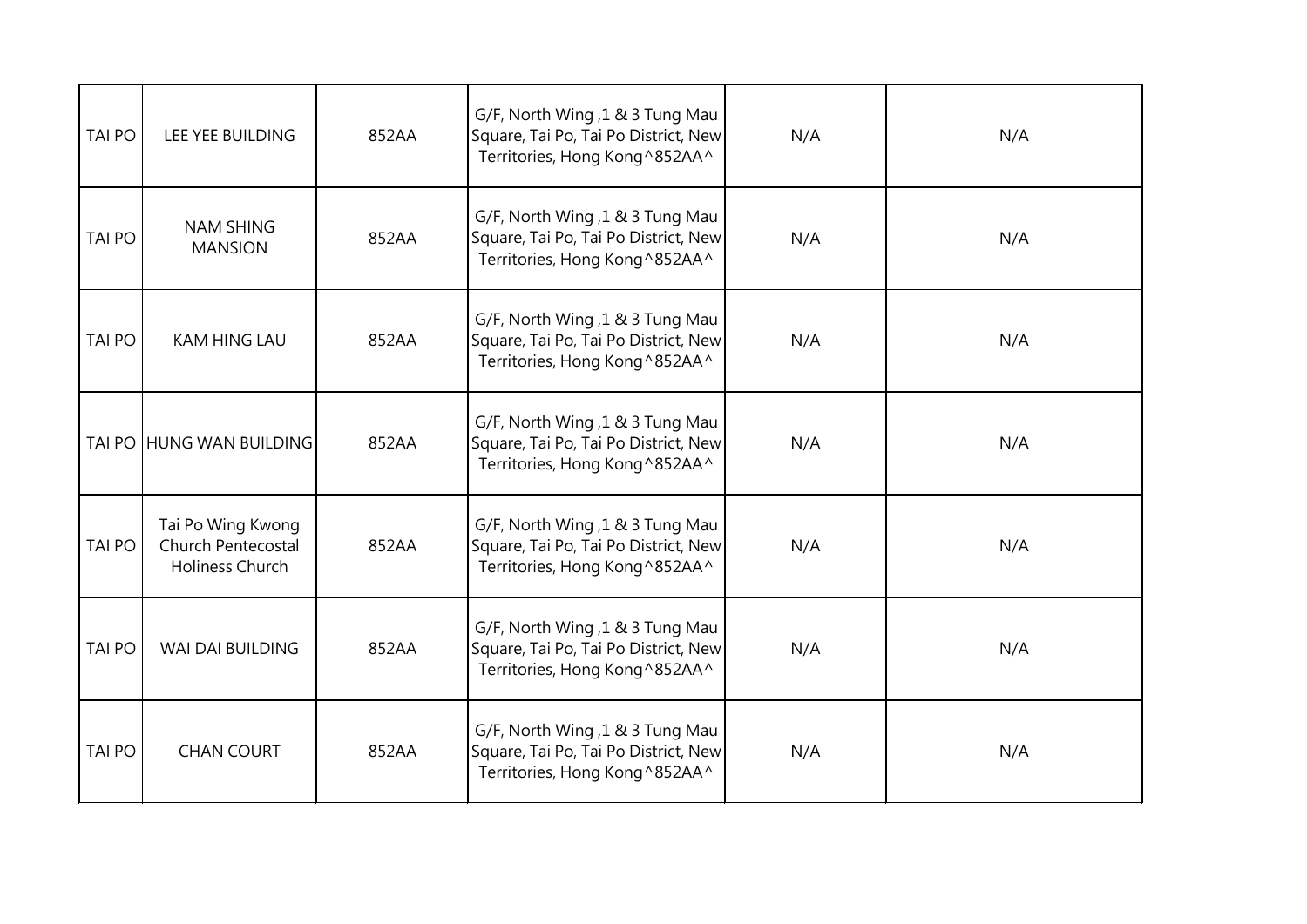| <b>TAI PO</b> | FU KING BUILDING                                         | 852AA | G/F, North Wing, 1 & 3 Tung Mau<br>Square, Tai Po, Tai Po District, New<br>Territories, Hong Kong^852AA^ | N/A | N/A |
|---------------|----------------------------------------------------------|-------|----------------------------------------------------------------------------------------------------------|-----|-----|
| <b>TAI PO</b> | <b>WAH LOK BUILDING</b>                                  | 852AA | G/F, North Wing, 1 & 3 Tung Mau<br>Square, Tai Po, Tai Po District, New<br>Territories, Hong Kong^852AA^ | N/A | N/A |
| <b>TAI PO</b> | PO LOK BUILDING                                          | 852AA | G/F, North Wing, 1 & 3 Tung Mau<br>Square, Tai Po, Tai Po District, New<br>Territories, Hong Kong^852AA^ | N/A | N/A |
| <b>TAI PO</b> | PO HONG BUILDING                                         | 852AA | G/F, North Wing, 1 & 3 Tung Mau<br>Square, Tai Po, Tai Po District, New<br>Territories, Hong Kong^852AA^ | N/A | N/A |
| <b>TAI PO</b> | <b>KAM TONG LAU</b>                                      | 852AA | G/F, North Wing, 1 & 3 Tung Mau<br>Square, Tai Po, Tai Po District, New<br>Territories, Hong Kong^852AA^ | N/A | N/A |
| <b>TAI PO</b> | TAI PO BAPTIST<br><b>CHURCH EDUCATION</b><br><b>HALL</b> | 852AA | G/F, North Wing, 1 & 3 Tung Mau<br>Square, Tai Po, Tai Po District, New<br>Territories, Hong Kong^852AA^ | N/A | N/A |
| <b>TAI PO</b> | <b>KAM MING BUILDING</b>                                 | 852AA | G/F, North Wing, 1 & 3 Tung Mau<br>Square, Tai Po, Tai Po District, New<br>Territories, Hong Kong^852AA^ | N/A | N/A |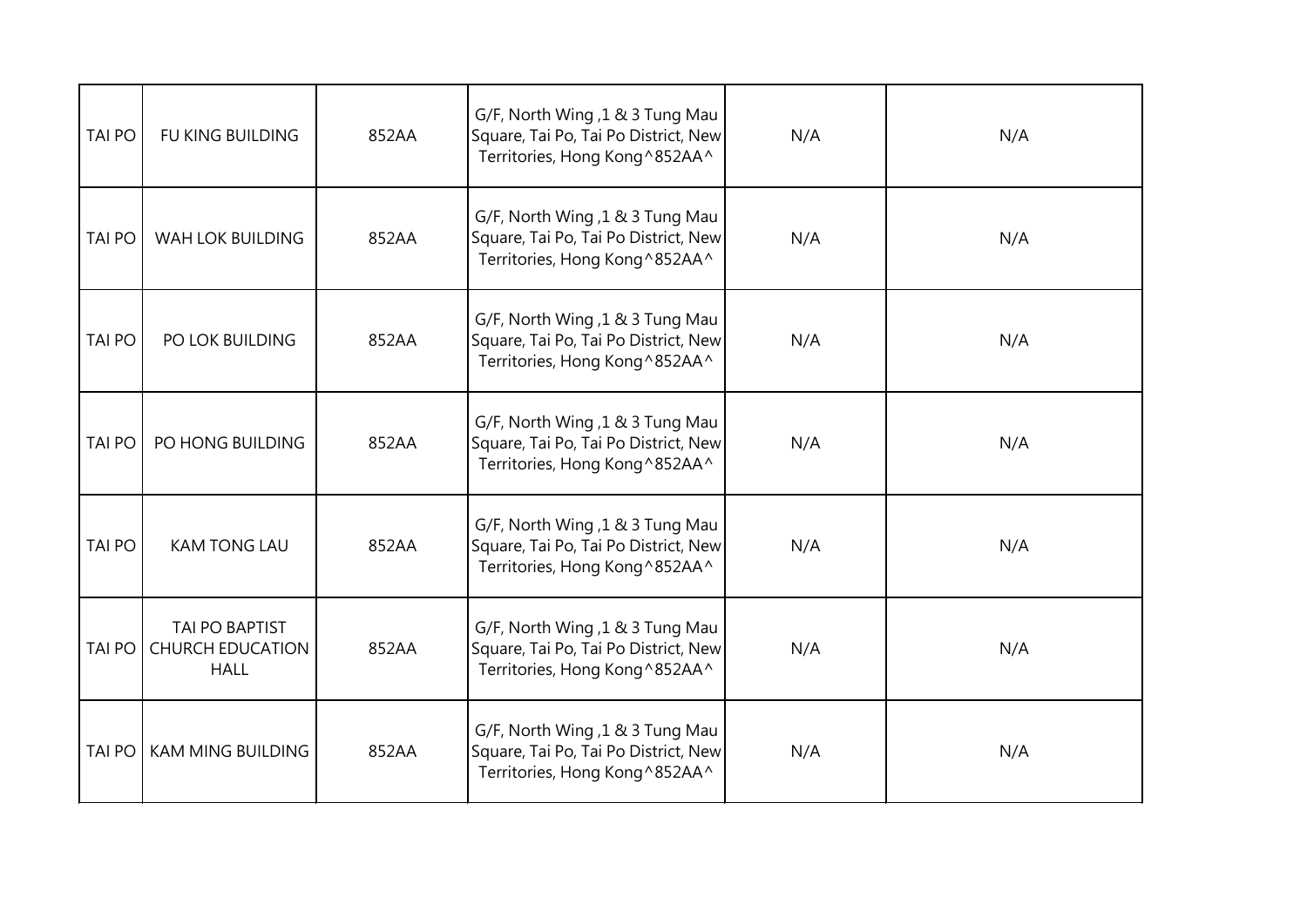| <b>TAI PO</b> | <b>SHUN ON BUILDING</b>                  | 852AA | G/F, North Wing, 1 & 3 Tung Mau<br>Square, Tai Po, Tai Po District, New<br>Territories, Hong Kong^852AA^ | N/A | N/A |
|---------------|------------------------------------------|-------|----------------------------------------------------------------------------------------------------------|-----|-----|
| <b>TAI PO</b> | <b>KAM FU MANSION</b>                    | 852AA | G/F, North Wing, 1 & 3 Tung Mau<br>Square, Tai Po, Tai Po District, New<br>Territories, Hong Kong^852AA^ | N/A | N/A |
| TAI PO        | PO SHUN HOUSE                            | 852AA | G/F, North Wing, 1 & 3 Tung Mau<br>Square, Tai Po, Tai Po District, New<br>Territories, Hong Kong^852AA^ | N/A | N/A |
| <b>TAI PO</b> | PO HING HOUSE                            | 852AA | G/F, North Wing, 1 & 3 Tung Mau<br>Square, Tai Po, Tai Po District, New<br>Territories, Hong Kong^852AA^ | N/A | N/A |
| <b>TAI PO</b> | TAI PO COMPLEX                           | 852AA | G/F, North Wing, 1 & 3 Tung Mau<br>Square, Tai Po, Tai Po District, New<br>Territories, Hong Kong^852AA^ | N/A | N/A |
| <b>TAI PO</b> | <b>HKFYGTAIPO</b><br>LIONS YOUTH S P O T | 852AA | G/F, North Wing, 1 & 3 Tung Mau<br>Square, Tai Po, Tai Po District, New<br>Territories, Hong Kong^852AA^ | N/A | N/A |
| <b>TAI PO</b> | <b>HKFYGTAIPO</b><br>LIONS YOUTH S P O T | 852AA | G/F, North Wing, 1 & 3 Tung Mau<br>Square, Tai Po, Tai Po District, New<br>Territories, Hong Kong^852AA^ | N/A | N/A |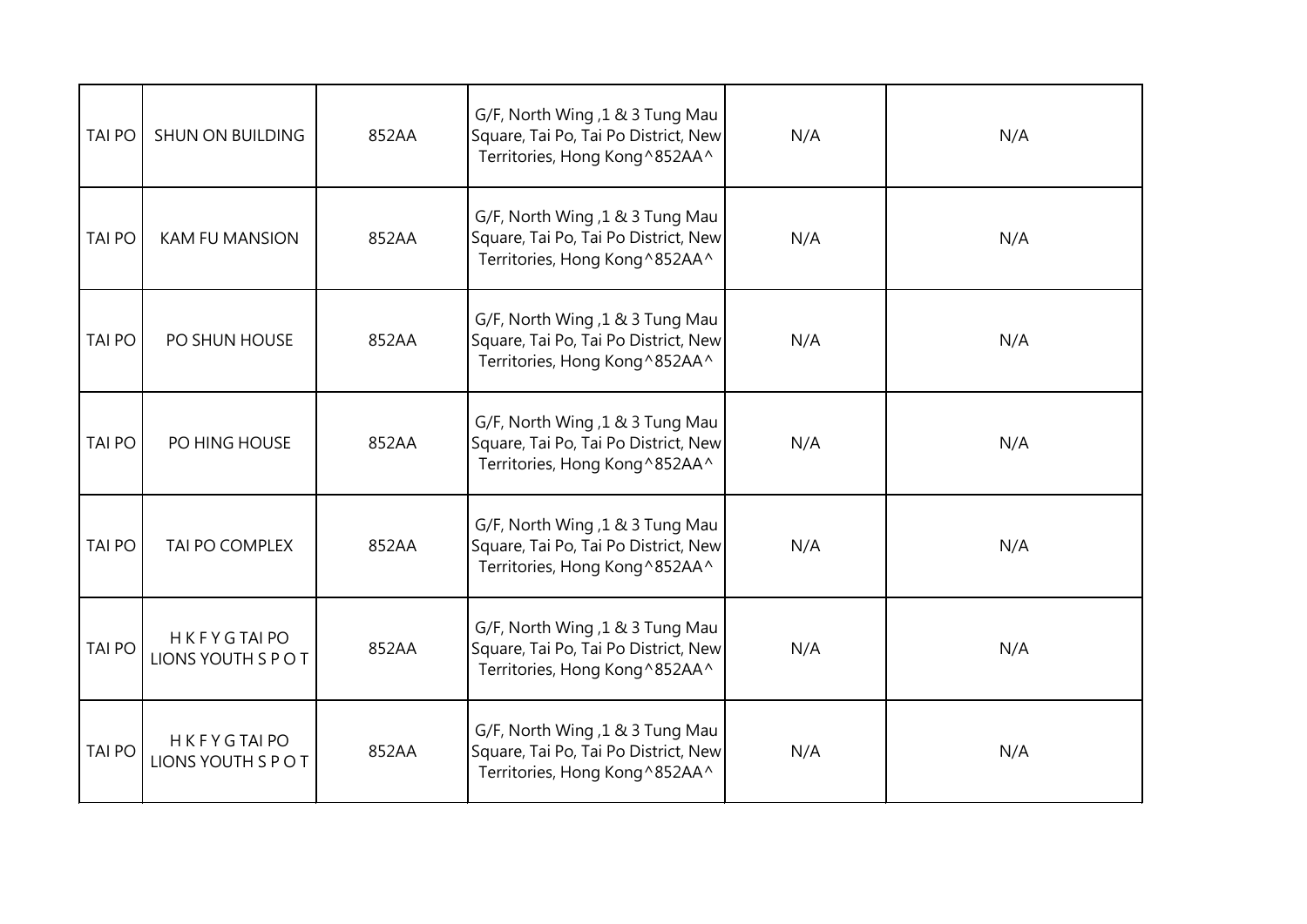| <b>TAI PO</b> | TAI PO COMMUNITY<br><b>CENTRE</b> | 852AA | G/F, North Wing, 1 & 3 Tung Mau<br>Square, Tai Po, Tai Po District, New<br>Territories, Hong Kong^852AA^  | N/A | N/A |
|---------------|-----------------------------------|-------|-----------------------------------------------------------------------------------------------------------|-----|-----|
| <b>TAI PO</b> | PO HEUNG BUILDING                 | 852AA | G/F, North Wing, 1 & 3 Tung Mau<br>Square, Tai Po, Tai Po District, New<br>Territories, Hong Kong ^852AA^ | N/A | N/A |
| <b>TAI PO</b> | MEI WAN BUILDING                  | 852AA | G/F, North Wing, 1 & 3 Tung Mau<br>Square, Tai Po, Tai Po District, New<br>Territories, Hong Kong^852AA^  | N/A | N/A |
| <b>TAI PO</b> | <b>MAN HING HOUSE</b>             | 852AA | G/F, North Wing, 1 & 3 Tung Mau<br>Square, Tai Po, Tai Po District, New<br>Territories, Hong Kong^852AA^  | N/A | N/A |
| <b>TAI PO</b> | Tai Po Baptist<br>Kindergarten    | 852AA | G/F, North Wing, 1 & 3 Tung Mau<br>Square, Tai Po, Tai Po District, New<br>Territories, Hong Kong ^852AA^ | N/A | N/A |
| <b>TAI PO</b> | KAM MING BUILDING                 | 852AA | G/F, North Wing, 1 & 3 Tung Mau<br>Square, Tai Po, Tai Po District, New<br>Territories, Hong Kong^852AA^  | N/A | N/A |
| <b>TAI PO</b> | LAI CHUN BUILDING                 | 852AA | G/F, North Wing, 1 & 3 Tung Mau<br>Square, Tai Po, Tai Po District, New<br>Territories, Hong Kong ^852AA^ | N/A | N/A |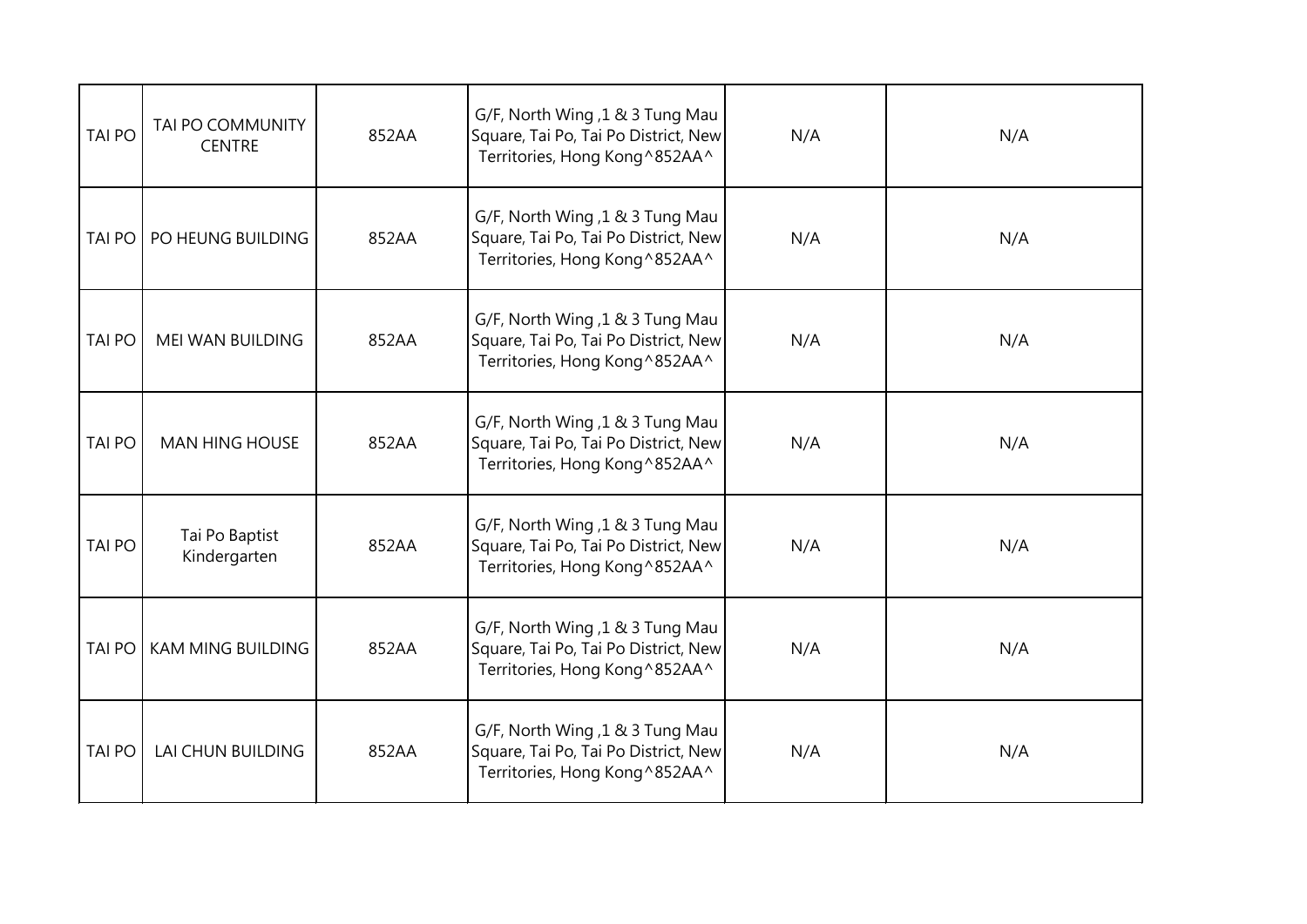| <b>TAI PO</b> | <b>PAULINE BUILDING</b>                                                   | 852AA | G/F, North Wing, 1 & 3 Tung Mau<br>Square, Tai Po, Tai Po District, New<br>Territories, Hong Kong^852AA^ | N/A | N/A |
|---------------|---------------------------------------------------------------------------|-------|----------------------------------------------------------------------------------------------------------|-----|-----|
| <b>TAI PO</b> | YUK WAH COURT                                                             | 852AA | G/F, North Wing, 1 & 3 Tung Mau<br>Square, Tai Po, Tai Po District, New<br>Territories, Hong Kong^852AA^ | N/A | N/A |
| <b>TAI PO</b> | <b>WING CHEONG</b><br><b>BUILDING</b>                                     | 852AA | G/F, North Wing, 1 & 3 Tung Mau<br>Square, Tai Po, Tai Po District, New<br>Territories, Hong Kong^852AA^ | N/A | N/A |
| <b>TAI PO</b> | PING ON BUILDING                                                          | 852AA | G/F, North Wing, 1 & 3 Tung Mau<br>Square, Tai Po, Tai Po District, New<br>Territories, Hong Kong^852AA^ | N/A | N/A |
| <b>TAI PO</b> | LOK SIN TONG CHU<br>TING CHEONG HOME<br><b>FOR THE AGED</b>               | 852AA | G/F, North Wing, 1 & 3 Tung Mau<br>Square, Tai Po, Tai Po District, New<br>Territories, Hong Kong^852AA^ | N/A | N/A |
| <b>TAI PO</b> | Valtorta College                                                          | 852AA | G/F, North Wing, 1 & 3 Tung Mau<br>Square, Tai Po, Tai Po District, New<br>Territories, Hong Kong^852AA^ | N/A | N/A |
| <b>TAI PO</b> | Leisure and Cultural<br>Services Department<br><b>Conservation Office</b> | 852AA | G/F, North Wing, 1 & 3 Tung Mau<br>Square, Tai Po, Tai Po District, New<br>Territories, Hong Kong^852AA^ | N/A | N/A |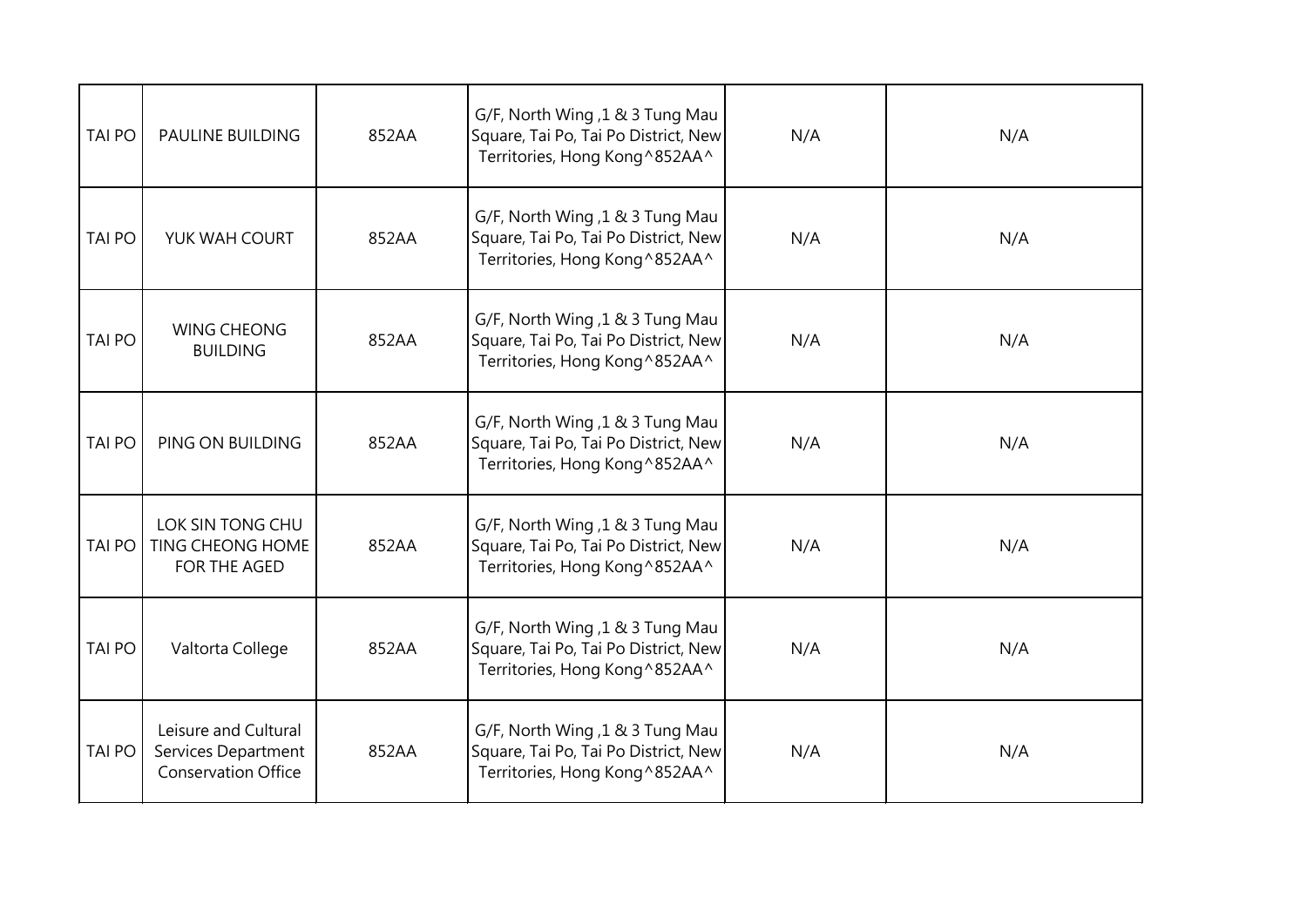| <b>TAI PO</b> | <b>MEI WAH MANSION</b>           | 852AA | G/F, North Wing, 1 & 3 Tung Mau<br>Square, Tai Po, Tai Po District, New<br>Territories, Hong Kong^852AA^ | N/A | N/A |
|---------------|----------------------------------|-------|----------------------------------------------------------------------------------------------------------|-----|-----|
|               | TAI PO KWONG ON BUILDING         | 852AA | G/F, North Wing, 1 & 3 Tung Mau<br>Square, Tai Po, Tai Po District, New<br>Territories, Hong Kong^852AA^ | N/A | N/A |
| TAI PO        | MEI LAI BUILDING                 | 852AA | G/F, North Wing, 1 & 3 Tung Mau<br>Square, Tai Po, Tai Po District, New<br>Territories, Hong Kong^852AA^ | N/A | N/A |
| TAI PO        | <b>SHUN KING BUILDING</b>        | 852AA | G/F, North Wing, 1 & 3 Tung Mau<br>Square, Tai Po, Tai Po District, New<br>Territories, Hong Kong^852AA^ | N/A | N/A |
| <b>TAI PO</b> | MEI FUNG BUILDING                | 852AA | G/F, North Wing, 1 & 3 Tung Mau<br>Square, Tai Po, Tai Po District, New<br>Territories, Hong Kong^852AA^ | N/A | N/A |
| <b>TAI PO</b> | FU KING BUILDING                 | 852AA | G/F, North Wing, 1 & 3 Tung Mau<br>Square, Tai Po, Tai Po District, New<br>Territories, Hong Kong^852AA^ | N/A | N/A |
| <b>TAI PO</b> | St Pauls Catholic Day<br>Nursery | 852AA | G/F, North Wing, 1 & 3 Tung Mau<br>Square, Tai Po, Tai Po District, New<br>Territories, Hong Kong^852AA^ | N/A | N/A |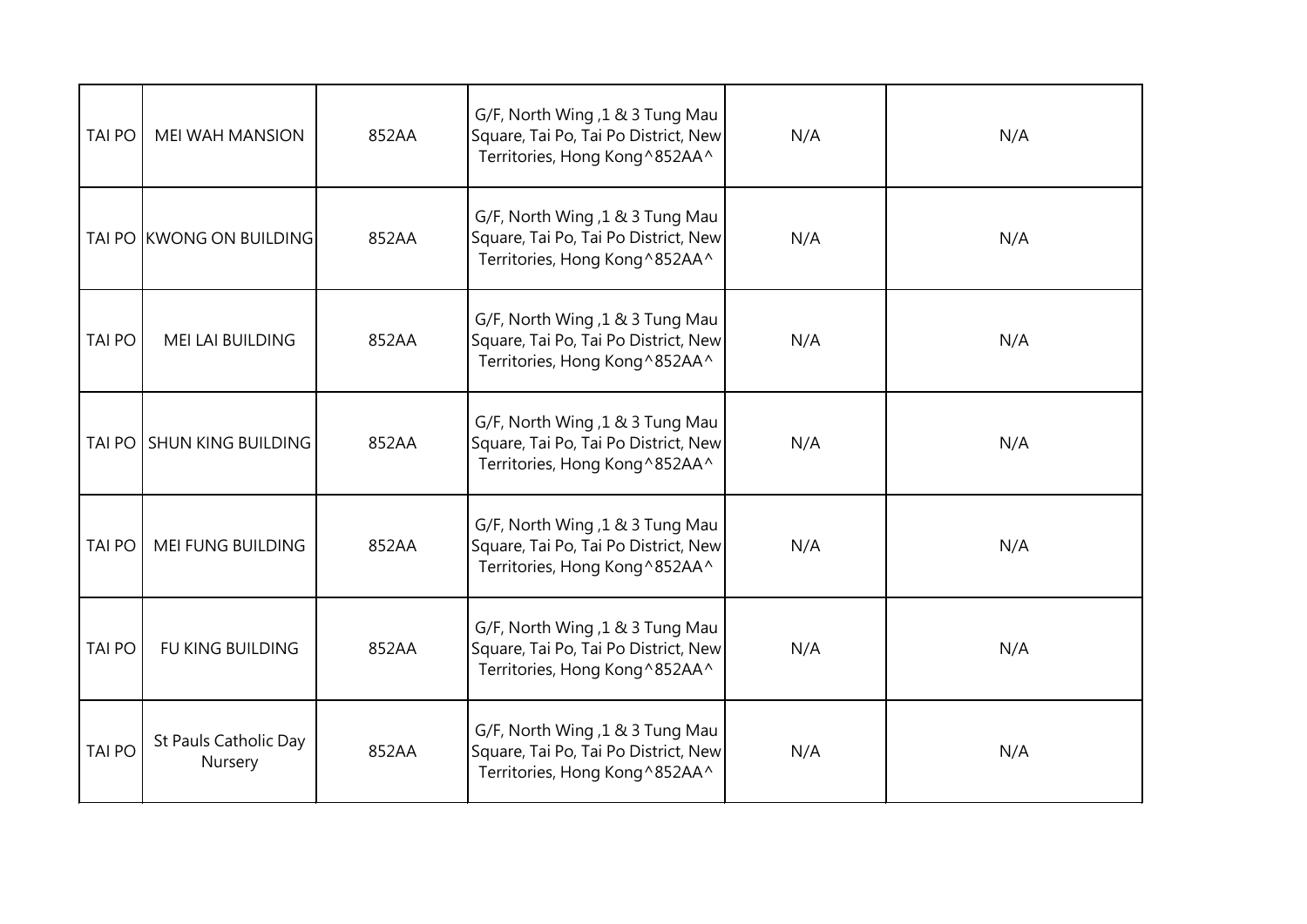| <b>TAI PO</b> | TAI PO COMMERCIAL<br><b>CENTRE</b>   | 852AA | G/F, North Wing, 1 & 3 Tung Mau<br>Square, Tai Po, Tai Po District, New<br>Territories, Hong Kong^852AA^  | N/A | N/A |
|---------------|--------------------------------------|-------|-----------------------------------------------------------------------------------------------------------|-----|-----|
| <b>TAI PO</b> | <b>TUNG FOOK</b><br><b>MANSION</b>   | 852AA | G/F, North Wing, 1 & 3 Tung Mau<br>Square, Tai Po, Tai Po District, New<br>Territories, Hong Kong ^852AA^ | N/A | N/A |
| <b>TAI PO</b> | <b>TUNG LOK HOUSE</b>                | 852AA | G/F, North Wing, 1 & 3 Tung Mau<br>Square, Tai Po, Tai Po District, New<br>Territories, Hong Kong^852AA^  | N/A | N/A |
| <b>TAI PO</b> | <b>KAM CHUNG</b><br><b>BUILDING</b>  | 852AA | G/F, North Wing, 1 & 3 Tung Mau<br>Square, Tai Po, Tai Po District, New<br>Territories, Hong Kong^852AA^  | N/A | N/A |
| <b>TAI PO</b> | <b>KWONG FOOK</b><br><b>BUILDING</b> | 852AA | G/F, North Wing, 1 & 3 Tung Mau<br>Square, Tai Po, Tai Po District, New<br>Territories, Hong Kong ^852AA^ | N/A | N/A |
| <b>TAI PO</b> | PUI KAM BUILDING                     | 852AA | G/F, North Wing, 1 & 3 Tung Mau<br>Square, Tai Po, Tai Po District, New<br>Territories, Hong Kong^852AA^  | N/A | N/A |
| <b>TAI PO</b> | PO KEE BUILDING                      | 852AA | G/F, North Wing, 1 & 3 Tung Mau<br>Square, Tai Po, Tai Po District, New<br>Territories, Hong Kong^852AA^  | N/A | N/A |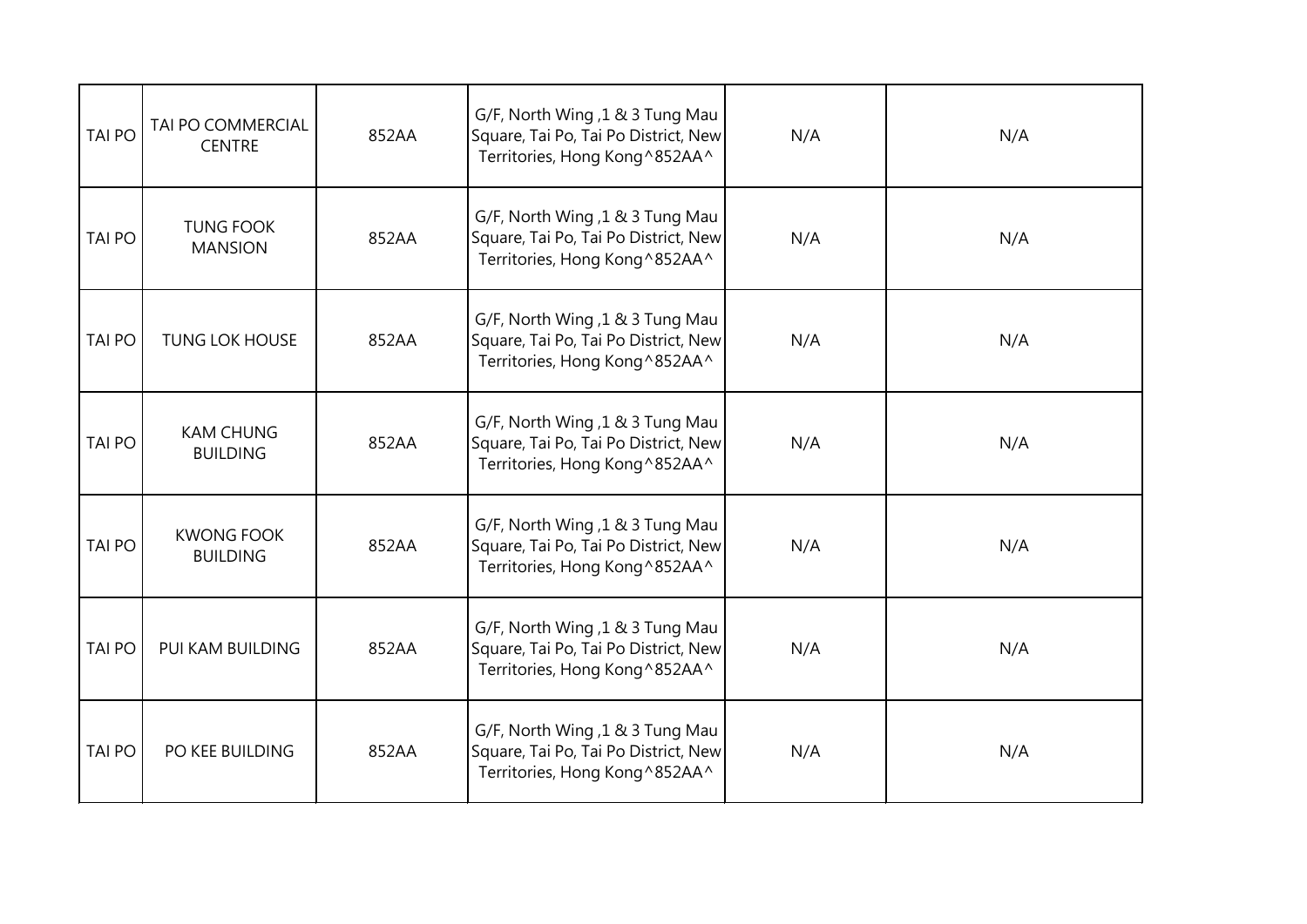| <b>TAI PO</b> | <b>FOK CHEONG</b><br><b>BUILDING</b> | 852AA | G/F, North Wing, 1 & 3 Tung Mau<br>Square, Tai Po, Tai Po District, New<br>Territories, Hong Kong^852AA^  | N/A | N/A |
|---------------|--------------------------------------|-------|-----------------------------------------------------------------------------------------------------------|-----|-----|
| <b>TAI PO</b> | <b>HUNG FAT HOUSE</b>                | 852AA | G/F, North Wing, 1 & 3 Tung Mau<br>Square, Tai Po, Tai Po District, New<br>Territories, Hong Kong ^852AA^ | N/A | N/A |
| <b>TAI PO</b> | WING WO BUILDING                     | 852AA | G/F, North Wing, 1 & 3 Tung Mau<br>Square, Tai Po, Tai Po District, New<br>Territories, Hong Kong^852AA^  | N/A | N/A |
| <b>TAI PO</b> | <b>DRAGONVIEW COURT</b>              | 852AA | G/F, North Wing, 1 & 3 Tung Mau<br>Square, Tai Po, Tai Po District, New<br>Territories, Hong Kong ^852AA^ | N/A | N/A |
| <b>TAI PO</b> | <b>GOLD RESERVED</b><br><b>COURT</b> | 852AA | G/F, North Wing, 1 & 3 Tung Mau<br>Square, Tai Po, Tai Po District, New<br>Territories, Hong Kong^852AA^  | N/A | N/A |
| <b>TAI PO</b> | <b>TAT WAN BUILDING</b>              | 852AA | G/F, North Wing, 1 & 3 Tung Mau<br>Square, Tai Po, Tai Po District, New<br>Territories, Hong Kong^852AA^  | N/A | N/A |
| <b>TAI PO</b> | <b>CENTRAL MANSION</b>               | 852AA | G/F, North Wing, 1 & 3 Tung Mau<br>Square, Tai Po, Tai Po District, New<br>Territories, Hong Kong^852AA^  | N/A | N/A |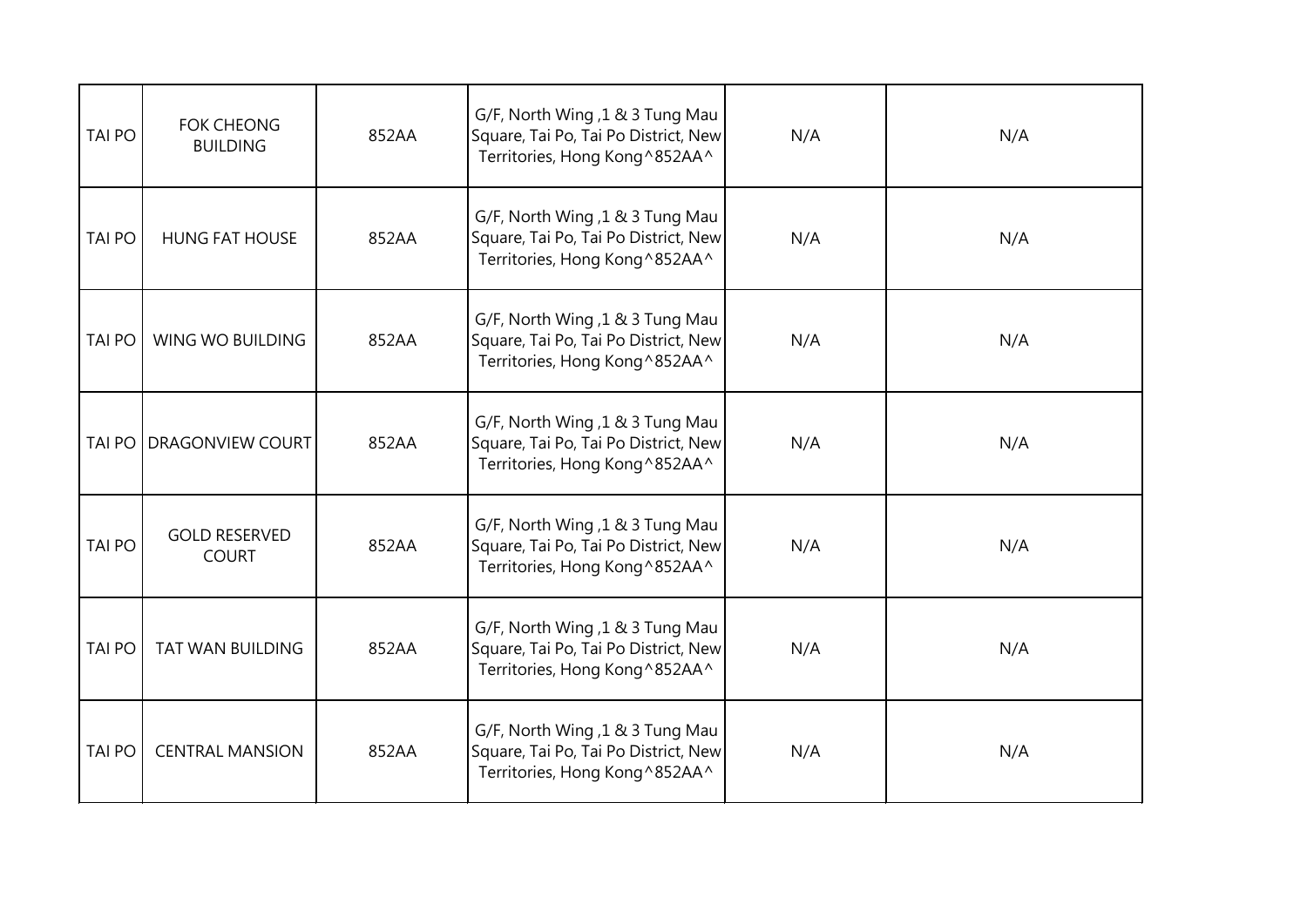| <b>TAI PO</b> | PO FUNG BUILDING         | 852AA | G/F, North Wing, 1 & 3 Tung Mau<br>Square, Tai Po, Tai Po District, New<br>Territories, Hong Kong^852AA^  | N/A | N/A |
|---------------|--------------------------|-------|-----------------------------------------------------------------------------------------------------------|-----|-----|
| <b>TAI PO</b> | <b>KAM FUK BUILDING</b>  | 852AA | G/F, North Wing, 1 & 3 Tung Mau<br>Square, Tai Po, Tai Po District, New<br>Territories, Hong Kong ^852AA^ | N/A | N/A |
| <b>TAI PO</b> | PO WAH BUILDING          | 852AA | G/F, North Wing, 1 & 3 Tung Mau<br>Square, Tai Po, Tai Po District, New<br>Territories, Hong Kong^852AA^  | N/A | N/A |
| <b>TAI PO</b> | <b>MEI FAT BUILDING</b>  | 852AA | G/F, North Wing, 1 & 3 Tung Mau<br>Square, Tai Po, Tai Po District, New<br>Territories, Hong Kong^852AA^  | N/A | N/A |
| <b>TAI PO</b> | <b>FUNG NIN BUILDING</b> | 852AA | G/F, North Wing, 1 & 3 Tung Mau<br>Square, Tai Po, Tai Po District, New<br>Territories, Hong Kong^852AA^  | N/A | N/A |
| <b>TAI PO</b> | <b>FOON LOK BUILDING</b> | 852AA | G/F, North Wing, 1 & 3 Tung Mau<br>Square, Tai Po, Tai Po District, New<br>Territories, Hong Kong^852AA^  | N/A | N/A |
| <b>TAI PO</b> | WING LOK BUILDING        | 852AA | G/F, North Wing, 1 & 3 Tung Mau<br>Square, Tai Po, Tai Po District, New<br>Territories, Hong Kong^852AA^  | N/A | N/A |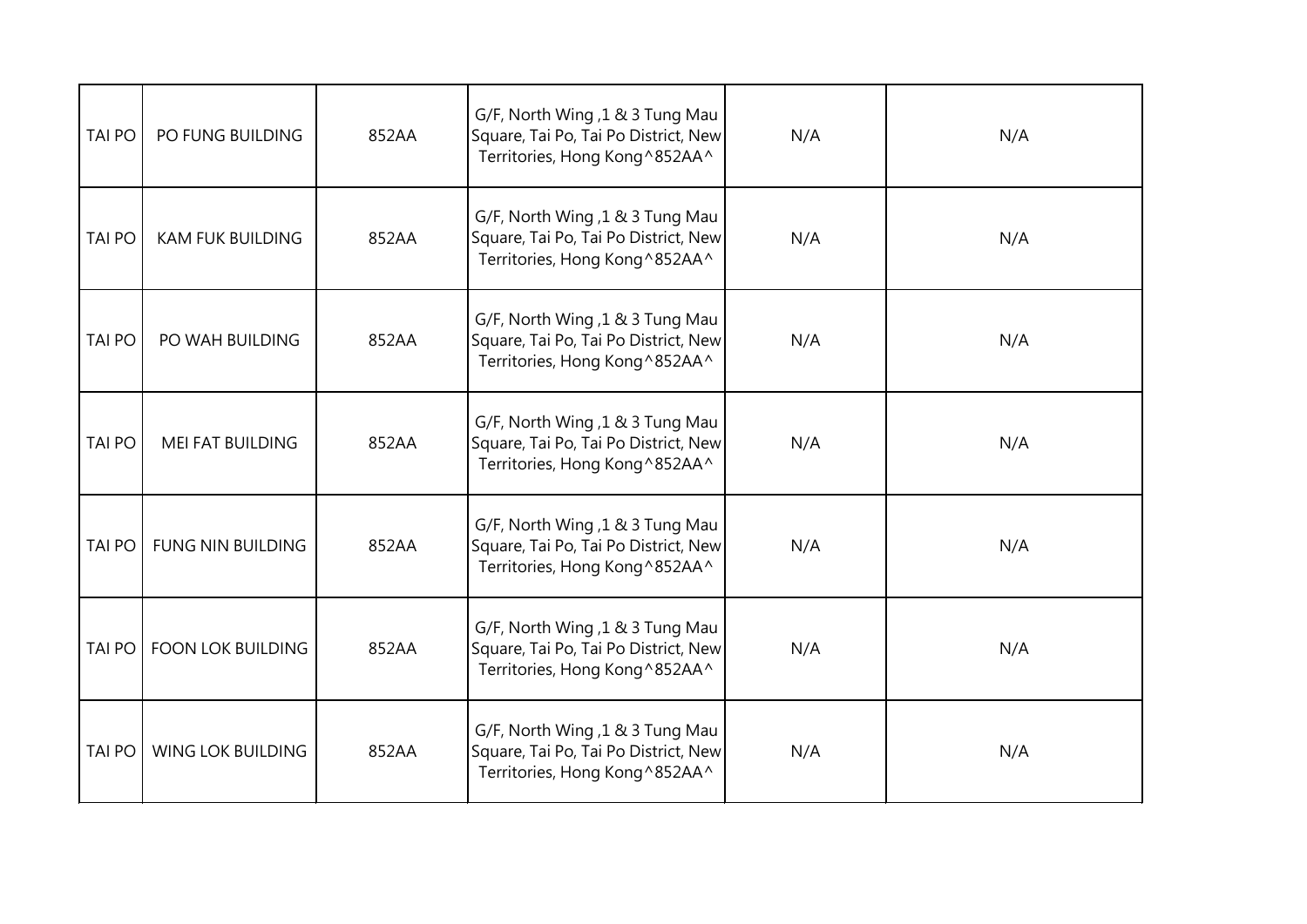| <b>TAI PO</b> | <b>HANG LOK BUILDING</b>  | 852AA | G/F, North Wing, 1 & 3 Tung Mau<br>Square, Tai Po, Tai Po District, New<br>Territories, Hong Kong^852AA^ | N/A | N/A |
|---------------|---------------------------|-------|----------------------------------------------------------------------------------------------------------|-----|-----|
| <b>TAI PO</b> | <b>LUEN FUNG BUILDING</b> | 852AA | G/F, North Wing, 1 & 3 Tung Mau<br>Square, Tai Po, Tai Po District, New<br>Territories, Hong Kong^852AA^ | N/A | N/A |
| <b>TAI PO</b> | YAM FAT BUILDING          | 852AA | G/F, North Wing, 1 & 3 Tung Mau<br>Square, Tai Po, Tai Po District, New<br>Territories, Hong Kong^852AA^ | N/A | N/A |
| <b>TAI PO</b> | TAK SHUN BUILDING         | 852AA | G/F, North Wing, 1 & 3 Tung Mau<br>Square, Tai Po, Tai Po District, New<br>Territories, Hong Kong^852AA^ | N/A | N/A |
| <b>TAI PO</b> | 88 PLAZA                  | 852AA | G/F, North Wing, 1 & 3 Tung Mau<br>Square, Tai Po, Tai Po District, New<br>Territories, Hong Kong^852AA^ | N/A | N/A |
| <b>TAI PO</b> | <b>AMENITIES BUILDING</b> | 852AA | G/F, North Wing, 1 & 3 Tung Mau<br>Square, Tai Po, Tai Po District, New<br>Territories, Hong Kong^852AA^ | N/A | N/A |
| <b>TAI PO</b> | <b>TUNG LOK BUILDING</b>  | 852AA | G/F, North Wing, 1 & 3 Tung Mau<br>Square, Tai Po, Tai Po District, New<br>Territories, Hong Kong^852AA^ | N/A | N/A |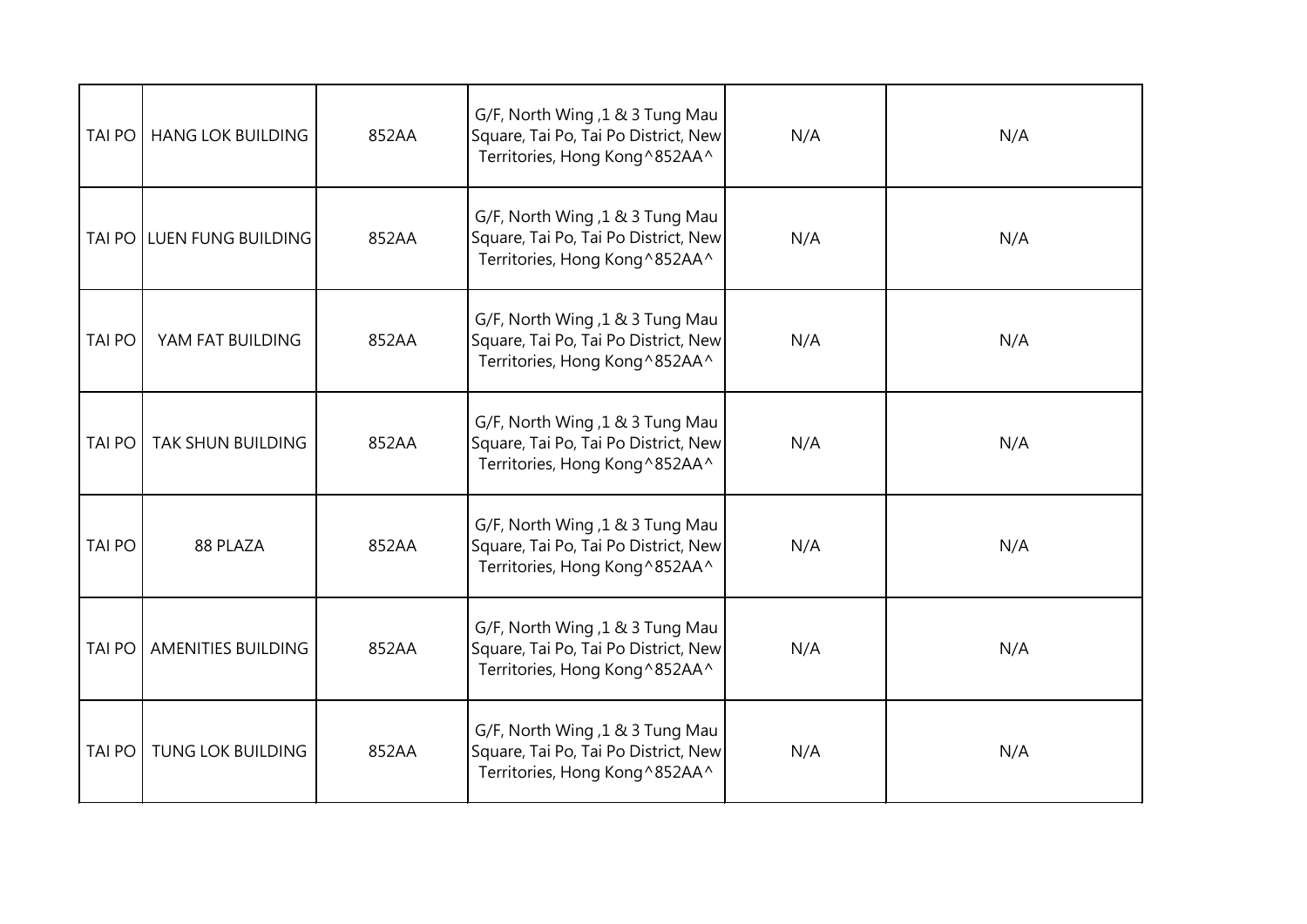| <b>TAI PO</b> | <b>CHING FAT BUILDING</b>           | 852AA | G/F, North Wing, 1 & 3 Tung Mau<br>Square, Tai Po, Tai Po District, New<br>Territories, Hong Kong^852AA^ | N/A | N/A |
|---------------|-------------------------------------|-------|----------------------------------------------------------------------------------------------------------|-----|-----|
| <b>TAI PO</b> | <b>MEI WING BUILDING</b>            | 852AA | G/F, North Wing, 1 & 3 Tung Mau<br>Square, Tai Po, Tai Po District, New<br>Territories, Hong Kong^852AA^ | N/A | N/A |
| <b>TAI PO</b> | <b>KWONG YAM</b><br><b>BUILDING</b> | 852AA | G/F, North Wing, 1 & 3 Tung Mau<br>Square, Tai Po, Tai Po District, New<br>Territories, Hong Kong^852AA^ | N/A | N/A |
| <b>TAI PO</b> | <b>TAK HONG HOUSE</b>               | 852AA | G/F, North Wing, 1 & 3 Tung Mau<br>Square, Tai Po, Tai Po District, New<br>Territories, Hong Kong^852AA^ | N/A | N/A |
| <b>TAI PO</b> | <b>KAM PAK BUILDING</b>             | 852AA | G/F, North Wing, 1 & 3 Tung Mau<br>Square, Tai Po, Tai Po District, New<br>Territories, Hong Kong^852AA^ | N/A | N/A |
| <b>TAI PO</b> | PO HONG BUILDING                    | 852AA | G/F, North Wing, 1 & 3 Tung Mau<br>Square, Tai Po, Tai Po District, New<br>Territories, Hong Kong^852AA^ | N/A | N/A |
| <b>TAI PO</b> | TAI PO OLD MARKET<br>PUBLIC SCHOOL  | 852AA | G/F, North Wing, 1 & 3 Tung Mau<br>Square, Tai Po, Tai Po District, New<br>Territories, Hong Kong^852AA^ | N/A | N/A |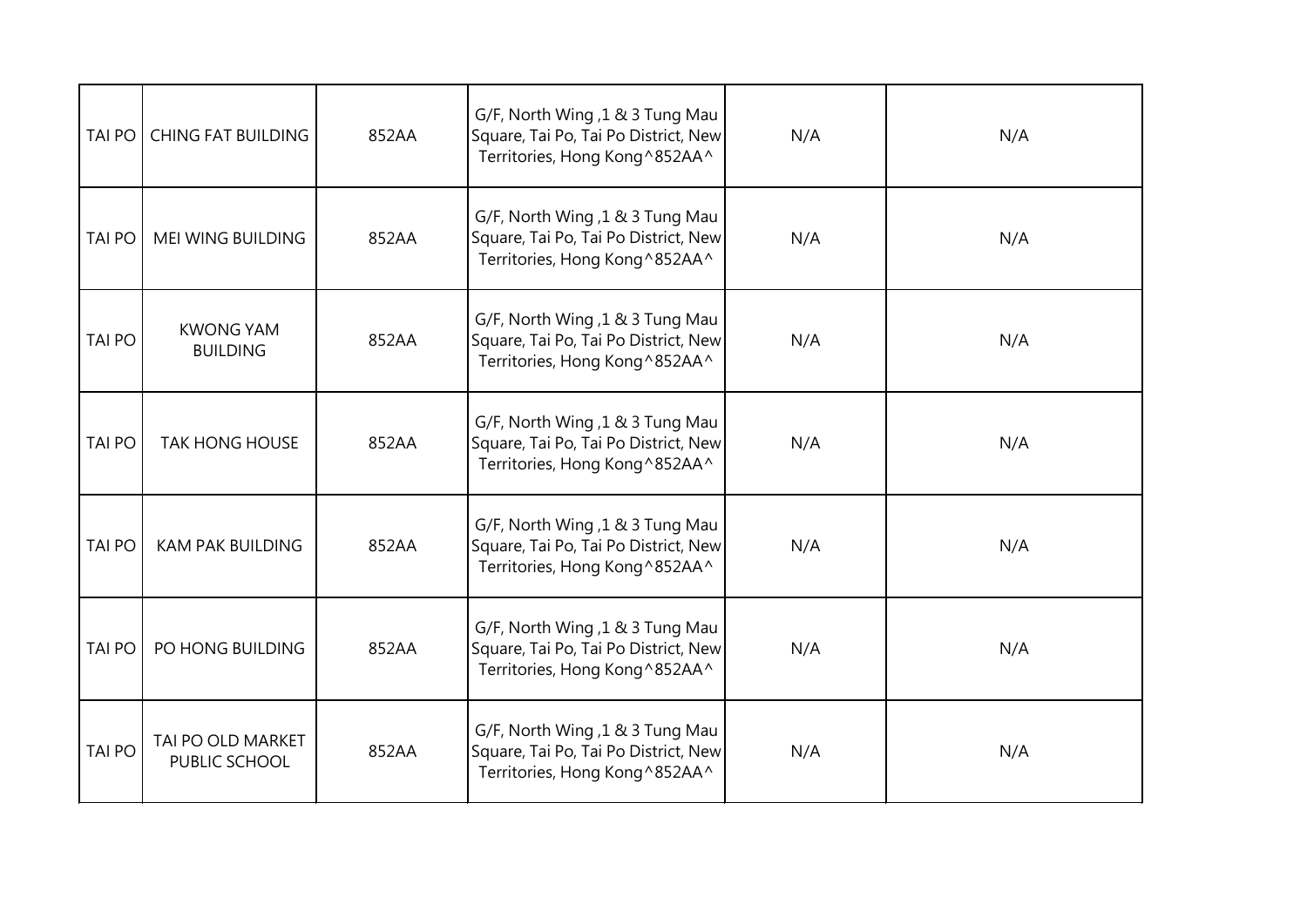| <b>TAI PO</b> | SKH Bishop Mok Sau<br><b>Tseng Secondary</b><br>School | 852AA | G/F, North Wing, 1 & 3 Tung Mau<br>Square, Tai Po, Tai Po District, New<br>Territories, Hong Kong^852AA^  | N/A | N/A |
|---------------|--------------------------------------------------------|-------|-----------------------------------------------------------------------------------------------------------|-----|-----|
| <b>TAI PO</b> | <b>FOOK ON BUILDING</b><br><b>BLOCK3</b>               | 852AA | G/F, North Wing ,1 & 3 Tung Mau<br>Square, Tai Po, Tai Po District, New<br>Territories, Hong Kong ^852AA^ | N/A | N/A |
| <b>TAI PO</b> | <b>FOOK ON BUILDING</b><br><b>BLOCK 2</b>              | 852AA | G/F, North Wing, 1 & 3 Tung Mau<br>Square, Tai Po, Tai Po District, New<br>Territories, Hong Kong^852AA^  | N/A | N/A |
| <b>TAI PO</b> | <b>FOOK ON BUILDING</b><br><b>BLOCK1</b>               | 852AA | G/F, North Wing, 1 & 3 Tung Mau<br>Square, Tai Po, Tai Po District, New<br>Territories, Hong Kong ^852AA^ | N/A | N/A |
| <b>TAI PO</b> | 106 PO HEUNG<br><b>STREET</b>                          | 852AA | G/F, North Wing, 1 & 3 Tung Mau<br>Square, Tai Po, Tai Po District, New<br>Territories, Hong Kong ^852AA^ | N/A | N/A |
| <b>TAI PO</b> | 104 PO HEUNG<br><b>STREET</b>                          | 852AA | G/F, North Wing, 1 & 3 Tung Mau<br>Square, Tai Po, Tai Po District, New<br>Territories, Hong Kong^852AA^  | N/A | N/A |
| <b>TAI PO</b> | 110 PO HEUNG<br><b>STREET</b>                          | 852AA | G/F, North Wing, 1 & 3 Tung Mau<br>Square, Tai Po, Tai Po District, New<br>Territories, Hong Kong ^852AA^ | N/A | N/A |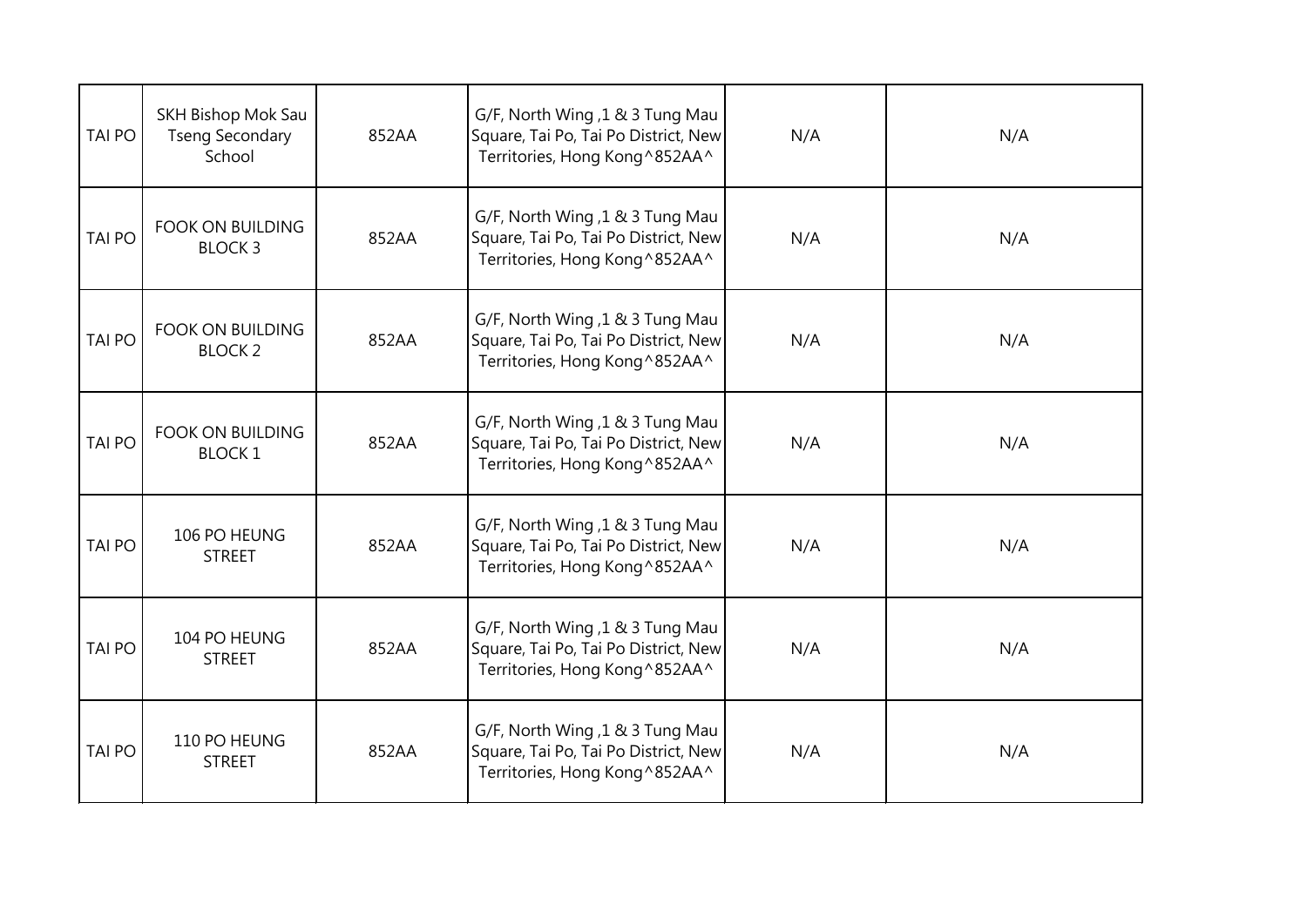| <b>TAI PO</b> | 114 PO HEUNG<br><b>STREET</b> | 852AA | G/F, North Wing, 1 & 3 Tung Mau<br>Square, Tai Po, Tai Po District, New<br>Territories, Hong Kong^852AA^  | N/A | N/A |
|---------------|-------------------------------|-------|-----------------------------------------------------------------------------------------------------------|-----|-----|
| <b>TAI PO</b> | 149 PO HEUNG<br><b>STREET</b> | 852AA | G/F, North Wing, 1 & 3 Tung Mau<br>Square, Tai Po, Tai Po District, New<br>Territories, Hong Kong^852AA^  | N/A | N/A |
| <b>TAI PO</b> | The Golden Gate               | 852AA | G/F, North Wing, 1 & 3 Tung Mau<br>Square, Tai Po, Tai Po District, New<br>Territories, Hong Kong^852AA^  | N/A | N/A |
| <b>TAI PO</b> | TAI PO CENTRE BLOCK<br>23     | 852AA | G/F, North Wing, 1 & 3 Tung Mau<br>Square, Tai Po, Tai Po District, New<br>Territories, Hong Kong^852AA^  | N/A | N/A |
| <b>TAI PO</b> | <b>CENTRAL PLAZA</b>          | 852AA | G/F, North Wing, 1 & 3 Tung Mau<br>Square, Tai Po, Tai Po District, New<br>Territories, Hong Kong^852AA^  | N/A | N/A |
| <b>TAI PO</b> | PLOVER COVE<br><b>GARDEN</b>  | 852AA | G/F, North Wing, 1 & 3 Tung Mau<br>Square, Tai Po, Tai Po District, New<br>Territories, Hong Kong^852AA^  | N/A | N/A |
| <b>TAI PO</b> | FOK WAH MANSION               | 852AA | G/F, North Wing, 1 & 3 Tung Mau<br>Square, Tai Po, Tai Po District, New<br>Territories, Hong Kong ^852AA^ | N/A | N/A |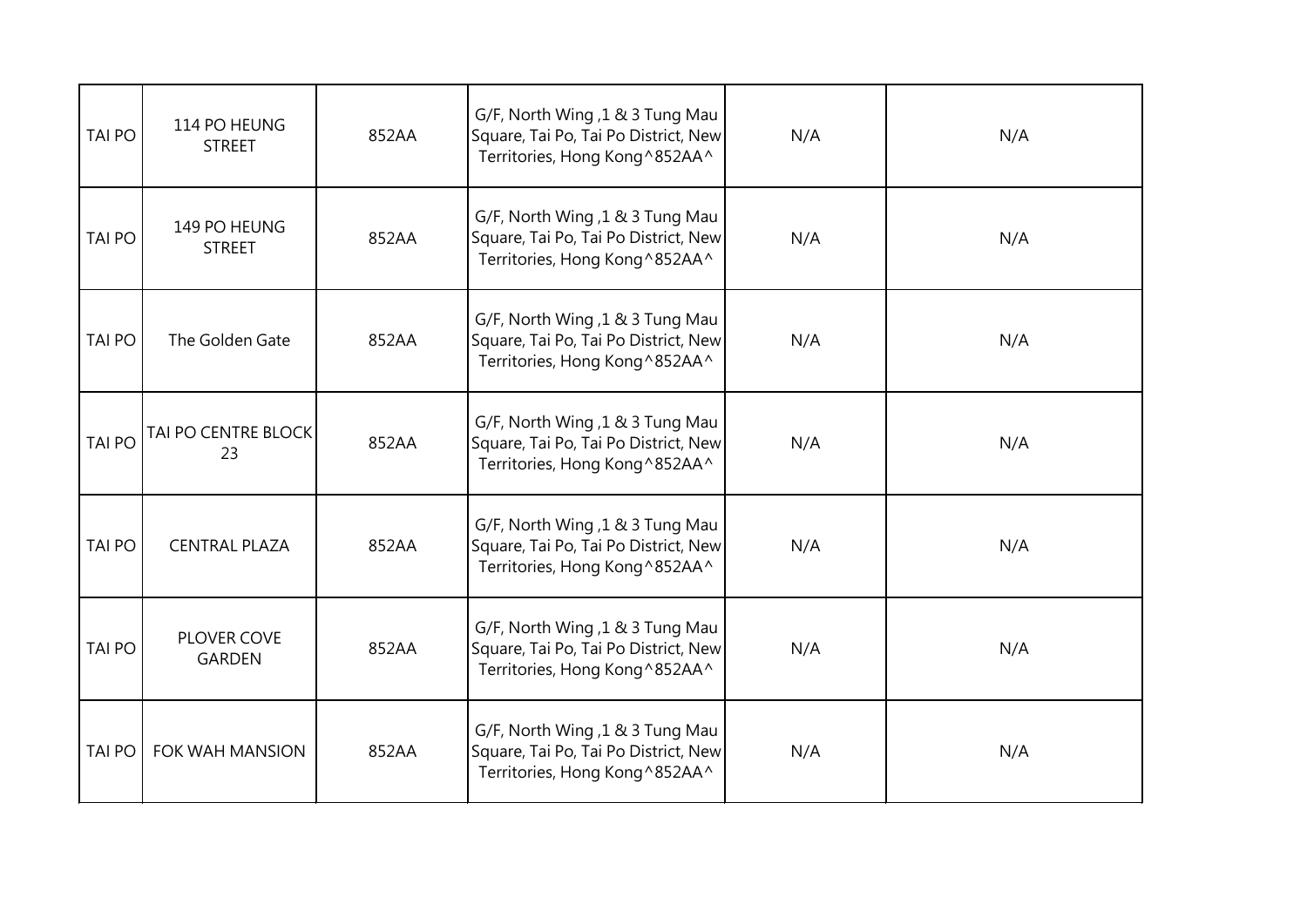| <b>TAI PO</b> | MAN WAH BUILDING                     | 852AA | G/F, North Wing, 1 & 3 Tung Mau<br>Square, Tai Po, Tai Po District, New<br>Territories, Hong Kong^852AA^ | N/A | N/A |
|---------------|--------------------------------------|-------|----------------------------------------------------------------------------------------------------------|-----|-----|
| <b>TAI PO</b> | <b>WING SHING</b><br><b>BUILDING</b> | 852AA | G/F, North Wing, 1 & 3 Tung Mau<br>Square, Tai Po, Tai Po District, New<br>Territories, Hong Kong^852AA^ | N/A | N/A |
| <b>TAI PO</b> | <b>TUNG CHEUNG</b><br><b>STREET</b>  | 852AA | G/F, North Wing, 1 & 3 Tung Mau<br>Square, Tai Po, Tai Po District, New<br>Territories, Hong Kong^852AA^ | N/A | N/A |
| <b>TAI PO</b> | <b>TONY COURT</b>                    | 852AA | G/F, North Wing, 1 & 3 Tung Mau<br>Square, Tai Po, Tai Po District, New<br>Territories, Hong Kong^852AA^ | N/A | N/A |
| <b>TAI PO</b> | <b>MAN SZE CHEUNG</b><br><b>YUEN</b> | 852AA | G/F, North Wing, 1 & 3 Tung Mau<br>Square, Tai Po, Tai Po District, New<br>Territories, Hong Kong^852AA^ | N/A | N/A |
| <b>TAI PO</b> | <b>LAGOON COURT</b>                  | 852AA | G/F, North Wing, 1 & 3 Tung Mau<br>Square, Tai Po, Tai Po District, New<br>Territories, Hong Kong^852AA^ | N/A | N/A |
| <b>TAI PO</b> | <b>TUNG FAT SQUARE</b>               | 852AA | G/F, North Wing, 1 & 3 Tung Mau<br>Square, Tai Po, Tai Po District, New<br>Territories, Hong Kong^852AA^ | N/A | N/A |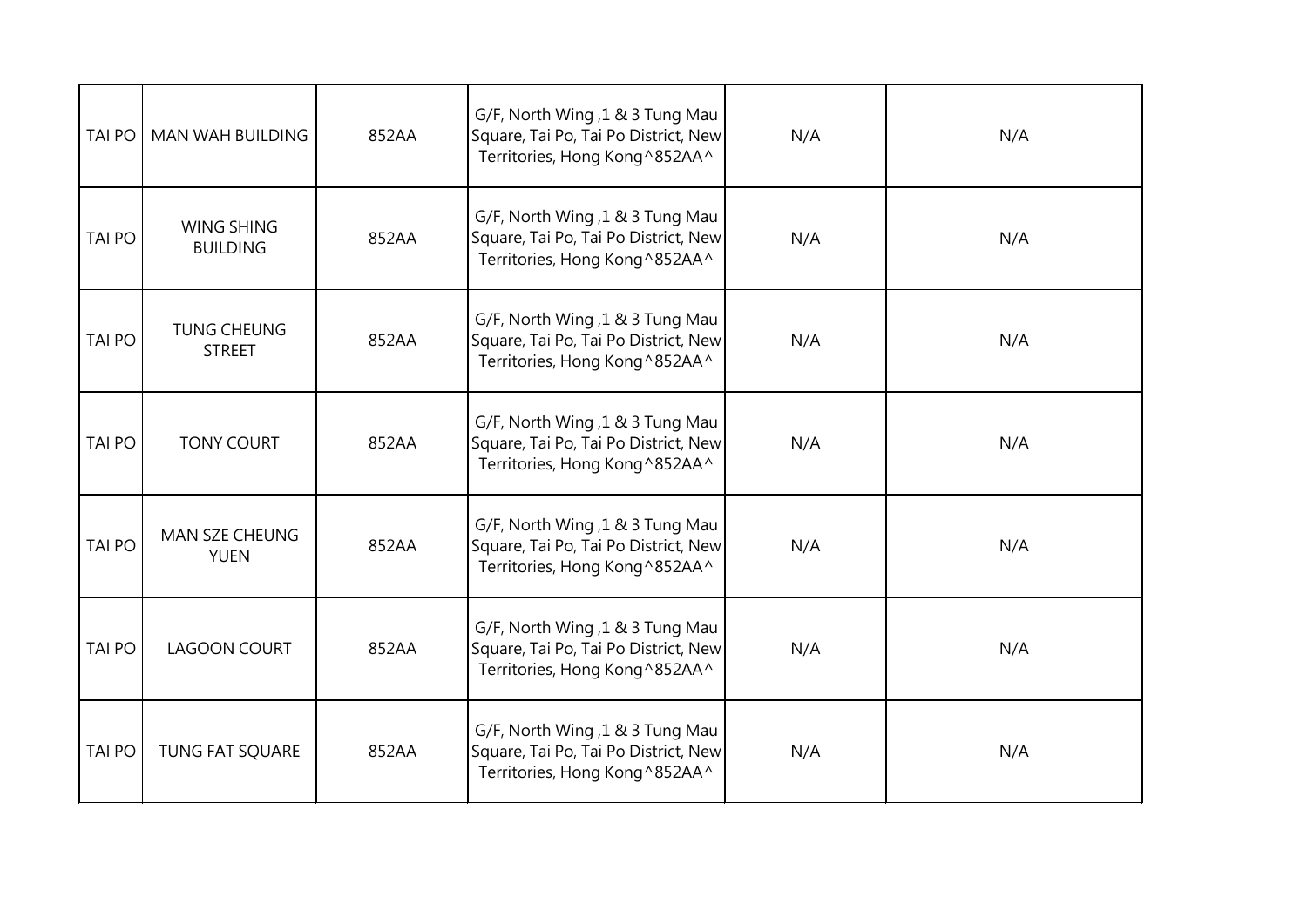| <b>TAI PO</b> | TUNG SAU SQUARE                      | 852AA | G/F, North Wing, 1 & 3 Tung Mau<br>Square, Tai Po, Tai Po District, New<br>Territories, Hong Kong^852AA^  | N/A | N/A |
|---------------|--------------------------------------|-------|-----------------------------------------------------------------------------------------------------------|-----|-----|
| <b>TAI PO</b> | LUK HEUNG LANE                       | 852AA | G/F, North Wing, 1 & 3 Tung Mau<br>Square, Tai Po, Tai Po District, New<br>Territories, Hong Kong^852AA^  | N/A | N/A |
| TAI PO        | <b>METEX HOUSE</b>                   | 852AA | G/F, North Wing, 1 & 3 Tung Mau<br>Square, Tai Po, Tai Po District, New<br>Territories, Hong Kong^852AA^  | N/A | N/A |
| <b>TAI PO</b> | <b>KWONG FOOK</b><br><b>BUILDING</b> | 852AA | G/F, North Wing, 1 & 3 Tung Mau<br>Square, Tai Po, Tai Po District, New<br>Territories, Hong Kong ^852AA^ | N/A | N/A |
| <b>TAI PO</b> | <b>TAI PO CENTRE BLOCK</b><br>22     | 852AA | G/F, North Wing, 1 & 3 Tung Mau<br>Square, Tai Po, Tai Po District, New<br>Territories, Hong Kong^852AA^  | N/A | N/A |
| <b>TAI PO</b> | TAI PO CENTRE BLOCK<br>20            | 852AA | G/F, North Wing, 1 & 3 Tung Mau<br>Square, Tai Po, Tai Po District, New<br>Territories, Hong Kong ^852AA^ | N/A | N/A |
| <b>TAI PO</b> | TAI PO CENTRE BLOCK<br>21            | 852AA | G/F, North Wing, 1 & 3 Tung Mau<br>Square, Tai Po, Tai Po District, New<br>Territories, Hong Kong^852AA^  | N/A | N/A |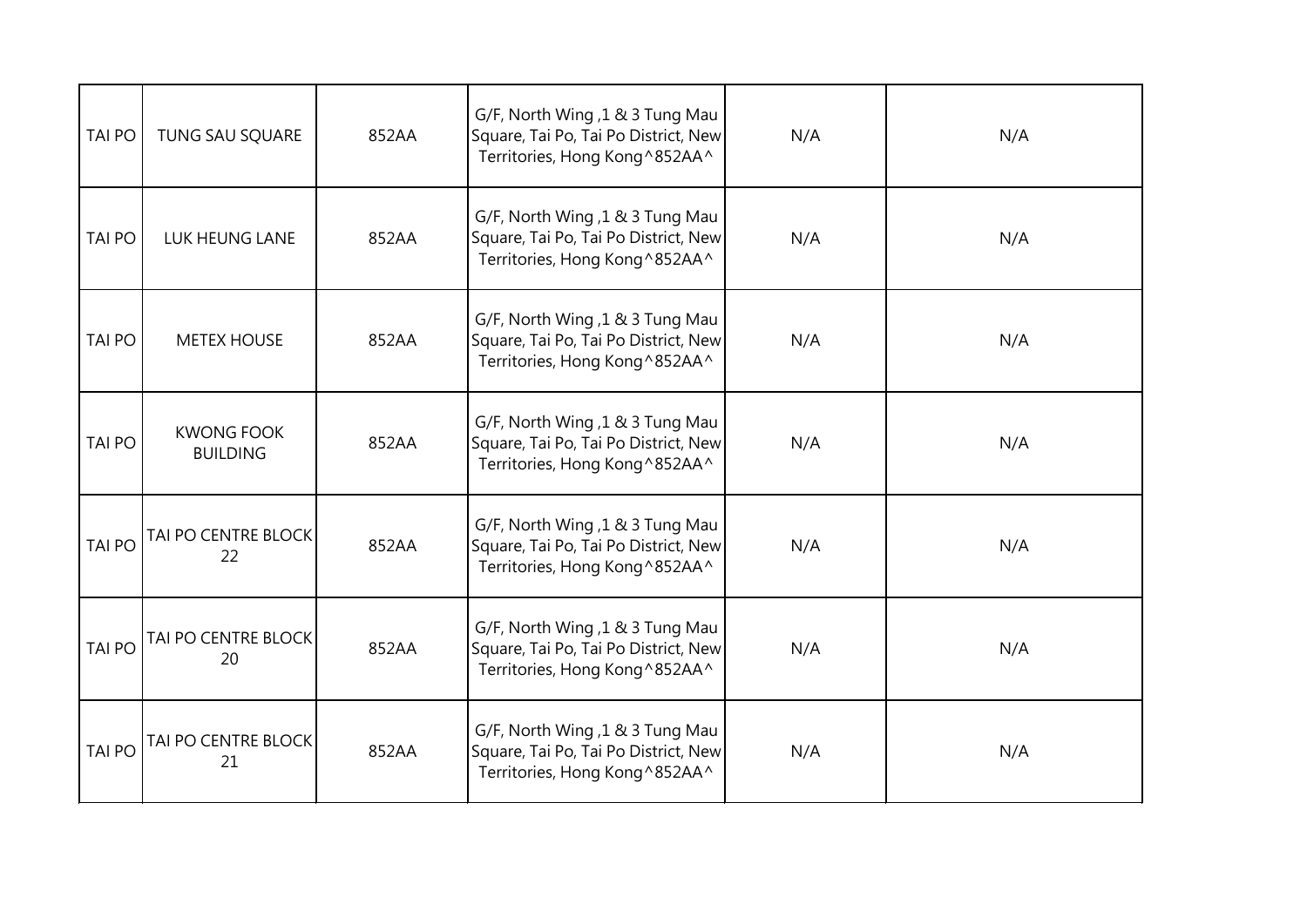| <b>TAI PO</b> | WONG SIU CHING<br><b>CLINIC</b>                              | 852AA | G/F, North Wing, 1 & 3 Tung Mau<br>Square, Tai Po, Tai Po District, New<br>Territories, Hong Kong^852AA^  | N/A | N/A |
|---------------|--------------------------------------------------------------|-------|-----------------------------------------------------------------------------------------------------------|-----|-----|
| <b>TAI PO</b> | Luk Heung San Tsuen<br><b>Public School</b>                  | 852AA | G/F, North Wing, 1 & 3 Tung Mau<br>Square, Tai Po, Tai Po District, New<br>Territories, Hong Kong ^852AA^ | N/A | N/A |
| <b>TAI PO</b> | 157-163 KWONG FUK<br><b>ROAD</b>                             | 852AA | G/F, North Wing, 1 & 3 Tung Mau<br>Square, Tai Po, Tai Po District, New<br>Territories, Hong Kong^852AA^  | N/A | N/A |
| <b>TAI PO</b> | 1-15 TUNG CHEUNG<br><b>STREET</b>                            | 852AA | G/F, North Wing, 1 & 3 Tung Mau<br>Square, Tai Po, Tai Po District, New<br>Territories, Hong Kong^852AA^  | N/A | N/A |
| <b>TAI PO</b> | <b>SUNG TAK WONG KIN</b><br>SHEUNG MEMORIAL<br><b>SCHOOL</b> | 852AA | G/F, North Wing, 1 & 3 Tung Mau<br>Square, Tai Po, Tai Po District, New<br>Territories, Hong Kong ^852AA^ | N/A | N/A |
| <b>TAI PO</b> | TAI PO MEGA MALL                                             | 852AA | G/F, North Wing, 1 & 3 Tung Mau<br>Square, Tai Po, Tai Po District, New<br>Territories, Hong Kong^852AA^  | N/A | N/A |
| <b>TAI PO</b> | PO YICK LANE                                                 | 852AA | G/F, North Wing, 1 & 3 Tung Mau<br>Square, Tai Po, Tai Po District, New<br>Territories, Hong Kong ^852AA^ | N/A | N/A |